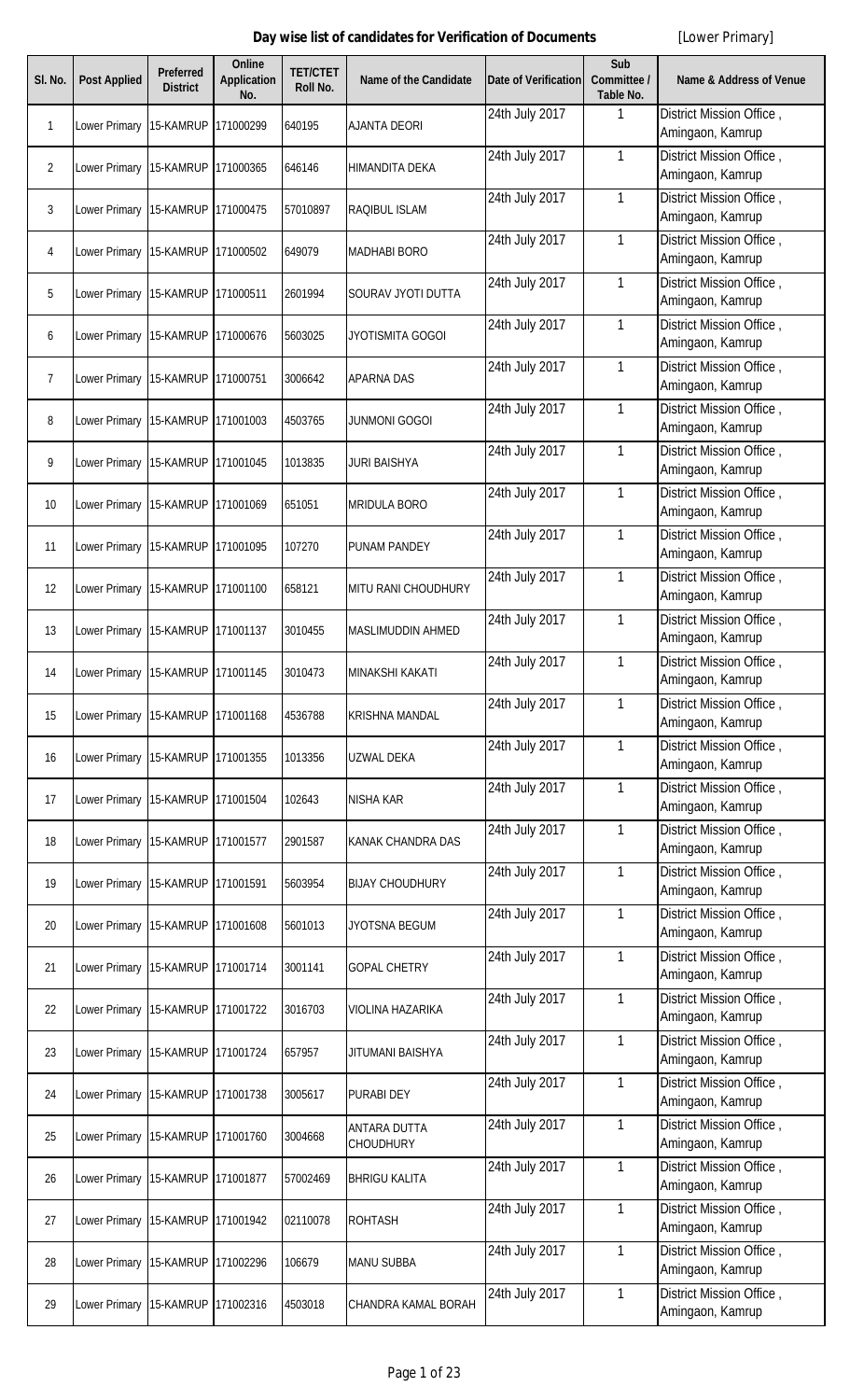| SI. No. | <b>Post Applied</b>               | <b>Preferred</b><br><b>District</b> | <b>Online</b><br><b>Application</b><br>No. | <b>TET/CTET</b><br><b>Roll No.</b> | <b>Name of the Candidate</b> | <b>Date of Verification</b> | Sub<br>Committee /<br>Table No. | <b>Name &amp; Address of Venue</b>           |
|---------|-----------------------------------|-------------------------------------|--------------------------------------------|------------------------------------|------------------------------|-----------------------------|---------------------------------|----------------------------------------------|
| 30      | Lower Primary                     | 15-KAMRUP                           | 171002346                                  | 0101248                            | <b>AJOY BORO</b>             | 24th July 2017              | $\mathbf{1}$                    | District Mission Office,<br>Amingaon, Kamrup |
| 31      | Lower Primary 15-KAMRUP           |                                     | 171002351                                  | 651469                             | <b>NABAJIT DOLEY</b>         | 24th July 2017              | $\mathbf{1}$                    | District Mission Office,<br>Amingaon, Kamrup |
| 32      | Lower Primary                     | 15-KAMRUP                           | 171002539                                  | 652347                             | <b>NISHA MALAKAR</b>         | 24th July 2017              | $\mathbf{1}$                    | District Mission Office,<br>Amingaon, Kamrup |
| 33      | Lower Primary 15-KAMRUP           |                                     | 171002586                                  | 657888                             | <b>HIMADRI BISWAS</b>        | 24th July 2017              | $\mathbf{1}$                    | District Mission Office,<br>Amingaon, Kamrup |
| 34      | Lower Primary                     | 15-KAMRUP                           | 171002636                                  | 3004095                            | NIRANJAN KALITA              | 24th July 2017              | 1                               | District Mission Office,<br>Amingaon, Kamrup |
| 35      | Lower Primary 15-KAMRUP           |                                     | 171002651                                  | 5609658                            | <b>MANPRIT KAUR SOKHI</b>    | 24th July 2017              | 1                               | District Mission Office,<br>Amingaon, Kamrup |
| 36      | Lower Primary 15-KAMRUP           |                                     | 171002751                                  | 5600959                            | <b>JONALI KUMARI SAIKIA</b>  | 24th July 2017              | $\mathbf{1}$                    | District Mission Office,<br>Amingaon, Kamrup |
| 37      | Lower Primary 15-KAMRUP           |                                     | 171002819                                  | 00502328                           | <b>HIMADREE KALITA</b>       | 24th July 2017              | $\mathbf{1}$                    | District Mission Office,<br>Amingaon, Kamrup |
| 38      | Lower Primary 15-KAMRUP           |                                     | 171002904                                  | 5603844                            | <b>BHABANI KALITA</b>        | 24th July 2017              | $\mathbf{1}$                    | District Mission Office,<br>Amingaon, Kamrup |
| 39      | Lower Primary 15-KAMRUP           |                                     | 171002950                                  | 644994                             | <b>DIPIKA DEKA</b>           | 24th July 2017              | $\mathbf{1}$                    | District Mission Office,<br>Amingaon, Kamrup |
| 40      | Lower Primary 15-KAMRUP           |                                     | 171002980                                  | 1190493                            | <b>RONALD THIEK</b>          | 24th July 2017              | $\mathbf{1}$                    | District Mission Office,<br>Amingaon, Kamrup |
| 41      | Lower Primary 15-KAMRUP           |                                     | 171000001                                  | 1111                               | <b>PRATHAMESH SHINDE</b>     | 24th July 2017              | $\mathbf{1}$                    | District Mission Office,<br>Amingaon, Kamrup |
| 42      | Lower Primary 15-KAMRUP           |                                     | 171000050                                  | 650617                             | MITALI HAZARIKA              | 24th July 2017              | $\mathbf{1}$                    | District Mission Office,<br>Amingaon, Kamrup |
| 43      | Lower Primary 15-KAMRUP 171000076 |                                     |                                            | 644197                             | <b>DHARITRI DAS</b>          | 24th July 2017              | $\mathbf{1}$                    | District Mission Office,<br>Amingaon, Kamrup |
| 44      | Lower Primary                     | 15-KAMRUP                           | 171000095                                  | 4410128                            | SRI SABITA BARMAN            | 24th July 2017              | $\mathbf{1}$                    | District Mission Office,<br>Amingaon, Kamrup |
| 45      | Lower Primary 15-KAMRUP           |                                     | 171003249                                  | 655052                             | <b>RANTU MONI DEKA</b>       | 24th July 2017              | $\mathbf{1}$                    | District Mission Office,<br>Amingaon, Kamrup |
| 46      | Lower Primary                     | 15-KAMRUP                           | 171003562                                  | 2900507                            | <b>KANDAR KUMAR DEKA</b>     | 24th July 2017              | $\mathbf{1}$                    | District Mission Office,<br>Amingaon, Kamrup |
| 47      | Lower Primary 15-KAMRUP           |                                     | 171003752                                  | 00503923                           | <b>K BABY DEVI</b>           | 24th July 2017              | $\mathbf{1}$                    | District Mission Office,<br>Amingaon, Kamrup |
| 48      | Lower Primary 15-KAMRUP           |                                     | 171003774                                  | 3013501                            | <b>SAYEDUR RAHMAN</b>        | 24th July 2017              | $\mathbf{1}$                    | District Mission Office,<br>Amingaon, Kamrup |
| 49      | Lower Primary 15-KAMRUP           |                                     | 171003832                                  | 5101065                            | <b>BASANTI GOGOI</b>         | 24th July 2017              | $\mathbf{1}$                    | District Mission Office,<br>Amingaon, Kamrup |
| 50      | Lower Primary                     | 15-KAMRUP                           | 171003846                                  | 2900781                            | <b>MUKUL BARUAH</b>          | 24th July 2017              | $\mathbf{1}$                    | District Mission Office,<br>Amingaon, Kamrup |
| 51      | Lower Primary 15-KAMRUP           |                                     | 171003866                                  | 655736                             | <b>RUBUL DAS</b>             | 24th July 2017              | $\overline{2}$                  | District Mission Office,<br>Amingaon, Kamrup |
| 52      | Lower Primary 15-KAMRUP           |                                     | 171003939                                  | 3015634                            | <b>DIBASREE BARMAN</b>       | 24th July 2017              | $\overline{2}$                  | District Mission Office,<br>Amingaon, Kamrup |
| 53      | Lower Primary 15-KAMRUP           |                                     | 171003994                                  | 649002                             | <b>LIUMEN DOLEY</b>          | 24th July 2017              | $\overline{2}$                  | District Mission Office,<br>Amingaon, Kamrup |
| 54      | Lower Primary 15-KAMRUP           |                                     | 171004016                                  | 3001235                            | <b>HIRA MONI DAS</b>         | 24th July 2017              | $\overline{2}$                  | District Mission Office,<br>Amingaon, Kamrup |
| 55      | Lower Primary 15-KAMRUP           |                                     | 171004024                                  | 104784                             | <b>SUJATA PAUL</b>           | 24th July 2017              | $\overline{2}$                  | District Mission Office,<br>Amingaon, Kamrup |
| 56      | Lower Primary 15-KAMRUP           |                                     | 171004220                                  | 300568                             | <b>ANAMIKA BISWAS</b>        | 24th July 2017              | $\overline{2}$                  | District Mission Office,<br>Amingaon, Kamrup |
| 57      | Lower Primary 15-KAMRUP           |                                     | 171004306                                  | 100288                             | <b>ANTARA PAUL</b>           | 24th July 2017              | $\overline{2}$                  | District Mission Office,<br>Amingaon, Kamrup |
| 58      | Lower Primary 15-KAMRUP 171004461 |                                     |                                            | 640175                             | <b>ADWITI DAS</b>            | 24th July 2017              | $\overline{2}$                  | District Mission Office,<br>Amingaon, Kamrup |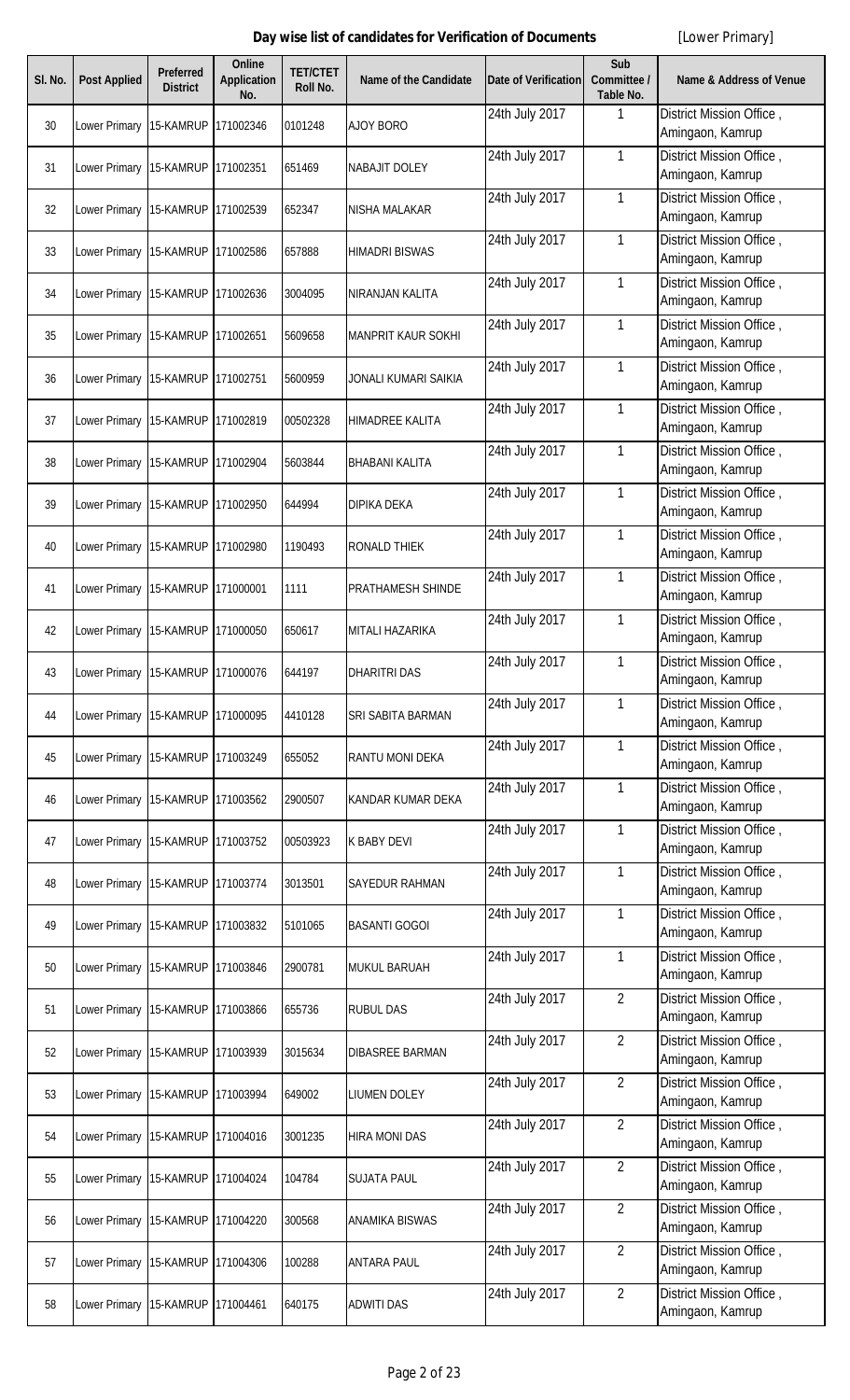| SI. No. | <b>Post Applied</b>               | Preferred<br><b>District</b> | <b>Online</b><br><b>Application</b><br>No. | <b>TET/CTET</b><br>Roll No. | Name of the Candidate                | <b>Date of Verification</b> | Sub<br>Committee /<br>Table No. | <b>Name &amp; Address of Venue</b>           |
|---------|-----------------------------------|------------------------------|--------------------------------------------|-----------------------------|--------------------------------------|-----------------------------|---------------------------------|----------------------------------------------|
| 59      | Lower Primary                     | 15-KAMRUP                    | 171004590                                  | 643157                      | <b>BIUTI LALUARI SAIKIA</b>          | 24th July 2017              | $\overline{2}$                  | District Mission Office,<br>Amingaon, Kamrup |
| 60      | Lower Primary 15-KAMRUP           |                              | 171004593                                  | 657067                      | SHIVANKAR MALAKAR                    | 24th July 2017              | $\overline{2}$                  | District Mission Office,<br>Amingaon, Kamrup |
| 61      | Lower Primary 15-KAMRUP           |                              | 171004749                                  | 00503081                    | <b>BANDANA SARMA</b>                 | 24th July 2017              | $\overline{2}$                  | District Mission Office,<br>Amingaon, Kamrup |
| 62      | Lower Primary 15-KAMRUP           |                              | 171004762                                  | 3004952                     | MADHUMITA BARUAH                     | 24th July 2017              | $\overline{2}$                  | District Mission Office,<br>Amingaon, Kamrup |
| 63      | Lower Primary 15-KAMRUP           |                              | 171004763                                  | 655793                      | <b>RUMI DAS</b>                      | 24th July 2017              | $\overline{2}$                  | District Mission Office,<br>Amingaon, Kamrup |
| 64      | Lower Primary                     | 15-KAMRUP                    | 171004890                                  | 1552701                     | <b>LILY BAISHYA</b>                  | 24th July 2017              | $\overline{2}$                  | District Mission Office,<br>Amingaon, Kamrup |
| 65      | Lower Primary 15-KAMRUP           |                              | 171004978                                  | 101571                      | JHARNA BHOWMIK                       | 24th July 2017              | $\overline{2}$                  | District Mission Office,<br>Amingaon, Kamrup |
| 66      | Lower Primary                     | 15-KAMRUP                    | 171005065                                  | 1202011                     | SRI NIYATI BARUAH                    | 24th July 2017              | $\overline{2}$                  | District Mission Office,<br>Amingaon, Kamrup |
| 67      | Lower Primary 15-KAMRUP           |                              | 171005266                                  | 3008315                     | <b>DULUMANI TALUKDAR</b>             | 24th July 2017              | $\overline{2}$                  | District Mission Office,<br>Amingaon, Kamrup |
| 68      | Lower Primary                     | 15-KAMRUP                    | 171005288                                  | 104299                      | SHATABDI ROY                         | 24th July 2017              | $\overline{2}$                  | District Mission Office,<br>Amingaon, Kamrup |
| 69      | Lower Primary 15-KAMRUP           |                              | 171005311                                  | 3010117                     | <b>BIBHA DEKA</b>                    | 24th July 2017              | $\overline{2}$                  | District Mission Office,<br>Amingaon, Kamrup |
| 70      | Lower Primary 15-KAMRUP           |                              | 171005359                                  | 3002145                     | <b>MERIKAN BEGUM</b>                 | 24th July 2017              | $\overline{2}$                  | District Mission Office,<br>Amingaon, Kamrup |
| 71      | Lower Primary 15-KAMRUP           |                              | 171005472                                  | 643696                      | <b>DAIJI TALUKDAR</b>                | 24th July 2017              | $\overline{2}$                  | District Mission Office,<br>Amingaon, Kamrup |
| 72      | Lower Primary 15-KAMRUP 171005512 |                              |                                            | 640175                      | <b>ADWITI DAS</b>                    | 24th July 2017              | $\overline{2}$                  | District Mission Office,<br>Amingaon, Kamrup |
| 73      | Lower Primary                     | 15-KAMRUP                    | 171005618                                  | 3005566                     | <b>MALLIKA DEV</b>                   | 24th July 2017              | $\overline{2}$                  | District Mission Office,<br>Amingaon, Kamrup |
| 74      | Lower Primary 15-KAMRUP 171005620 |                              |                                            | 5600464                     | CHANDAMITA MAHANTA<br><b>BAISHYA</b> | 24th July 2017              | $\overline{2}$                  | District Mission Office,<br>Amingaon, Kamrup |
| 75      | Lower Primary 15-KAMRUP           |                              | 171005669                                  | 3007706                     | CHAYASMITA<br><b>CHOUDHURY</b>       | 24th July 2017              | $\overline{2}$                  | District Mission Office,<br>Amingaon, Kamrup |
| 76      | Lower Primary 15-KAMRUP 171005681 |                              |                                            | 640707                      | ANITA BAISHYA                        | 24th July 2017              | $\overline{2}$                  | District Mission Office,<br>Amingaon, Kamrup |
| 77      | Lower Primary 15-KAMRUP           |                              | 171005730                                  | 640707                      | <b>ANITA BAISHYA</b>                 | 24th July 2017              | $\overline{2}$                  | District Mission Office,<br>Amingaon, Kamrup |
| 78      | Lower Primary 15-KAMRUP           |                              | 171005762                                  | 3006682                     | ARCHANA BARMAN                       | 24th July 2017              | $\overline{a}$                  | District Mission Office,<br>Amingaon, Kamrup |
| 79      | Lower Primary 15-KAMRUP 171005863 |                              |                                            | 5603085                     | SNIGDHA SABHAPANDIT                  | 24th July 2017              | $\overline{2}$                  | District Mission Office,<br>Amingaon, Kamrup |
| 80      | Lower Primary 15-KAMRUP 171005937 |                              |                                            | 101247                      | DIPANWITA SENGUPTA                   | 24th July 2017              | $\overline{2}$                  | District Mission Office,<br>Amingaon, Kamrup |
| 81      | Lower Primary 15-KAMRUP 171006017 |                              |                                            | 3005098                     | <b>MOMI BEGUM</b>                    | 24th July 2017              | $\overline{2}$                  | District Mission Office,<br>Amingaon, Kamrup |
| 82      | Lower Primary 15-KAMRUP           |                              | 171006160                                  | 641920                      | <b>BEAUTY DAS</b>                    | 24th July 2017              | $\overline{2}$                  | District Mission Office,<br>Amingaon, Kamrup |
| 83      | Lower Primary 15-KAMRUP           |                              | 171006214                                  | 2901014                     | <b>RUBUL ALI</b>                     | 24th July 2017              | $\overline{2}$                  | District Mission Office,<br>Amingaon, Kamrup |
| 84      | Lower Primary 15-KAMRUP           |                              | 171006216                                  | 3013589                     | SHRAVANA<br>BHATTACHARYA             | 24th July 2017              | $\overline{2}$                  | District Mission Office,<br>Amingaon, Kamrup |
| 85      | Lower Primary 15-KAMRUP           |                              | 171006370                                  | 654436                      | RAHUL BHARALI                        | 24th July 2017              | $\overline{2}$                  | District Mission Office,<br>Amingaon, Kamrup |
| 86      | Lower Primary                     | 15-KAMRUP                    | 171006434                                  | 2902857                     | <b>KANGKANA DEVI</b>                 | 24th July 2017              | $\overline{2}$                  | District Mission Office,<br>Amingaon, Kamrup |
| 87      | Lower Primary 15-KAMRUP 171006538 |                              |                                            | 3012987                     | <b>RITA PRAVA ROY</b>                | 24th July 2017              | $\overline{2}$                  | District Mission Office,<br>Amingaon, Kamrup |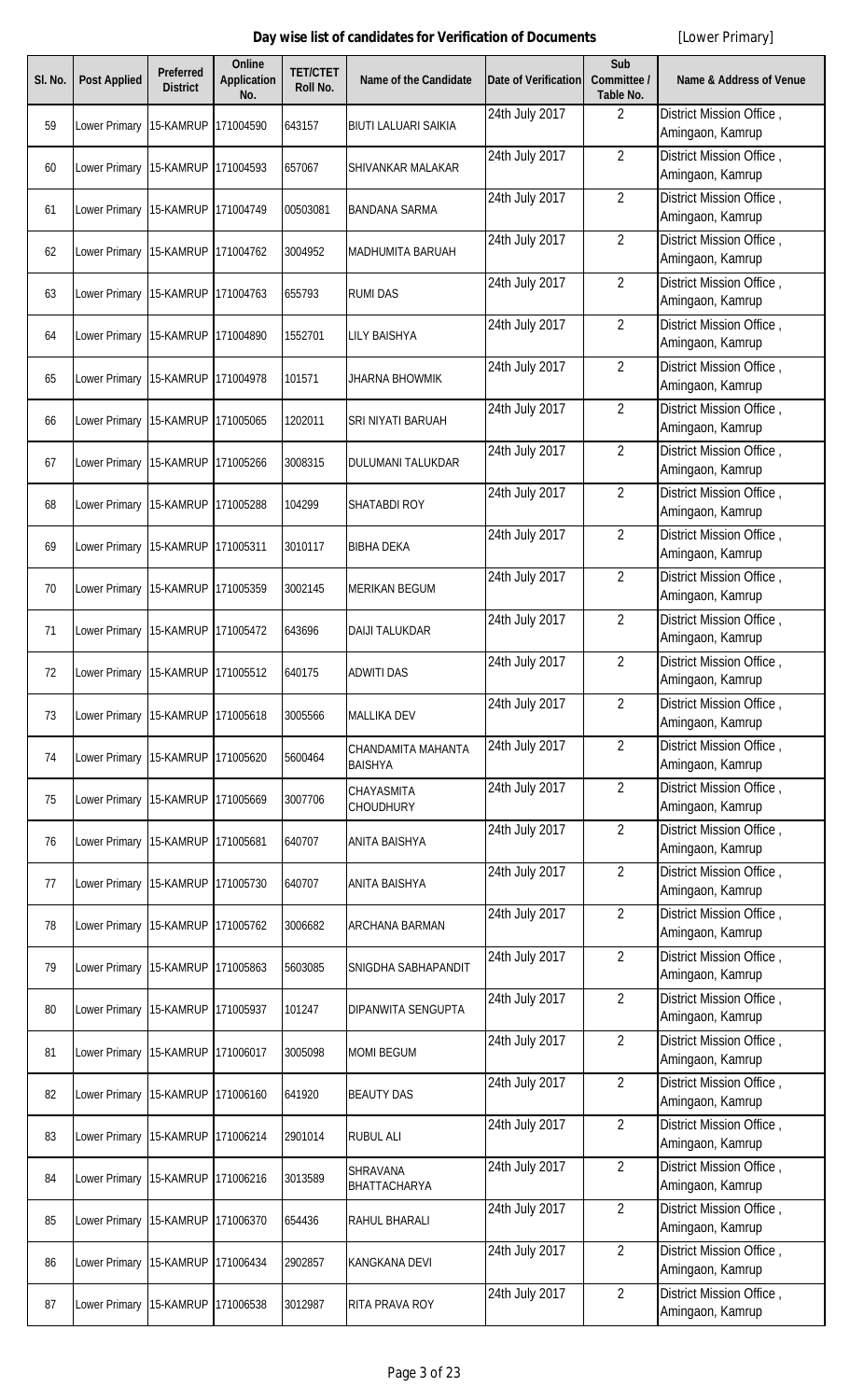| SI. No. | <b>Post Applied</b>               | <b>Preferred</b><br><b>District</b> | <b>Online</b><br><b>Application</b><br>No. | <b>TET/CTET</b><br><b>Roll No.</b> | <b>Name of the Candidate</b>          | <b>Date of Verification</b> | Sub<br>Committee /<br>Table No. | <b>Name &amp; Address of Venue</b>           |
|---------|-----------------------------------|-------------------------------------|--------------------------------------------|------------------------------------|---------------------------------------|-----------------------------|---------------------------------|----------------------------------------------|
| 88      | Lower Primary                     | 15-KAMRUP                           | 171006546                                  | 647064                             | <b>JITU MONI MALI</b>                 | 24th July 2017              | $\overline{2}$                  | District Mission Office,<br>Amingaon, Kamrup |
| 89      | Lower Primary 15-KAMRUP           |                                     | 171006582                                  | 3005734                            | <b>AMRITA BORGOHAIN</b>               | 24th July 2017              | $\overline{2}$                  | District Mission Office,<br>Amingaon, Kamrup |
| 90      | Lower Primary                     | 15-KAMRUP                           | 171006583                                  | 648720                             | <b>LABHITA MEDHI</b>                  | 24th July 2017              | $\overline{2}$                  | District Mission Office,<br>Amingaon, Kamrup |
| 91      | Lower Primary 15-KAMRUP           |                                     | 171006627                                  | 643217                             | <b>BORNALI DAS</b>                    | 24th July 2017              | $\overline{2}$                  | District Mission Office,<br>Amingaon, Kamrup |
| 92      | Lower Primary                     | 15-KAMRUP                           | 171006712                                  | 648828                             | LAKSHYA JYOTI DAS                     | 24th July 2017              | $\overline{2}$                  | District Mission Office,<br>Amingaon, Kamrup |
| 93      | Lower Primary 15-KAMRUP           |                                     | 171006752                                  | 645646                             | <b>GITU MONI DAS</b>                  | 24th July 2017              | $\overline{2}$                  | District Mission Office,<br>Amingaon, Kamrup |
| 94      | Lower Primary 15-KAMRUP           |                                     | 171007003                                  | 00504371                           | <b>ROBIN KALITA</b>                   | 24th July 2017              | $\overline{2}$                  | District Mission Office,<br>Amingaon, Kamrup |
| 95      | Lower Primary 15-KAMRUP           |                                     | 171007057                                  | 103906                             | <b>SABITRI SAHA</b>                   | 24th July 2017              | $\overline{2}$                  | District Mission Office,<br>Amingaon, Kamrup |
| 96      | Lower Primary 15-KAMRUP           |                                     | 171007216                                  | 2902697                            | <b>JIMNUS CHAUDHURY</b>               | 24th July 2017              | $\overline{2}$                  | District Mission Office,<br>Amingaon, Kamrup |
| 97      | Lower Primary 15-KAMRUP           |                                     | 171007219                                  | 3001823                            | <b>LIPI KUMARI</b>                    | 24th July 2017              | $\overline{2}$                  | District Mission Office,<br>Amingaon, Kamrup |
| 98      | Lower Primary 15-KAMRUP           |                                     | 171007240                                  | 4700745                            | <b>ANIRBAN BARUAH</b>                 | 24th July 2017              | $\overline{2}$                  | District Mission Office,<br>Amingaon, Kamrup |
| 99      | Lower Primary 15-KAMRUP           |                                     | 171007254                                  | 101551                             | <b>JAYASHREE LAHIRI</b>               | 24th July 2017              | $\overline{2}$                  | District Mission Office,<br>Amingaon, Kamrup |
| 100     | Lower Primary 15-KAMRUP           |                                     | 171007476                                  | 5601755                            | <b>MRS JURIMA BEGUM</b>               | 24th July 2017              | $\overline{2}$                  | District Mission Office,<br>Amingaon, Kamrup |
| 101     | Lower Primary 15-KAMRUP 171007770 |                                     |                                            | 102746                             | PAPIYA DEB                            | 24th July 2017              | $\mathbf{3}$                    | District Mission Office,<br>Amingaon, Kamrup |
| 102     | Lower Primary                     | 15-KAMRUP                           | 171007840                                  | 657339                             | <b>SMT. RUPALI DAS</b>                | 24th July 2017              | 3                               | District Mission Office,<br>Amingaon, Kamrup |
| 103     | Lower Primary 15-KAMRUP           |                                     | 171008004                                  | 641347                             | <b>ASHRUKONA</b><br><b>KHAKHALARY</b> | 24th July 2017              | $\mathbf{3}$                    | District Mission Office,<br>Amingaon, Kamrup |
| 104     | Lower Primary                     | 15-KAMRUP                           | 171008120                                  | 3005338                            | <b>RUMI KALITA</b>                    | 24th July 2017              | $\mathbf{3}$                    | District Mission Office,<br>Amingaon, Kamrup |
| 105     | Lower Primary 15-KAMRUP           |                                     | 171008136                                  | 658383                             | RANJU BAISHYA                         | 24th July 2017              | 3                               | District Mission Office,<br>Amingaon, Kamrup |
| 106     | Lower Primary 15-KAMRUP           |                                     | 171008318                                  | 642490                             | <b>BIJOY CHANDRA DAS</b>              | 24th July 2017              | 3                               | District Mission Office,<br>Amingaon, Kamrup |
| 107     | Lower Primary 15-KAMRUP           |                                     | 171008544                                  | 2601994                            | SOURAV JYOTI DUTTA                    | 24th July 2017              | $\mathbf{3}$                    | District Mission Office,<br>Amingaon, Kamrup |
| 108     | Lower Primary                     | 15-KAMRUP                           | 171008607                                  | 4405710                            | <b>KAKALI GOSWAMI</b>                 | 24th July 2017              | 3                               | District Mission Office,<br>Amingaon, Kamrup |
| 109     | Lower Primary 15-KAMRUP           |                                     | 171008787                                  | 00601228                           | <b>RAKTIM BORA</b>                    | 24th July 2017              | 3                               | District Mission Office,<br>Amingaon, Kamrup |
| 110     | Lower Primary 15-KAMRUP           |                                     | 171008791                                  | 653206                             | <b>PINKYMONI DAS</b>                  | 24th July 2017              | $\mathfrak{Z}$                  | District Mission Office,<br>Amingaon, Kamrup |
| 111     | Lower Primary 15-KAMRUP           |                                     | 171008869                                  | 659462                             | <b>TIKEN SWARGIARY</b>                | 24th July 2017              | $\mathbf{3}$                    | District Mission Office,<br>Amingaon, Kamrup |
| 112     | Lower Primary                     | 15-KAMRUP                           | 171009017                                  | 57007925                           | <b>MINTUL ALI</b>                     | 24th July 2017              | $\mathbf{3}$                    | District Mission Office,<br>Amingaon, Kamrup |
| 113     | Lower Primary 15-KAMRUP           |                                     | 171009082                                  | 3016927                            | <b>SANGITA MAZUMDER</b>               | 24th July 2017              | 3                               | District Mission Office,<br>Amingaon, Kamrup |
| 114     | Lower Primary 15-KAMRUP           |                                     | 171009137                                  | 105131                             | <b>SWAPNA DAS MAJUMDER</b>            | 24th July 2017              | 3                               | District Mission Office,<br>Amingaon, Kamrup |
| 115     | Lower Primary 15-KAMRUP           |                                     | 171009142                                  | 57007433                           | <b>MD AWAL ALI</b>                    | 24th July 2017              | 3                               | District Mission Office,<br>Amingaon, Kamrup |
| 116     | Lower Primary 15-KAMRUP 171009196 |                                     |                                            | 3010744                            | PINKIMANI TALUKDAR                    | 24th July 2017              | 3                               | District Mission Office,<br>Amingaon, Kamrup |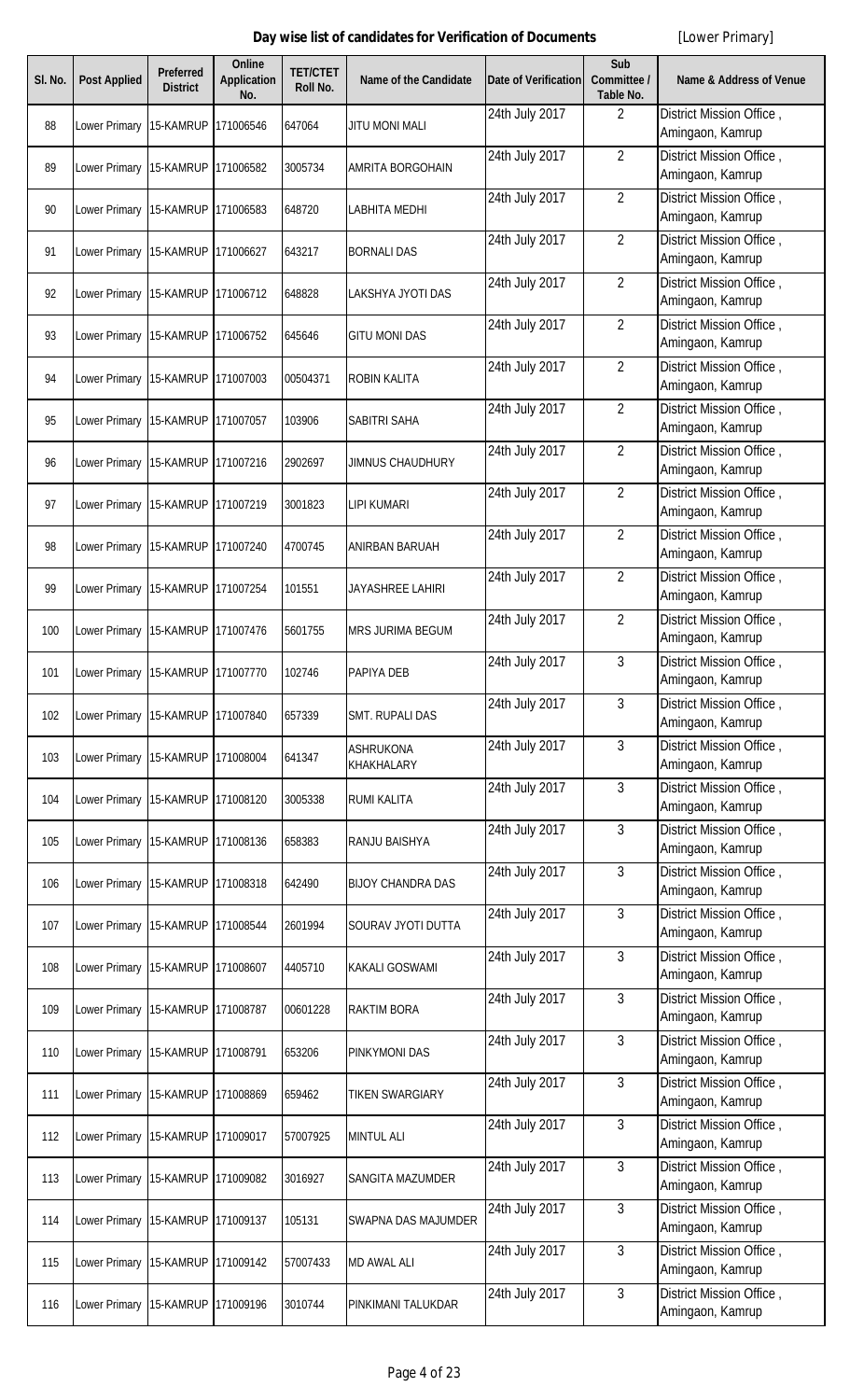| SI. No. | <b>Post Applied</b>               | <b>Preferred</b><br><b>District</b> | <b>Online</b><br><b>Application</b><br>No. | <b>TET/CTET</b><br>Roll No. | Name of the Candidate             | <b>Date of Verification</b> | Sub<br>Committee /<br>Table No. | <b>Name &amp; Address of Venue</b>           |
|---------|-----------------------------------|-------------------------------------|--------------------------------------------|-----------------------------|-----------------------------------|-----------------------------|---------------------------------|----------------------------------------------|
| 117     | Lower Primary                     | 15-KAMRUP                           | 171009269                                  | 1552191                     | <b>DIPSHIKHA SARMAH</b>           | 24th July 2017              | 3                               | District Mission Office,<br>Amingaon, Kamrup |
| 118     | Lower Primary 15-KAMRUP           |                                     | 171009442                                  | 57011293                    | <b>RIMPI SULTANA</b>              | 24th July 2017              | 3                               | District Mission Office,<br>Amingaon, Kamrup |
| 119     | Lower Primary                     | 15-KAMRUP                           | 171009456                                  | 105559                      | <b>ANUPAM PAUL</b>                | 24th July 2017              | $\mathbf{3}$                    | District Mission Office,<br>Amingaon, Kamrup |
| 120     | Lower Primary 15-KAMRUP           |                                     | 171009812                                  | 1552221                     | <b>FARMINA AHMED</b>              | 24th July 2017              | $\mathbf{3}$                    | District Mission Office,<br>Amingaon, Kamrup |
| 121     | Lower Primary 15-KAMRUP           |                                     | 171009883                                  | 3013900                     | <b>BINUVA MEDHI</b>               | 24th July 2017              | 3                               | District Mission Office,<br>Amingaon, Kamrup |
| 122     | Lower Primary 15-KAMRUP           |                                     | 171009918                                  | 1552109                     | <b>DHARITRI SARMAH</b>            | 24th July 2017              | 3                               | District Mission Office,<br>Amingaon, Kamrup |
| 123     | Lower Primary 15-KAMRUP           |                                     | 171010072                                  | 647389                      | <b>JUNU BORO</b>                  | 24th July 2017              | 3                               | District Mission Office,<br>Amingaon, Kamrup |
| 124     | Lower Primary 15-KAMRUP           |                                     | 171010093                                  | 00603769                    | PRATIBHA BAISHYA                  | 24th July 2017              | 3                               | District Mission Office,<br>Amingaon, Kamrup |
| 125     | Lower Primary 15-KAMRUP           |                                     | 171010155                                  | 101699                      | <b>KABITA PAUL</b>                | 24th July 2017              | 3                               | District Mission Office,<br>Amingaon, Kamrup |
| 126     | Lower Primary 15-KAMRUP           |                                     | 171010163                                  | 103858                      | <b>RUPALI MAZUMDER</b>            | 24th July 2017              | 3                               | District Mission Office,<br>Amingaon, Kamrup |
| 127     | Lower Primary 15-KAMRUP           |                                     | 171010224                                  | 3010845                     | ZINNATARA BEGUM                   | 24th July 2017              | 3                               | District Mission Office,<br>Amingaon, Kamrup |
| 128     | Lower Primary                     | 15-KAMRUP                           | 171010541                                  | 647719                      | <b>KABITA DAS</b>                 | 24th July 2017              | $\mathbf{3}$                    | District Mission Office,<br>Amingaon, Kamrup |
| 129     | Lower Primary                     | 15-KAMRUP                           | 171010551                                  | 642113                      | <b>BHANUMATI NATH BARO</b>        | 24th July 2017              | $\mathfrak{Z}$                  | District Mission Office,<br>Amingaon, Kamrup |
| 130     | Lower Primary 15-KAMRUP 171010561 |                                     |                                            | 685059                      | PURNESWAR TAID                    | 24th July 2017              | $\mathfrak{Z}$                  | District Mission Office,<br>Amingaon, Kamrup |
| 131     | Lower Primary                     | 15-KAMRUP                           | 171010635                                  | 3010742                     | <b>SANGITA DAS</b>                | 24th July 2017              | 3                               | District Mission Office,<br>Amingaon, Kamrup |
| 132     | Lower Primary 15-KAMRUP           |                                     | 171010653                                  | 652734                      | PANDU RAM PEGU                    | 24th July 2017              | 3                               | District Mission Office,<br>Amingaon, Kamrup |
| 133     | Lower Primary 15-KAMRUP           |                                     | 171010663                                  | 3005903                     | <b>MAMTA GOGOI</b>                | 24th July 2017              | 3                               | District Mission Office,<br>Amingaon, Kamrup |
| 134     | Lower Primary 15-KAMRUP           |                                     | 171010716                                  | 1552641                     | <b>KRISHNA KAMAL DAS</b>          | 24th July 2017              | $\mathbf{3}$                    | District Mission Office,<br>Amingaon, Kamrup |
| 135     | Lower Primary                     | 15-KAMRUP                           | 171010747                                  | 57012989                    | SHAHIDUL ISLAM                    | 24th July 2017              | 3                               | District Mission Office,<br>Amingaon, Kamrup |
| 136     | Lower Primary 15-KAMRUP           |                                     | 171010749                                  | 651104                      | <b>MRINAL KUMAR DAS</b>           | 24th July 2017              | $\mathbf{3}$                    | District Mission Office,<br>Amingaon, Kamrup |
| 137     | Lower Primary 15-KAMRUP           |                                     | 171010785                                  | 651516                      | NABANITA BARMAN                   | 24th July 2017              | $\mathfrak{Z}$                  | District Mission Office,<br>Amingaon, Kamrup |
| 138     | Lower Primary 15-KAMRUP           |                                     | 171010887                                  | 201420                      | <b>MADHUSMITA SHARMA</b>          | 24th July 2017              | 3                               | District Mission Office,<br>Amingaon, Kamrup |
| 139     | Lower Primary 15-KAMRUP           |                                     | 171010892                                  | 3000222                     | APURBASHREE BORUAH<br><b>BORA</b> | 24th July 2017              | $\mathbf{3}$                    | District Mission Office,<br>Amingaon, Kamrup |
| 140     | Lower Primary 15-KAMRUP           |                                     | 171010922                                  | 654358                      | <b>PUTU SONOWAL</b>               | 24th July 2017              | $\mathbf{3}$                    | District Mission Office,<br>Amingaon, Kamrup |
| 141     | Lower Primary 15-KAMRUP           |                                     | 171011226                                  | 691024                      | <b>KANIKA MANDAL</b>              | 24th July 2017              | $\mathbf{3}$                    | District Mission Office,<br>Amingaon, Kamrup |
| 142     | Lower Primary 15-KAMRUP           |                                     | 171011386                                  | 3006080                     | <b>RUPALI PAUL DAS</b>            | 24th July 2017              | 3                               | District Mission Office,<br>Amingaon, Kamrup |
| 143     | Lower Primary 15-KAMRUP           |                                     | 171011493                                  | 3010667                     | <b>RAJIB GHOSH</b>                | 24th July 2017              | 3                               | District Mission Office,<br>Amingaon, Kamrup |
| 144     | Lower Primary 15-KAMRUP           |                                     | 171011502                                  | 656927                      | <b>SEWALI BORO</b>                | 24th July 2017              | 3                               | District Mission Office,<br>Amingaon, Kamrup |
| 145     | Lower Primary 15-KAMRUP 171012128 |                                     |                                            | 643566                      | CHAYANIKA MALAKAR                 | 24th July 2017              | 3                               | District Mission Office,<br>Amingaon, Kamrup |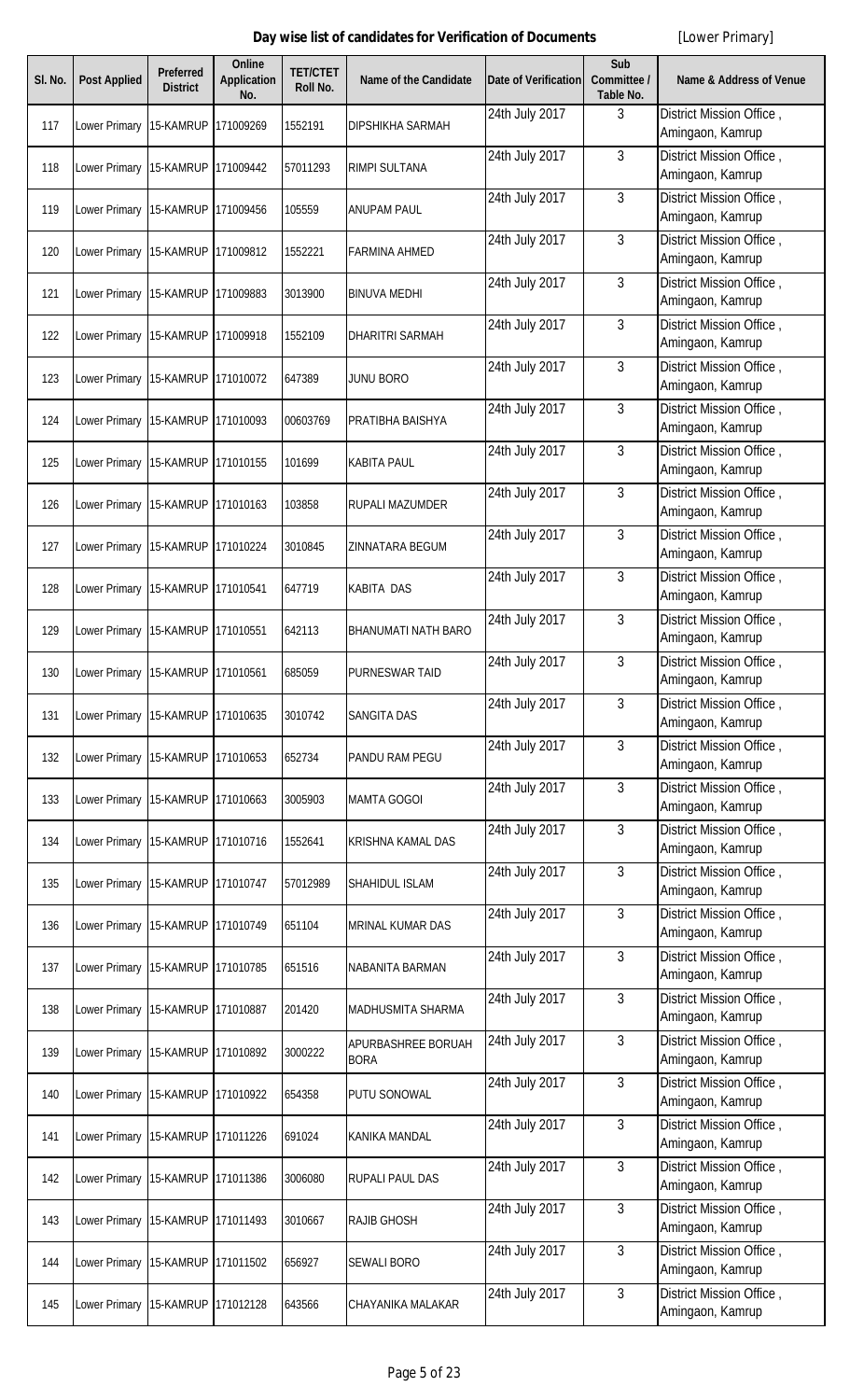| SI. No. | <b>Post Applied</b>               | <b>Preferred</b><br><b>District</b> | <b>Online</b><br><b>Application</b><br>No. | <b>TET/CTET</b><br>Roll No. | Name of the Candidate                    | <b>Date of Verification</b> | Sub<br>Committee /<br>Table No. | <b>Name &amp; Address of Venue</b>           |
|---------|-----------------------------------|-------------------------------------|--------------------------------------------|-----------------------------|------------------------------------------|-----------------------------|---------------------------------|----------------------------------------------|
| 146     | Lower Primary                     | 15-KAMRUP                           | 171012225                                  | 650832                      | <b>MONIKANKANA SAIKIA</b>                | 24th July 2017              | 3                               | District Mission Office,<br>Amingaon, Kamrup |
| 147     | Lower Primary 15-KAMRUP           |                                     | 171012293                                  | 102461                      | <b>MUNMUN DUTTA</b>                      | 24th July 2017              | 3                               | District Mission Office,<br>Amingaon, Kamrup |
| 148     | Lower Primary                     | 15-KAMRUP                           | 171012341                                  | 5604518                     | <b>DIPJYOTI SENAPATI</b>                 | 24th July 2017              | $\mathbf{3}$                    | District Mission Office,<br>Amingaon, Kamrup |
| 149     | Lower Primary 15-KAMRUP           |                                     | 171012379                                  | 3018003                     | SMITA SARKAR                             | 24th July 2017              | $\mathbf{3}$                    | District Mission Office,<br>Amingaon, Kamrup |
| 150     | Lower Primary 15-KAMRUP           |                                     | 171012408                                  | 644184                      | <b>DHARITRI BAISHYA</b>                  | 24th July 2017              | 3                               | District Mission Office,<br>Amingaon, Kamrup |
| 151     | Lower Primary 15-KAMRUP 171012501 |                                     |                                            | 642504                      | <b>BIJOY MALI</b>                        | 24th July 2017              | 4                               | District Mission Office,<br>Amingaon, Kamrup |
| 152     | Lower Primary 15-KAMRUP 171012582 |                                     |                                            | 3009490                     | <b>KAMAL DAS</b>                         | 24th July 2017              | $\overline{4}$                  | District Mission Office,<br>Amingaon, Kamrup |
| 153     | Lower Primary 15-KAMRUP 171012621 |                                     |                                            | 1032121                     | <b>BHANITA TALUKDAR</b>                  | 24th July 2017              | 4                               | District Mission Office,<br>Amingaon, Kamrup |
| 154     | Lower Primary 15-KAMRUP 171012665 |                                     |                                            | 654988                      | <b>RANJITA DAS</b>                       | 24th July 2017              | 4                               | District Mission Office,<br>Amingaon, Kamrup |
| 155     | Lower Primary 15-KAMRUP           |                                     | 171012763                                  | 3007632                     | <b>CHANDANA DAS</b>                      | 24th July 2017              | 4                               | District Mission Office,<br>Amingaon, Kamrup |
| 156     | Lower Primary 15-KAMRUP           |                                     | 171012850                                  | 00502747                    | <b>PALLAVI DAS</b>                       | 24th July 2017              | 4                               | District Mission Office,<br>Amingaon, Kamrup |
| 157     | Lower Primary                     | 15-KAMRUP                           | 171012989                                  | 3005999                     | JAGANNATH PRASAD                         | 24th July 2017              | 4                               | District Mission Office,<br>Amingaon, Kamrup |
| 158     | Lower Primary                     | 15-KAMRUP                           | 171013081                                  | 645701                      | <b>GOLAP RABHA</b>                       | 24th July 2017              | 4                               | District Mission Office,<br>Amingaon, Kamrup |
| 159     | Lower Primary 15-KAMRUP 171013150 |                                     |                                            | 3003111                     | PORI GOGOI                               | 24th July 2017              | 4                               | District Mission Office,<br>Amingaon, Kamrup |
| 160     | Lower Primary                     | 15-KAMRUP                           | 171013241                                  | 3012826                     | <b>REKHA DEVI DAS</b>                    | 24th July 2017              | 4                               | District Mission Office,<br>Amingaon, Kamrup |
| 161     | Lower Primary 15-KAMRUP 171013531 |                                     |                                            | 103603                      | <b>RIMA BHOWMICK</b>                     | 24th July 2017              | $\overline{4}$                  | District Mission Office,<br>Amingaon, Kamrup |
| 162     | Lower Primary 15-KAMRUP           |                                     | 171013576                                  | 3002407                     | <b>MONALISA DEKA</b><br><b>CHOUDHURY</b> | 24th July 2017              | $\overline{4}$                  | District Mission Office,<br>Amingaon, Kamrup |
| 163     | Lower Primary 15-KAMRUP 171013728 |                                     |                                            | 657275                      | SINMAYEE MAZUMDAR                        | 24th July 2017              | $\overline{4}$                  | District Mission Office,<br>Amingaon, Kamrup |
| 164     | Lower Primary                     | 15-KAMRUP                           | 171013734                                  | 647435                      | <b>JURI DAS</b>                          | 24th July 2017              | $\sqrt{4}$                      | District Mission Office,<br>Amingaon, Kamrup |
| 165     | Lower Primary 15-KAMRUP 171013787 |                                     |                                            | 00603769                    | PRATIBHA BAISHYA                         | 24th July 2017              | $\overline{4}$                  | District Mission Office,<br>Amingaon, Kamrup |
| 166     | Lower Primary 15-KAMRUP           |                                     | 171013868                                  | 5601035                     | <b>KALPANA KALITA</b><br><b>THAKURIA</b> | 24th July 2017              | $\overline{4}$                  | District Mission Office,<br>Amingaon, Kamrup |
| 167     | Lower Primary 15-KAMRUP           |                                     | 171013944                                  | 00600689                    | JYOTI RANI DAS                           | 24th July 2017              | 4                               | District Mission Office,<br>Amingaon, Kamrup |
| 168     | Lower Primary 15-KAMRUP           |                                     | 171014013                                  | 00600689                    | JYOTI RANI DAS                           | 24th July 2017              | $\overline{4}$                  | District Mission Office,<br>Amingaon, Kamrup |
| 169     | Lower Primary 15-KAMRUP           |                                     | 171014037                                  | 690764                      | <b>GUNITA NARZARI</b>                    | 24th July 2017              | 4                               | District Mission Office,<br>Amingaon, Kamrup |
| 170     | Lower Primary 15-KAMRUP 171014137 |                                     |                                            | 655757                      | <b>RUMA BANIK</b>                        | 24th July 2017              | $\overline{4}$                  | District Mission Office,<br>Amingaon, Kamrup |
| 171     | Lower Primary 15-KAMRUP 171014168 |                                     |                                            | 1011785                     | <b>ANUPAM DEKA</b>                       | 24th July 2017              | $\overline{4}$                  | District Mission Office,<br>Amingaon, Kamrup |
| 172     | Lower Primary 15-KAMRUP 171014194 |                                     |                                            | 659494                      | <b>TINA MANI DAS</b>                     | 24th July 2017              | $\overline{4}$                  | District Mission Office,<br>Amingaon, Kamrup |
| 173     | Lower Primary 15-KAMRUP           |                                     | 171014208                                  | 00504095                    | NAYAN JYOTI PHUKAN                       | 24th July 2017              | $\overline{4}$                  | District Mission Office,<br>Amingaon, Kamrup |
| 174     | Lower Primary 15-KAMRUP 171014360 |                                     |                                            | 57013039                    | SHAHRUKH AHMED                           | 24th July 2017              | $\overline{4}$                  | District Mission Office,<br>Amingaon, Kamrup |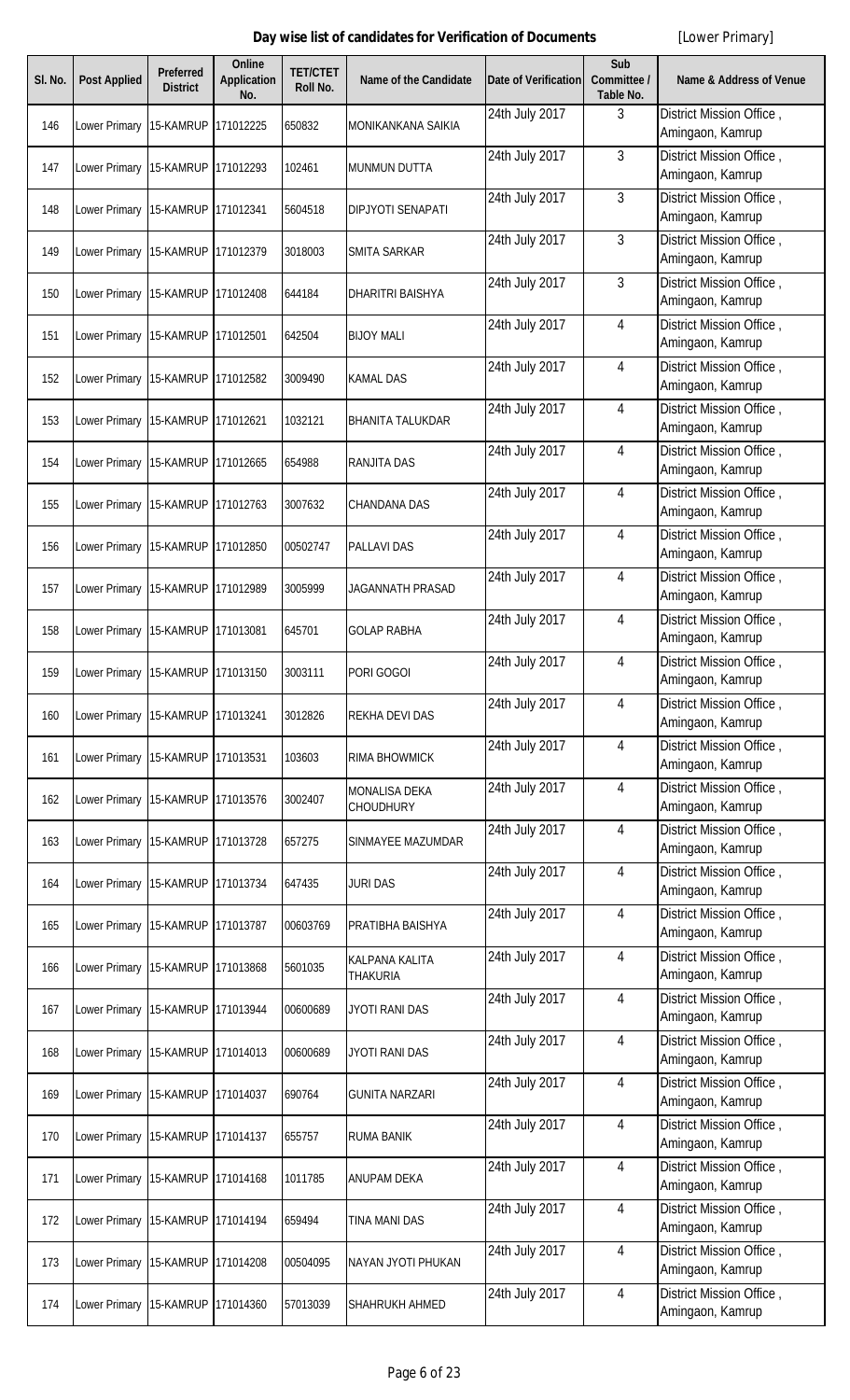| SI. No. | <b>Post Applied</b>               | Preferred<br><b>District</b> | <b>Online</b><br><b>Application</b><br>No. | <b>TET/CTET</b><br>Roll No. | Name of the Candidate                     | <b>Date of Verification</b> | Sub<br>Committee /<br>Table No. | <b>Name &amp; Address of Venue</b>           |
|---------|-----------------------------------|------------------------------|--------------------------------------------|-----------------------------|-------------------------------------------|-----------------------------|---------------------------------|----------------------------------------------|
| 175     | Lower Primary                     | 15-KAMRUP                    | 171014440                                  | 649752                      | <b>MANOJ TALUKDAR</b>                     | 24th July 2017              | 4                               | District Mission Office,<br>Amingaon, Kamrup |
| 176     | Lower Primary 15-KAMRUP           |                              | 171014516                                  | 654658                      | RAJIV CHANDRA DAS                         | 24th July 2017              | 4                               | District Mission Office,<br>Amingaon, Kamrup |
| 177     | Lower Primary 15-KAMRUP           |                              | 171014522                                  | 3000132                     | ANITA BAISHYA                             | 24th July 2017              | 4                               | District Mission Office,<br>Amingaon, Kamrup |
| 178     | Lower Primary 15-KAMRUP           |                              | 171014678                                  | 3008759                     | <b>HIRA MAHANTA</b>                       | 24th July 2017              | $\overline{4}$                  | District Mission Office,<br>Amingaon, Kamrup |
| 179     | Lower Primary 15-KAMRUP           |                              | 171014710                                  | 57014042                    | TARALI BAISHYA                            | 24th July 2017              | 4                               | District Mission Office,<br>Amingaon, Kamrup |
| 180     | Lower Primary                     | 15-KAMRUP                    | 171014721                                  | 13TE531004<br>83            | S MURUGESAN                               | 24th July 2017              | 4                               | District Mission Office,<br>Amingaon, Kamrup |
| 181     | Lower Primary                     | 15-KAMRUP                    | 171014747                                  | 3540078                     | <b>BARNALI NATH SAHARIA</b>               | 24th July 2017              | 4                               | District Mission Office,<br>Amingaon, Kamrup |
| 182     | Lower Primary                     | 15-KAMRUP                    | 171014792                                  | 648062                      | <b>KANGKAN DAS</b>                        | 24th July 2017              | 4                               | District Mission Office,<br>Amingaon, Kamrup |
| 183     | Lower Primary 15-KAMRUP           |                              | 171014924                                  | 102282                      | MOHUYA DEB NATH                           | 24th July 2017              | 4                               | District Mission Office,<br>Amingaon, Kamrup |
| 184     | Lower Primary                     | 15-KAMRUP                    | 171014944                                  | 4800889                     | RASMI BORKATAKI                           | 24th July 2017              | 4                               | District Mission Office,<br>Amingaon, Kamrup |
| 185     | Lower Primary 15-KAMRUP           |                              | 171015027                                  | 57012756                    | SAYED SALIM AHMED                         | 24th July 2017              | $\overline{4}$                  | District Mission Office,<br>Amingaon, Kamrup |
| 186     | Lower Primary 15-KAMRUP           |                              | 171015090                                  | 101086                      | <b>DEBIKA SAHA</b>                        | 24th July 2017              | $\overline{4}$                  | District Mission Office,<br>Amingaon, Kamrup |
| 187     | Lower Primary 15-KAMRUP           |                              | 171015104                                  | 5608318                     | <b>HIRAKJYOTI DAS</b>                     | 24th July 2017              | $\overline{4}$                  | District Mission Office,<br>Amingaon, Kamrup |
| 188     | Lower Primary 15-KAMRUP 171015147 |                              |                                            | 3010567                     | NITA MANI NATH                            | 24th July 2017              | $\overline{4}$                  | District Mission Office,<br>Amingaon, Kamrup |
| 189     | Lower Primary                     | 15-KAMRUP                    | 171015152                                  | 1201199                     | ANUMA CHOUJDHURY                          | 24th July 2017              | 4                               | District Mission Office,<br>Amingaon, Kamrup |
| 190     | Lower Primary 15-KAMRUP 171015228 |                              |                                            | 3010585                     | PANKAJ DEKA                               | 24th July 2017              | 4                               | District Mission Office,<br>Amingaon, Kamrup |
| 191     | Lower Primary 15-KAMRUP           |                              | 171015241                                  | 1012048                     | <b>DHANJITA DAS</b>                       | 24th July 2017              | 4                               | District Mission Office,<br>Amingaon, Kamrup |
| 192     | Lower Primary 15-KAMRUP 171015298 |                              |                                            | 1011834                     | <b>BAKUL BARO</b>                         | 24th July 2017              | 4                               | District Mission Office,<br>Amingaon, Kamrup |
| 193     | Lower Primary 15-KAMRUP           |                              | 171015533                                  | 649621                      | <b>MANISHA DAS</b>                        | 24th July 2017              | 4                               | District Mission Office,<br>Amingaon, Kamrup |
| 194     | Lower Primary 15-KAMRUP           |                              | 171015620                                  | 104067                      | SANGITA SINGHA                            | 24th July 2017              | 4                               | District Mission Office,<br>Amingaon, Kamrup |
| 195     | Lower Primary 15-KAMRUP 171015649 |                              |                                            | 3008634                     | <b>HEMA HAZARIKA</b>                      | 24th July 2017              | $\overline{4}$                  | District Mission Office,<br>Amingaon, Kamrup |
| 196     | Lower Primary 15-KAMRUP 171015683 |                              |                                            | 1204465                     | <b>KABITA SAHARIA</b>                     | 24th July 2017              | $\overline{4}$                  | District Mission Office,<br>Amingaon, Kamrup |
| 197     | Lower Primary 15-KAMRUP           |                              | 171015871                                  | 00500549                    | <b>DHANMANI SHAIKIA</b>                   | 24th July 2017              | $\overline{4}$                  | District Mission Office,<br>Amingaon, Kamrup |
| 198     | Lower Primary 15-KAMRUP           |                              | 171015900                                  | 103745                      | <b>RUBI SINHA</b>                         | 24th July 2017              | 4                               | District Mission Office,<br>Amingaon, Kamrup |
| 199     | Lower Primary 15-KAMRUP           |                              | 171015933                                  | 3550258                     | <b>DIPAK DEBNATH</b>                      | 24th July 2017              | 4                               | District Mission Office,<br>Amingaon, Kamrup |
| 200     | Lower Primary                     | 15-KAMRUP                    | 171015979                                  | 653053                      | PARUL TALUKDAR                            | 24th July 2017              | 4                               | District Mission Office,<br>Amingaon, Kamrup |
| 201     | Lower Primary 15-KAMRUP           |                              | 171015994                                  | 3008972                     | JAYANTA KUMAR DEKA                        | 24th July 2017              | 5                               | District Mission Office,<br>Amingaon, Kamrup |
| 202     | Lower Primary                     | 15-KAMRUP                    | 171015996                                  | 5601624                     | <b>RUMI KALITA</b>                        | 24th July 2017              | 5                               | District Mission Office,<br>Amingaon, Kamrup |
| 203     | Lower Primary 15-KAMRUP 171016289 |                              |                                            | 101181                      | <b>DILRUBA KAWSAR</b><br><b>CHOUDHURY</b> | 24th July 2017              | 5                               | District Mission Office,<br>Amingaon, Kamrup |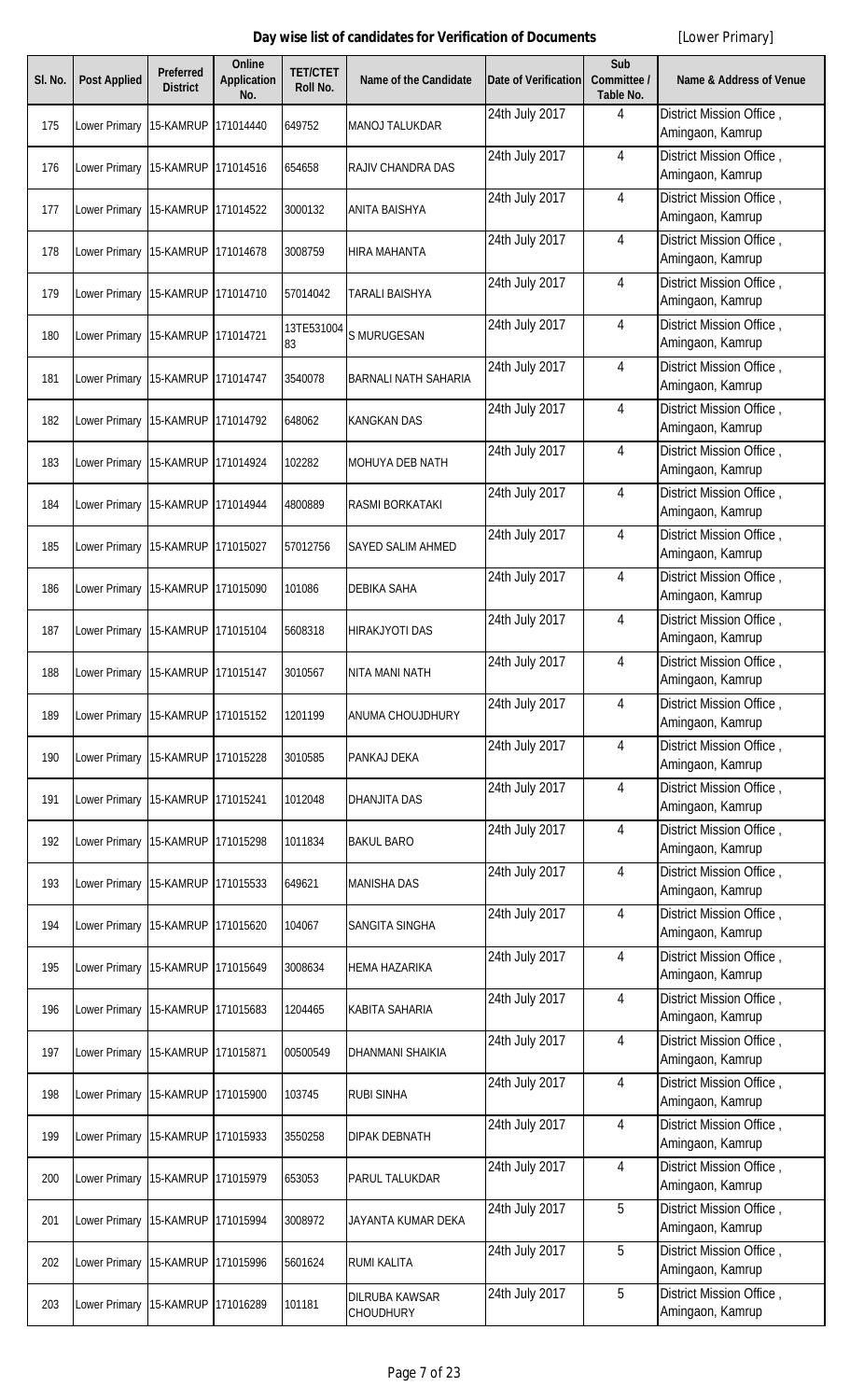| SI. No. | <b>Post Applied</b>               | <b>Preferred</b><br><b>District</b> | <b>Online</b><br><b>Application</b><br>No. | <b>TET/CTET</b><br><b>Roll No.</b> | Name of the Candidate                   | Date of Verification | Sub<br>Committee /<br>Table No. | <b>Name &amp; Address of Venue</b>           |
|---------|-----------------------------------|-------------------------------------|--------------------------------------------|------------------------------------|-----------------------------------------|----------------------|---------------------------------|----------------------------------------------|
| 204     | Lower Primary                     | 15-KAMRUP                           | 171016429                                  | 9102504                            | <b>VINAY KUMAR</b>                      | 24th July 2017       | 5                               | District Mission Office,<br>Amingaon, Kamrup |
| 205     | Lower Primary 15-KAMRUP           |                                     | 171016433                                  | 682169                             | <b>JAY PEGU</b>                         | 24th July 2017       | 5                               | District Mission Office,<br>Amingaon, Kamrup |
| 206     | Lower Primary                     | 15-KAMRUP                           | 171016475                                  | 5600933                            | <b>JINTI SAIKIA</b>                     | 24th July 2017       | 5                               | District Mission Office,<br>Amingaon, Kamrup |
| 207     | Lower Primary 15-KAMRUP           |                                     | 171016579                                  | 100344                             | <b>APU SARKAR</b>                       | 24th July 2017       | 5                               | District Mission Office,<br>Amingaon, Kamrup |
| 208     | Lower Primary                     | 15-KAMRUP                           | 171016669                                  | 3030630                            | <b>RITUMONI BORUAH</b><br><b>KALITA</b> | 24th July 2017       | 5                               | District Mission Office,<br>Amingaon, Kamrup |
| 209     | Lower Primary 15-KAMRUP           |                                     | 171016821                                  | 673792                             | <b>MAHANANDA MILI</b>                   | 24th July 2017       | 5                               | District Mission Office,<br>Amingaon, Kamrup |
| 210     | Lower Primary 15-KAMRUP           |                                     | 171016874                                  | 104032                             | <b>SANGEETA ROY</b>                     | 24th July 2017       | 5                               | District Mission Office,<br>Amingaon, Kamrup |
| 211     | Lower Primary 15-KAMRUP           |                                     | 171016945                                  | 57005698                           | <b>JOLI CHOUDHURY</b>                   | 24th July 2017       | 5                               | District Mission Office,<br>Amingaon, Kamrup |
| 212     | Lower Primary 15-KAMRUP           |                                     | 171016949                                  | 644019                             | <b>DEIJEE PATHAK</b>                    | 24th July 2017       | 5                               | District Mission Office,<br>Amingaon, Kamrup |
| 213     | Lower Primary 15-KAMRUP           |                                     | 171016962                                  | 5602991                            | <b>TULIKA DEKA</b>                      | 24th July 2017       | 5                               | District Mission Office,<br>Amingaon, Kamrup |
| 214     | Lower Primary 15-KAMRUP           |                                     | 171017056                                  | 652908                             | PARAG KUMAR BORO                        | 24th July 2017       | 5                               | District Mission Office,<br>Amingaon, Kamrup |
| 215     | Lower Primary 15-KAMRUP           |                                     | 171017085                                  | 5605256                            | <b>JONALI BAISHYA</b>                   | 24th July 2017       | 5                               | District Mission Office,<br>Amingaon, Kamrup |
| 216     | Lower Primary 15-KAMRUP           |                                     | 171017087                                  | 00600286                           | KHUSBOO AGARWAL                         | 24th July 2017       | 5                               | District Mission Office,<br>Amingaon, Kamrup |
| 217     | Lower Primary 15-KAMRUP 171017238 |                                     |                                            | 641577                             | <b>BANA RANI MALI</b>                   | 24th July 2017       | 5                               | District Mission Office,<br>Amingaon, Kamrup |
| 218     | Lower Primary                     | 15-KAMRUP                           | 171017364                                  | 641415                             | <b>BABITA BARMAN</b>                    | 24th July 2017       | 5                               | District Mission Office,<br>Amingaon, Kamrup |
| 219     | Lower Primary 15-KAMRUP           |                                     | 171017385                                  | 651037                             | <b>MRIDUL RABHA</b>                     | 24th July 2017       | 5                               | District Mission Office,<br>Amingaon, Kamrup |
| 220     | Lower Primary                     | 15-KAMRUP                           | 171017402                                  | 656765                             | <b>SARBESWAR RABHA</b>                  | 24th July 2017       | 5                               | District Mission Office,<br>Amingaon, Kamrup |
| 221     | Lower Primary 15-KAMRUP           |                                     | 171017450                                  | 3002490                            | <b>MRIGEN BHARALI</b>                   | 24th July 2017       | 5                               | District Mission Office,<br>Amingaon, Kamrup |
| 222     | Lower Primary 15-KAMRUP           |                                     | 171017613                                  | 2604858                            | <b>SUNITA BORAH</b>                     | 24th July 2017       | 5                               | District Mission Office,<br>Amingaon, Kamrup |
| 223     | Lower Primary 15-KAMRUP           |                                     | 171018213                                  | 1012964                            | PUTUKAN NATH                            | 24th July 2017       | 5                               | District Mission Office,<br>Amingaon, Kamrup |
| 224     | Lower Primary                     | 15-KAMRUP                           | 171018226                                  | 57011843                           | SABIHA YASMIN NESSA                     | 24th July 2017       | 5                               | District Mission Office,<br>Amingaon, Kamrup |
| 225     | Lower Primary 15-KAMRUP           |                                     | 171018357                                  | 651760                             | <b>NAREN DAS</b>                        | 24th July 2017       | 5                               | District Mission Office,<br>Amingaon, Kamrup |
| 226     | Lower Primary 15-KAMRUP           |                                     | 171018369                                  | 57006925                           | <b>MAMOTAJ BEGUM</b>                    | 24th July 2017       | 5                               | District Mission Office,<br>Amingaon, Kamrup |
| 227     | Lower Primary 15-KAMRUP           |                                     | 171018498                                  | 650885                             | <b>MONTI DAS</b>                        | 24th July 2017       | 5                               | District Mission Office,<br>Amingaon, Kamrup |
| 228     | Lower Primary 15-KAMRUP           |                                     | 171018542                                  | 657384                             | <b>SONALI BANIA</b>                     | 24th July 2017       | 5                               | District Mission Office,<br>Amingaon, Kamrup |
| 229     | Lower Primary 15-KAMRUP           |                                     | 171018715                                  | 23654789                           | <b>SANJIB DAS</b>                       | 24th July 2017       | 5                               | District Mission Office,<br>Amingaon, Kamrup |
| 230     | Lower Primary 15-KAMRUP           |                                     | 171018916                                  | 104957                             | SUPARNA CHANDA                          | 24th July 2017       | 5                               | District Mission Office,<br>Amingaon, Kamrup |
| 231     | Lower Primary 15-KAMRUP           |                                     | 171018988                                  | 3010862                            | PUSPA LATA DEVI                         | 24th July 2017       | 5                               | District Mission Office,<br>Amingaon, Kamrup |
| 232     | Lower Primary 15-KAMRUP 171019009 |                                     |                                            | 3013575                            | SHEWALI SARMA                           | 24th July 2017       | 5                               | District Mission Office,<br>Amingaon, Kamrup |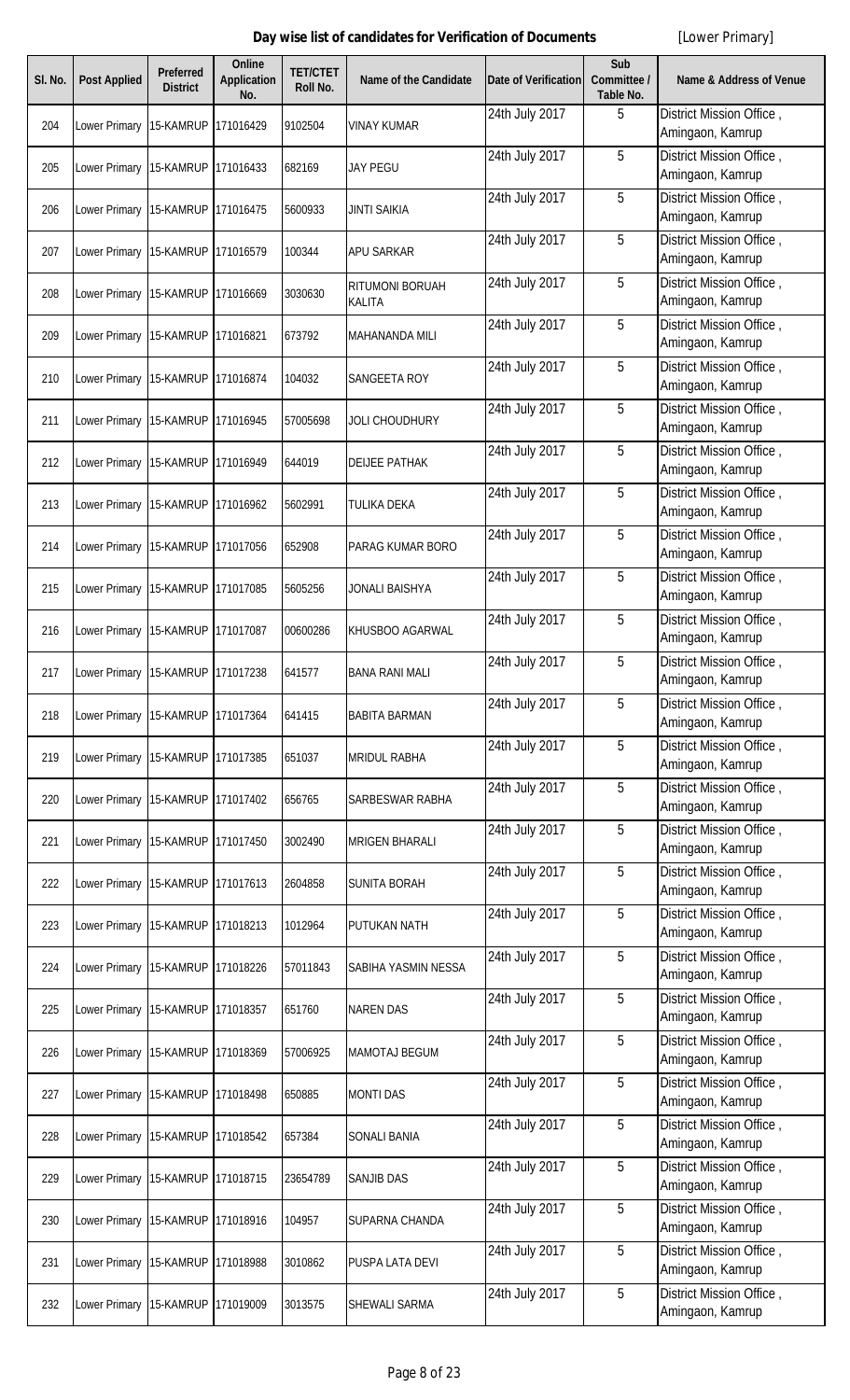| SI. No. | <b>Post Applied</b>               | Preferred<br><b>District</b> | <b>Online</b><br><b>Application</b><br>No. | <b>TET/CTET</b><br>Roll No. | Name of the Candidate                | <b>Date of Verification</b> | Sub<br>Committee /<br>Table No. | <b>Name &amp; Address of Venue</b>           |
|---------|-----------------------------------|------------------------------|--------------------------------------------|-----------------------------|--------------------------------------|-----------------------------|---------------------------------|----------------------------------------------|
| 233     | Lower Primary                     | 15-KAMRUP                    | 171019064                                  | 4600291                     | <b>MISS ANKITA CHANGMAI</b>          | 24th July 2017              | 5                               | District Mission Office,<br>Amingaon, Kamrup |
| 234     | Lower Primary 15-KAMRUP           |                              | 171019126                                  | 2905552                     | <b>RESHMIN TAMANNA</b>               | 24th July 2017              | 5                               | District Mission Office,<br>Amingaon, Kamrup |
| 235     | Lower Primary 15-KAMRUP           |                              | 171019201                                  | 643701                      | <b>DAISY BASUMATARY</b>              | 24th July 2017              | 5                               | District Mission Office,<br>Amingaon, Kamrup |
| 236     | Lower Primary 15-KAMRUP           |                              | 171019278                                  | 1543260                     | RANA KUMAR SAHARIA                   | 24th July 2017              | 5                               | District Mission Office,<br>Amingaon, Kamrup |
| 237     | Lower Primary 15-KAMRUP           |                              | 171019410                                  | 4506177                     | PROTIMA BORGOHAIN                    | 24th July 2017              | 5                               | District Mission Office,<br>Amingaon, Kamrup |
| 238     | Lower Primary                     | 15-KAMRUP                    | 171019462                                  | 645526                      | <b>GITA DAS</b>                      | 24th July 2017              | 5                               | District Mission Office,<br>Amingaon, Kamrup |
| 239     | Lower Primary 15-KAMRUP           |                              | 171019475                                  | 3004064                     | <b>KOKILA BHARALI</b>                | 24th July 2017              | 5                               | District Mission Office,<br>Amingaon, Kamrup |
| 240     | Lower Primary                     | 15-KAMRUP                    | 171019560                                  | 3011230                     | MRS MADHUMITA BARUAH<br><b>BORAH</b> | 24th July 2017              | 5                               | District Mission Office,<br>Amingaon, Kamrup |
| 241     | Lower Primary 15-KAMRUP           |                              | 171019699                                  | 653865                      | PRATIBHA DAS                         | 24th July 2017              | 5                               | District Mission Office,<br>Amingaon, Kamrup |
| 242     | Lower Primary                     | 15-KAMRUP                    | 171019740                                  | 656372                      | <b>SANGITA DAS</b>                   | 24th July 2017              | 5                               | District Mission Office,<br>Amingaon, Kamrup |
| 243     | Lower Primary 15-KAMRUP           |                              | 171019854                                  | 651976                      | NIHARJYOTI BAISHYA                   | 24th July 2017              | 5                               | District Mission Office,<br>Amingaon, Kamrup |
| 244     | Lower Primary 15-KAMRUP           |                              | 171019864                                  | 104874                      | <b>SUMANA DEY</b>                    | 24th July 2017              | 5                               | District Mission Office,<br>Amingaon, Kamrup |
| 245     | Lower Primary 15-KAMRUP           |                              | 171020027                                  | 675218                      | <b>NAMRATA DAS</b>                   | 24th July 2017              | 5                               | District Mission Office,<br>Amingaon, Kamrup |
| 246     | Lower Primary 15-KAMRUP 171020110 |                              |                                            | 3011302                     | PUBALI SAIKIA DAS                    | 24th July 2017              | 5                               | District Mission Office,<br>Amingaon, Kamrup |
| 247     | Lower Primary                     | 15-KAMRUP                    | 171020148                                  | 3016314                     | <b>PINKY DAS</b>                     | 24th July 2017              | 5                               | District Mission Office,<br>Amingaon, Kamrup |
| 248     | Lower Primary 15-KAMRUP 171020174 |                              |                                            | 3010730                     | SAFIQUL HAQUE<br><b>CHOUDHURY</b>    | 24th July 2017              | 5                               | District Mission Office,<br>Amingaon, Kamrup |
| 249     | Lower Primary 15-KAMRUP           |                              | 171020188                                  | 100493                      | <b>BABLI MAZUMDAR</b>                | 24th July 2017              | 5                               | District Mission Office,<br>Amingaon, Kamrup |
| 250     | Lower Primary 15-KAMRUP           |                              | 171020197                                  | 3001272                     | <b>HIRANYA SARMA</b>                 | 24th July 2017              | 5                               | District Mission Office,<br>Amingaon, Kamrup |
| 251     | Lower Primary 15-KAMRUP           |                              | 171020223                                  | 677829                      | SHEKHAR JYOTI DEKA                   | 25th July 2017              | 1                               | District Mission Office,<br>Amingaon, Kamrup |
| 252     | Lower Primary 15-KAMRUP           |                              | 171020370                                  | 3010081                     | <b>BANDANA BORO</b>                  | 25th July 2017              | 1                               | District Mission Office,<br>Amingaon, Kamrup |
| 253     | Lower Primary 15-KAMRUP 171020375 |                              |                                            | 1011993                     | CHANDANA DEKA                        | 25th July 2017              | 1                               | District Mission Office,<br>Amingaon, Kamrup |
| 254     | Lower Primary 15-KAMRUP 171020394 |                              |                                            | 653662                      | PRANITA MAZUMDAR                     | 25th July 2017              | 1                               | District Mission Office,<br>Amingaon, Kamrup |
| 255     | Lower Primary 15-KAMRUP           |                              | 171020396                                  | 3008192                     | <b>DIPIKA DAS</b>                    | 25th July 2017              | $\mathbf{1}$                    | District Mission Office,<br>Amingaon, Kamrup |
| 256     | Lower Primary 15-KAMRUP           |                              | 171020423                                  | 101553                      | JAYASREE BISWAS                      | 25th July 2017              | $\mathbf{1}$                    | District Mission Office,<br>Amingaon, Kamrup |
| 257     | Lower Primary 15-KAMRUP           |                              | 171020444                                  | 57010410                    | RABIN CHOUDHURY                      | 25th July 2017              | $\mathbf{1}$                    | District Mission Office,<br>Amingaon, Kamrup |
| 258     | Lower Primary                     | 15-KAMRUP                    | 171020512                                  | 102436                      | <b>MAMPI PAUL</b>                    | 25th July 2017              | $\mathbf{1}$                    | District Mission Office,<br>Amingaon, Kamrup |
| 259     | Lower Primary 15-KAMRUP           |                              | 171020596                                  | 5604225                     | <b>DEBAJIT RAJBONGSHI</b>            | 25th July 2017              | $\mathbf{1}$                    | District Mission Office,<br>Amingaon, Kamrup |
| 260     | Lower Primary                     | 15-KAMRUP                    | 171020664                                  | 101223                      | <b>DIPANKAR BHOWMICK</b>             | 25th July 2017              | $\mathbf{1}$                    | District Mission Office,<br>Amingaon, Kamrup |
| 261     | Lower Primary 15-KAMRUP 171020673 |                              |                                            | 3010489                     | <b>MINAKSHI SARMA</b>                | 25th July 2017              | 1                               | District Mission Office,<br>Amingaon, Kamrup |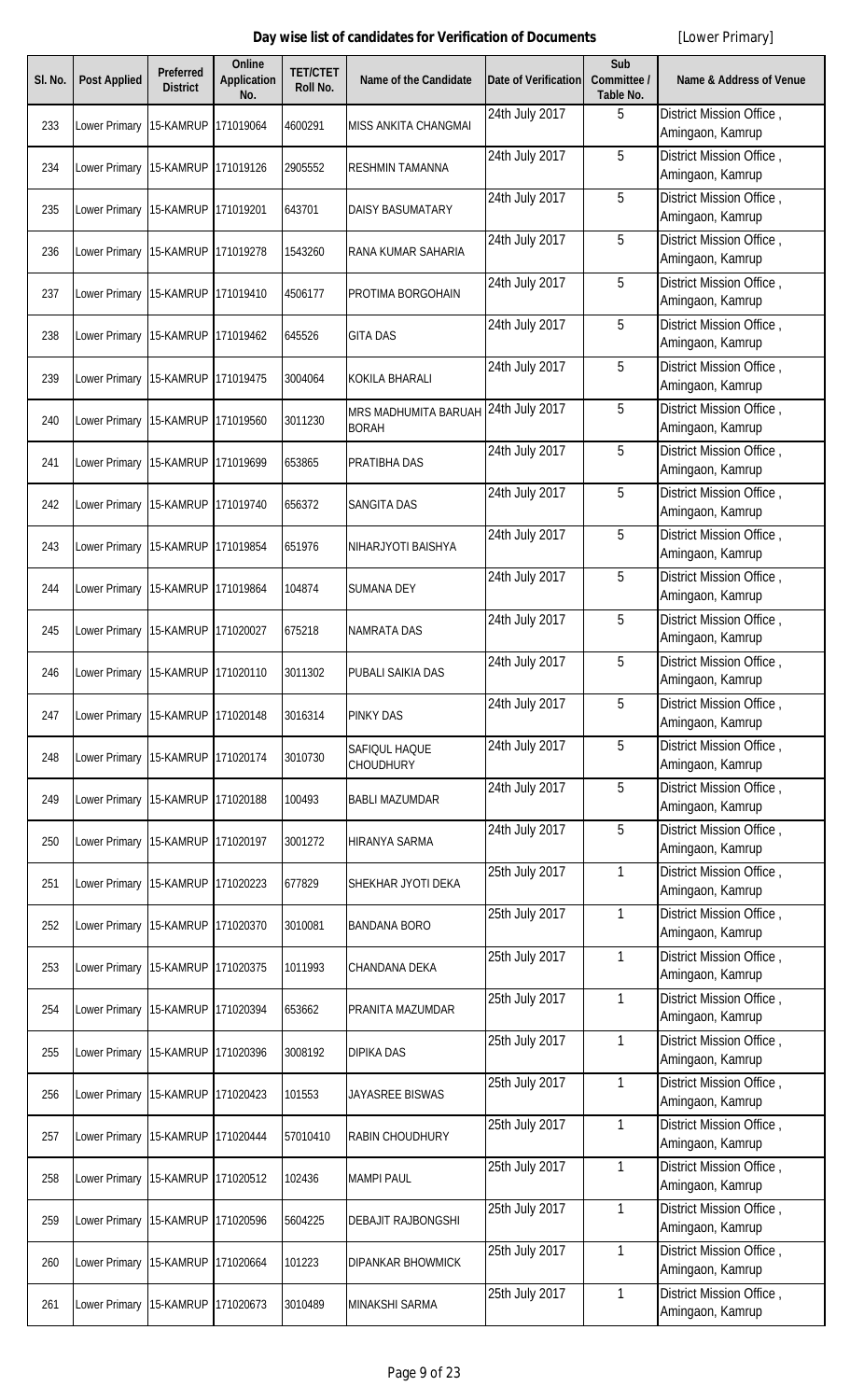| SI. No. | <b>Post Applied</b>               | Preferred<br><b>District</b> | <b>Online</b><br><b>Application</b><br>No. | <b>TET/CTET</b><br>Roll No. | Name of the Candidate                | <b>Date of Verification</b> | Sub<br>Committee /<br>Table No. | <b>Name &amp; Address of Venue</b>           |
|---------|-----------------------------------|------------------------------|--------------------------------------------|-----------------------------|--------------------------------------|-----------------------------|---------------------------------|----------------------------------------------|
| 262     | Lower Primary                     | 15-KAMRUP                    | 171020682                                  | 57002610                    | <b>BINANDA KUMAR DAS</b>             | 25th July 2017              | 1                               | District Mission Office,<br>Amingaon, Kamrup |
| 263     | Lower Primary 15-KAMRUP           |                              | 171020733                                  | 655407                      | <b>RIMA DAS</b>                      | 25th July 2017              | 1                               | District Mission Office,<br>Amingaon, Kamrup |
| 264     | Lower Primary 15-KAMRUP           |                              | 171020777                                  | 104427                      | SIKHA DEY CHOUDHURY                  | 25th July 2017              | 1                               | District Mission Office,<br>Amingaon, Kamrup |
| 265     | Lower Primary 15-KAMRUP           |                              | 171020787                                  | 1032032                     | <b>ARUNIMA SARMA</b>                 | 25th July 2017              | $\mathbf{1}$                    | District Mission Office,<br>Amingaon, Kamrup |
| 266     | Lower Primary 15-KAMRUP           |                              | 171020830                                  | 101962                      | <b>MADHURI GOON</b>                  | 25th July 2017              | $\mathbf{1}$                    | District Mission Office,<br>Amingaon, Kamrup |
| 267     | Lower Primary                     | 15-KAMRUP                    | 171021020                                  | 5605993                     | MD FIRDOSH AHMED                     | 25th July 2017              | 1                               | District Mission Office,<br>Amingaon, Kamrup |
| 268     | Lower Primary                     | 15-KAMRUP                    | 171021042                                  | 1012125                     | DIPEN CHANDRA DAS                    | 25th July 2017              | 1                               | District Mission Office,<br>Amingaon, Kamrup |
| 269     | Lower Primary                     | 15-KAMRUP                    | 171021074                                  | 3011296                     | <b>MRS PRATIMA DEVI</b>              | 25th July 2017              | $\mathbf{1}$                    | District Mission Office,<br>Amingaon, Kamrup |
| 270     | Lower Primary 15-KAMRUP           |                              | 171021149                                  | 656893                      | <b>SEEMA DAS</b>                     | 25th July 2017              | $\mathbf{1}$                    | District Mission Office,<br>Amingaon, Kamrup |
| 271     | Lower Primary                     | 15-KAMRUP                    | 171021179                                  | 644189                      | <b>DHARITRI BORO</b>                 | 25th July 2017              | 1                               | District Mission Office,<br>Amingaon, Kamrup |
| 272     | Lower Primary 15-KAMRUP           |                              | 171021465                                  | 646128                      | HIMAKSHI BAISHYA                     | 25th July 2017              | 1                               | District Mission Office,<br>Amingaon, Kamrup |
| 273     | Lower Primary 15-KAMRUP           |                              | 171021571                                  | 3016262                     | <b>PALLABI DAS</b>                   | 25th July 2017              | 1                               | District Mission Office,<br>Amingaon, Kamrup |
| 274     | Lower Primary 15-KAMRUP           |                              | 171021583                                  | 640206                      | <b>AJAY BORO</b>                     | 25th July 2017              | $\mathbf{1}$                    | District Mission Office,<br>Amingaon, Kamrup |
| 275     | Lower Primary 15-KAMRUP 171022058 |                              |                                            | 643990                      | DEEP IYOTI DAS                       | 25th July 2017              | $\mathbf{1}$                    | District Mission Office,<br>Amingaon, Kamrup |
| 276     | Lower Primary                     | 15-KAMRUP                    | 171022088                                  | 5601957                     | PANKAJ LOCHAN<br><b>THAKURIA</b>     | 25th July 2017              | 1                               | District Mission Office,<br>Amingaon, Kamrup |
| 277     | Lower Primary 15-KAMRUP 171022090 |                              |                                            | 1011908                     | <b>BICHITRA KAKATI</b>               | 25th July 2017              | 1                               | District Mission Office,<br>Amingaon, Kamrup |
| 278     | Lower Primary 15-KAMRUP           |                              | 171022216                                  | 4402711                     | PHUKAN CHANDRA DAS                   | 25th July 2017              | 1                               | District Mission Office,<br>Amingaon, Kamrup |
| 279     | Lower Primary 15-KAMRUP           |                              | 171022222                                  | 3000638                     | <b>BOBBY BORAH</b>                   | 25th July 2017              | 1                               | District Mission Office,<br>Amingaon, Kamrup |
| 280     | Lower Primary 15-KAMRUP           |                              | 171022332                                  | 654896                      | <b>RANJAN DAS</b>                    | 25th July 2017              | 1                               | District Mission Office,<br>Amingaon, Kamrup |
| 281     | Lower Primary 15-KAMRUP           |                              | 171022435                                  | 659222                      | SWAPNAJYOTI DOLEY                    | 25th July 2017              | 1                               | District Mission Office,<br>Amingaon, Kamrup |
| 282     | Lower Primary 15-KAMRUP 171022446 |                              |                                            | 304681                      | MOUMITA DEB                          | 25th July 2017              | 1                               | District Mission Office,<br>Amingaon, Kamrup |
| 283     | Lower Primary 15-KAMRUP           |                              | 171022581                                  | 2900333                     | <b>HAMEN DHING</b>                   | 25th July 2017              | 1                               | District Mission Office,<br>Amingaon, Kamrup |
| 284     | Lower Primary 15-KAMRUP           |                              | 171022857                                  | 101026                      | DEBABRATA BOSE                       | 25th July 2017              | $\mathbf{1}$                    | District Mission Office,<br>Amingaon, Kamrup |
| 285     | Lower Primary 15-KAMRUP           |                              | 171022900                                  | 2905573                     | <b>JURISMITA DEKA</b>                | 25th July 2017              | $\mathbf{1}$                    | District Mission Office,<br>Amingaon, Kamrup |
| 286     | Lower Primary 15-KAMRUP           |                              | 171022919                                  | 4404095                     | <b>BISHNU JYOTI</b><br>BHATTACHARYYA | 25th July 2017              | $\mathbf{1}$                    | District Mission Office,<br>Amingaon, Kamrup |
| 287     | Lower Primary                     | 15-KAMRUP                    | 171023042                                  | 3540291                     | <b>JAYSRI DAS</b>                    | 25th July 2017              | $\mathbf{1}$                    | District Mission Office,<br>Amingaon, Kamrup |
| 288     | Lower Primary 15-KAMRUP           |                              | 171023050                                  | 3008434                     | <b>GEETA RANI BASAK</b>              | 25th July 2017              | $\mathbf{1}$                    | District Mission Office,<br>Amingaon, Kamrup |
| 289     | Lower Primary                     | 15-KAMRUP                    | 171023209                                  | 2900089                     | <b>ASIDA BEGUM</b>                   | 25th July 2017              | $\mathbf{1}$                    | District Mission Office,<br>Amingaon, Kamrup |
| 290     | Lower Primary 15-KAMRUP 171023245 |                              |                                            | 57013915                    | SYEDA ZALINA DEWAN                   | 25th July 2017              | 1                               | District Mission Office,<br>Amingaon, Kamrup |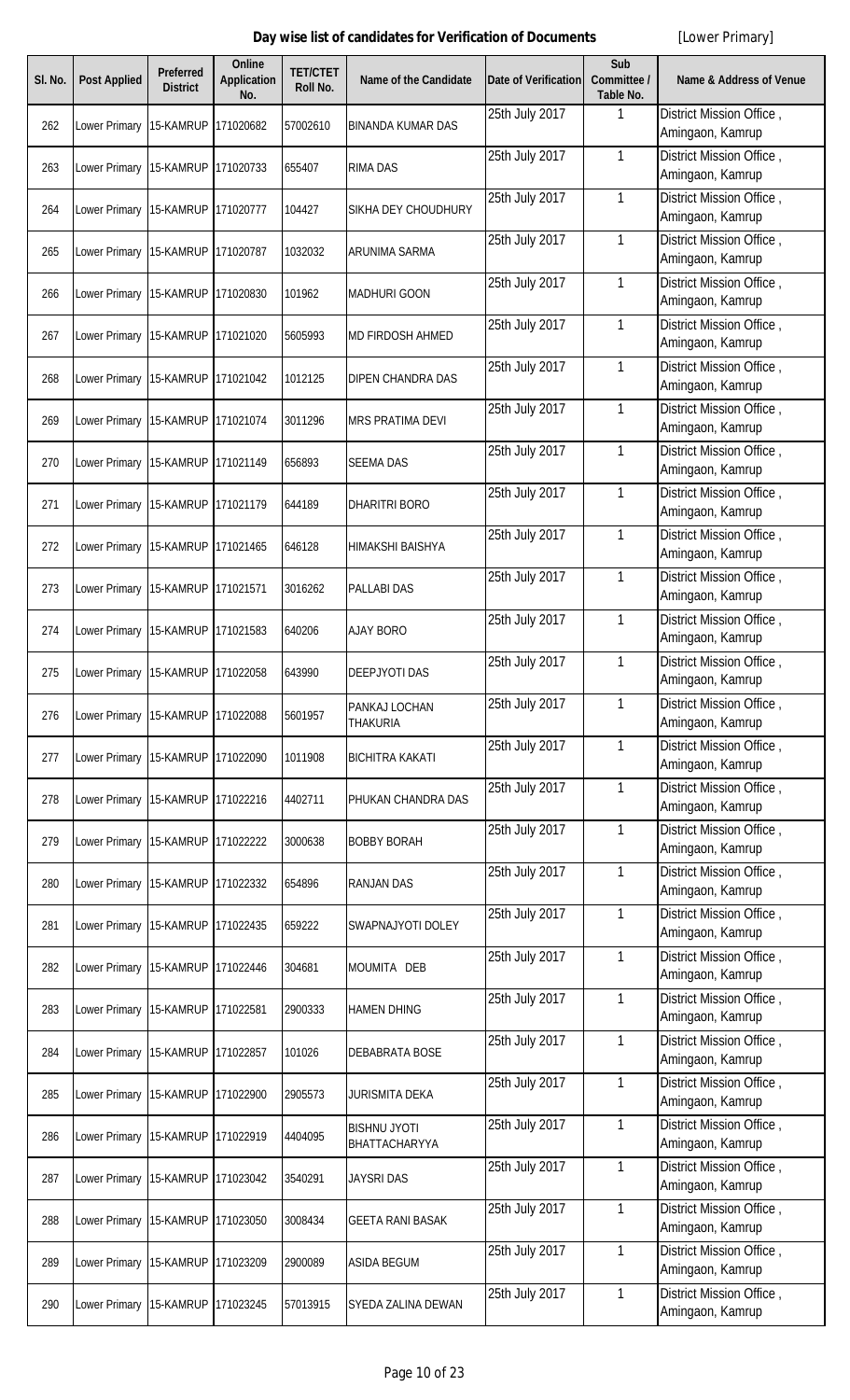| SI. No. | <b>Post Applied</b>               | <b>Preferred</b><br><b>District</b> | <b>Online</b><br><b>Application</b><br>No. | <b>TET/CTET</b><br><b>Roll No.</b> | Name of the Candidate                     | <b>Date of Verification</b> | Sub<br>Committee /<br>Table No. | <b>Name &amp; Address of Venue</b>           |
|---------|-----------------------------------|-------------------------------------|--------------------------------------------|------------------------------------|-------------------------------------------|-----------------------------|---------------------------------|----------------------------------------------|
| 291     | Lower Primary                     | 15-KAMRUP                           | 171023303                                  | 1012717                            | <b>NABAJYOTI DAS</b>                      | 25th July 2017              | $\mathbf{1}$                    | District Mission Office,<br>Amingaon, Kamrup |
| 292     | Lower Primary 15-KAMRUP           |                                     | 171023328                                  | 0100707                            | <b>KUNJALATA DAS</b>                      | 25th July 2017              | $\mathbf{1}$                    | District Mission Office,<br>Amingaon, Kamrup |
| 293     | Lower Primary                     | 15-KAMRUP                           | 171023408                                  | 3010281                            | HIMANI RABHA                              | 25th July 2017              | $\mathbf{1}$                    | District Mission Office,<br>Amingaon, Kamrup |
| 294     | Lower Primary 15-KAMRUP           |                                     | 171023464                                  | 102259                             | <b>MITHU SAHA</b>                         | 25th July 2017              | $\mathbf{1}$                    | District Mission Office,<br>Amingaon, Kamrup |
| 295     | Lower Primary                     | 15-KAMRUP                           | 171023510                                  | 3001308                            | <b>ILA KALITA</b>                         | 25th July 2017              | 1                               | District Mission Office,<br>Amingaon, Kamrup |
| 296     | Lower Primary 15-KAMRUP           |                                     | 171023610                                  | 649988                             | <b>MINA BORO</b>                          | 25th July 2017              | 1                               | District Mission Office,<br>Amingaon, Kamrup |
| 297     | Lower Primary 15-KAMRUP           |                                     | 171023640                                  | 1552391                            | <b>JANMONI NATH</b>                       | 25th July 2017              | $\mathbf{1}$                    | District Mission Office,<br>Amingaon, Kamrup |
| 298     | Lower Primary 15-KAMRUP           |                                     | 171023742                                  | 57013915                           | <b>SYEDA ZALINA DEWAN</b>                 | 25th July 2017              | $\mathbf{1}$                    | District Mission Office,<br>Amingaon, Kamrup |
| 299     | Lower Primary 15-KAMRUP           |                                     | 171023794                                  | 57007238                           | <b>MASHUD AHMED</b>                       | 25th July 2017              | $\mathbf{1}$                    | District Mission Office,<br>Amingaon, Kamrup |
| 300     | Lower Primary 15-KAMRUP           |                                     | 171023841                                  | 3550270                            | <b>DIPIKA DEVI</b>                        | 25th July 2017              | $\mathbf{1}$                    | District Mission Office,<br>Amingaon, Kamrup |
| 301     | Lower Primary 15-KAMRUP           |                                     | 171023853                                  | 1012885                            | <b>PRAKASH POUDYEL</b>                    | 25th July 2017              | $\overline{2}$                  | District Mission Office,<br>Amingaon, Kamrup |
| 302     | Lower Primary 15-KAMRUP           |                                     | 171023886                                  | 1011852                            | <b>BANJIT DEKA</b>                        | 25th July 2017              | $\overline{2}$                  | District Mission Office,<br>Amingaon, Kamrup |
| 303     | Lower Primary 15-KAMRUP           |                                     | 171023923                                  | 5602037                            | PRANAMI DEKA                              | 25th July 2017              | $\overline{2}$                  | District Mission Office,<br>Amingaon, Kamrup |
| 304     | Lower Primary 15-KAMRUP 171024635 |                                     |                                            | 3010656                            | PURNIMA BHARALI                           | 25th July 2017              | $\overline{2}$                  | District Mission Office,<br>Amingaon, Kamrup |
| 305     | Lower Primary                     | 15-KAMRUP                           | 171024668                                  | 2901854                            | <b>BARNALI DEVI</b>                       | 25th July 2017              | $\overline{2}$                  | District Mission Office,<br>Amingaon, Kamrup |
| 306     | Lower Primary 15-KAMRUP           |                                     | 171024687                                  | 653119                             | PIKUMONI SAIKIA                           | 25th July 2017              | $\overline{2}$                  | District Mission Office,<br>Amingaon, Kamrup |
| 307     | Lower Primary                     | 15-KAMRUP                           | 171024725                                  | 3011108                            | <b>TABIN BORO</b>                         | 25th July 2017              | $\overline{2}$                  | District Mission Office,<br>Amingaon, Kamrup |
| 308     | Lower Primary 15-KAMRUP           |                                     | 171024791                                  | 01401284                           | <b>NEHA</b>                               | 25th July 2017              | $\overline{2}$                  | District Mission Office,<br>Amingaon, Kamrup |
| 309     | Lower Primary 15-KAMRUP           |                                     | 171024845                                  | 3010989                            | <b>LAKHYADHAR BORO</b>                    | 25th July 2017              | $\overline{2}$                  | District Mission Office,<br>Amingaon, Kamrup |
| 310     | Lower Primary 15-KAMRUP           |                                     | 171024861                                  | 00504068                           | <b>KRIPAMAY KRISHNA</b><br><b>SADAGAR</b> | 25th July 2017              | $\overline{2}$                  | District Mission Office,<br>Amingaon, Kamrup |
| 311     | Lower Primary                     | 15-KAMRUP                           | 171024876                                  | 3010856                            | <b>JEEBAN POWDEL</b>                      | 25th July 2017              | $\overline{2}$                  | District Mission Office,<br>Amingaon, Kamrup |
| 312     | Lower Primary 15-KAMRUP           |                                     | 171024897                                  | 1012009                            | <b>DAIJI RANI RAJBONGSHI</b>              | 25th July 2017              | $\overline{2}$                  | District Mission Office,<br>Amingaon, Kamrup |
| 313     | Lower Primary 15-KAMRUP           |                                     | 171024963                                  | 1011774                            | ANKURJYOTI KALITA                         | 25th July 2017              | $\overline{2}$                  | District Mission Office,<br>Amingaon, Kamrup |
| 314     | Lower Primary 15-KAMRUP           |                                     | 171025030                                  | 654237                             | <b>PURABI DAS</b>                         | 25th July 2017              | $\overline{2}$                  | District Mission Office,<br>Amingaon, Kamrup |
| 315     | Lower Primary 15-KAMRUP           |                                     | 171025066                                  | 00502940                           | <b>BIRAJ BISWAS</b>                       | 25th July 2017              | $\overline{2}$                  | District Mission Office,<br>Amingaon, Kamrup |
| 316     | Lower Primary 15-KAMRUP           |                                     | 171025140                                  | 1554309                            | <b>TABASSUM NARGIS</b><br><b>KADER</b>    | 25th July 2017              | $\overline{2}$                  | District Mission Office,<br>Amingaon, Kamrup |
| 317     | Lower Primary 15-KAMRUP           |                                     | 171025158                                  | 1012294                            | <b>JAMUNA DEVI</b>                        | 25th July 2017              | $\overline{2}$                  | District Mission Office,<br>Amingaon, Kamrup |
| 318     | Lower Primary 15-KAMRUP           |                                     | 171025226                                  | 3010003                            | <b>ABDUL MOHIT</b><br><b>CHOUDHURY</b>    | 25th July 2017              | $\overline{2}$                  | District Mission Office,<br>Amingaon, Kamrup |
| 319     | Lower Primary 15-KAMRUP 171025262 |                                     |                                            | 100987                             | <b>CHINMOY ROY</b>                        | 25th July 2017              | $\overline{2}$                  | District Mission Office,<br>Amingaon, Kamrup |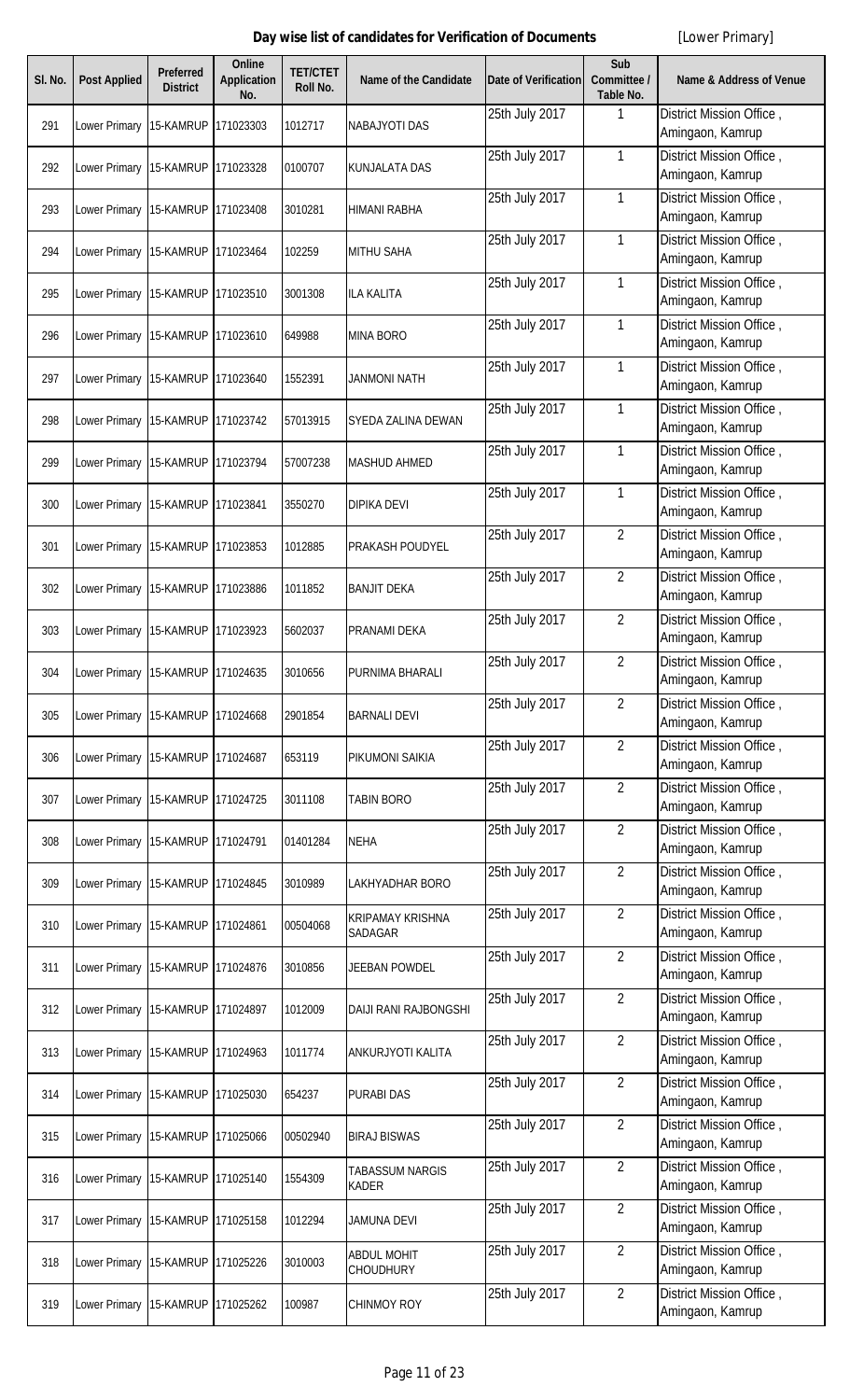| SI. No. | <b>Post Applied</b>               | <b>Preferred</b><br><b>District</b> | <b>Online</b><br><b>Application</b><br>No. | <b>TET/CTET</b><br><b>Roll No.</b> | Name of the Candidate       | <b>Date of Verification</b> | Sub<br>Committee /<br>Table No. | <b>Name &amp; Address of Venue</b>           |
|---------|-----------------------------------|-------------------------------------|--------------------------------------------|------------------------------------|-----------------------------|-----------------------------|---------------------------------|----------------------------------------------|
| 320     | Lower Primary                     | 15-KAMRUP                           | 171025277                                  | 3010468                            | <b>MD MANNAN ALI</b>        | 25th July 2017              | $\overline{2}$                  | District Mission Office,<br>Amingaon, Kamrup |
| 321     | Lower Primary 15-KAMRUP           |                                     | 171025321                                  | 655769                             | <b>RUMEE BAISHYA</b>        | 25th July 2017              | $\overline{2}$                  | District Mission Office,<br>Amingaon, Kamrup |
| 322     | Lower Primary                     | 15-KAMRUP                           | 171025363                                  | 3016877                            | POLY DEY                    | 25th July 2017              | $\overline{2}$                  | District Mission Office,<br>Amingaon, Kamrup |
| 323     | Lower Primary 15-KAMRUP           |                                     | 171025388                                  | 3017348                            | <b>HEMA DEORI</b>           | 25th July 2017              | $\overline{2}$                  | District Mission Office,<br>Amingaon, Kamrup |
| 324     | Lower Primary                     | 15-KAMRUP                           | 171025462                                  | 0900793                            | RAJIV MAHATOO               | 25th July 2017              | $\overline{2}$                  | District Mission Office,<br>Amingaon, Kamrup |
| 325     | Lower Primary 15-KAMRUP           |                                     | 171025482                                  | 3004998                            | <b>KARTIK NATH</b>          | 25th July 2017              | $\overline{2}$                  | District Mission Office,<br>Amingaon, Kamrup |
| 326     | Lower Primary 15-KAMRUP           |                                     | 171025483                                  | 654049                             | PRIYANSHI MALAKAR           | 25th July 2017              | $\overline{2}$                  | District Mission Office,<br>Amingaon, Kamrup |
| 327     | Lower Primary 15-KAMRUP           |                                     | 171025484                                  | 653552                             | PRANAB KUMAR BORO           | 25th July 2017              | $\overline{2}$                  | District Mission Office,<br>Amingaon, Kamrup |
| 328     | Lower Primary 15-KAMRUP           |                                     | 171025498                                  | 108801                             | <b>KARAN CHETRY</b>         | 25th July 2017              | $\overline{2}$                  | District Mission Office,<br>Amingaon, Kamrup |
| 329     | Lower Primary 15-KAMRUP           |                                     | 171025509                                  | 654811                             | <b>RAMEN CHANDRA BORO</b>   | 25th July 2017              | $\overline{2}$                  | District Mission Office,<br>Amingaon, Kamrup |
| 330     | Lower Primary 15-KAMRUP           |                                     | 171025607                                  | 643448                             | <b>CHANDANA DAS</b>         | 25th July 2017              | $\overline{2}$                  | District Mission Office,<br>Amingaon, Kamrup |
| 331     | Lower Primary                     | 15-KAMRUP                           | 171025639                                  | 201667                             | PINAKI GOGOI                | 25th July 2017              | $\overline{2}$                  | District Mission Office,<br>Amingaon, Kamrup |
| 332     | Lower Primary 15-KAMRUP           |                                     | 171025692                                  | 57013837                           | SYEDA DALIMI YESMIN         | 25th July 2017              | $\overline{2}$                  | District Mission Office,<br>Amingaon, Kamrup |
| 333     | Lower Primary 15-KAMRUP 171025716 |                                     |                                            | 641491                             | <b>BABUL CHANDRA DAS</b>    | 25th July 2017              | $\overline{2}$                  | District Mission Office,<br>Amingaon, Kamrup |
| 334     | Lower Primary                     | 15-KAMRUP                           | 171025725                                  | 3006759                            | <b>ARUNIMA DAS</b>          | 25th July 2017              | $\overline{2}$                  | District Mission Office,<br>Amingaon, Kamrup |
| 335     | Lower Primary 15-KAMRUP           |                                     | 171025728                                  | 57003826                           | <b>FIROZSAH ALAM</b>        | 25th July 2017              | $\overline{2}$                  | District Mission Office,<br>Amingaon, Kamrup |
| 336     | Lower Primary                     | 15-KAMRUP                           | 171025731                                  | 676706                             | <b>RAJEN NARAH</b>          | 25th July 2017              | $\overline{2}$                  | District Mission Office,<br>Amingaon, Kamrup |
| 337     | Lower Primary 15-KAMRUP           |                                     | 171025815                                  | 3005334                            | <b>ROSYMONI DAS</b>         | 25th July 2017              | $\overline{2}$                  | District Mission Office,<br>Amingaon, Kamrup |
| 338     | Lower Primary                     | 15-KAMRUP                           | 171025835                                  | 3017003                            | <b>TUMPA DAS</b>            | 25th July 2017              | $\overline{2}$                  | District Mission Office,<br>Amingaon, Kamrup |
| 339     | Lower Primary 15-KAMRUP           |                                     | 171025854                                  | 3100227                            | <b>SUSMITA SINGH</b>        | 25th July 2017              | $\overline{2}$                  | District Mission Office,<br>Amingaon, Kamrup |
| 340     | Lower Primary                     | 15-KAMRUP                           | 171025970                                  | 101056                             | <b>DEBASHIS DEY</b>         | 25th July 2017              | $\overline{2}$                  | District Mission Office,<br>Amingaon, Kamrup |
| 341     | Lower Primary 15-KAMRUP           |                                     | 171026010                                  | 00503954                           | <b>SONIA SINGH</b>          | 25th July 2017              | $\overline{2}$                  | District Mission Office,<br>Amingaon, Kamrup |
| 342     | Lower Primary 15-KAMRUP           |                                     | 171026139                                  | 3007023                            | <b>BARNALI DEKA BHARALI</b> | 25th July 2017              | $\overline{2}$                  | District Mission Office,<br>Amingaon, Kamrup |
| 343     | Lower Primary 15-KAMRUP           |                                     | 171026215                                  | 2905145                            | <b>SURJYA KANTA SALAI</b>   | 25th July 2017              | $\overline{2}$                  | District Mission Office,<br>Amingaon, Kamrup |
| 344     | Lower Primary 15-KAMRUP           |                                     | 171026341                                  | 1013872                            | <b>ROSHAN KR PRADHAN</b>    | 25th July 2017              | $\overline{2}$                  | District Mission Office,<br>Amingaon, Kamrup |
| 345     | Lower Primary 15-KAMRUP           |                                     | 171026400                                  | 102900                             | <b>PINKY BASAK</b>          | 25th July 2017              | $\overline{2}$                  | District Mission Office,<br>Amingaon, Kamrup |
| 346     | Lower Primary 15-KAMRUP           |                                     | 171026417                                  | 1012090                            | <b>DIMPLE SARMA</b>         | 25th July 2017              | $\overline{2}$                  | District Mission Office,<br>Amingaon, Kamrup |
| 347     | Lower Primary 15-KAMRUP           |                                     | 171026459                                  | 403131                             | <b>MAUSUMI ROY</b>          | 25th July 2017              | $\overline{2}$                  | District Mission Office,<br>Amingaon, Kamrup |
| 348     | Lower Primary 15-KAMRUP 171026533 |                                     |                                            | 686670                             | <b>SUMI SAIKIA</b>          | 25th July 2017              | $\overline{2}$                  | District Mission Office,<br>Amingaon, Kamrup |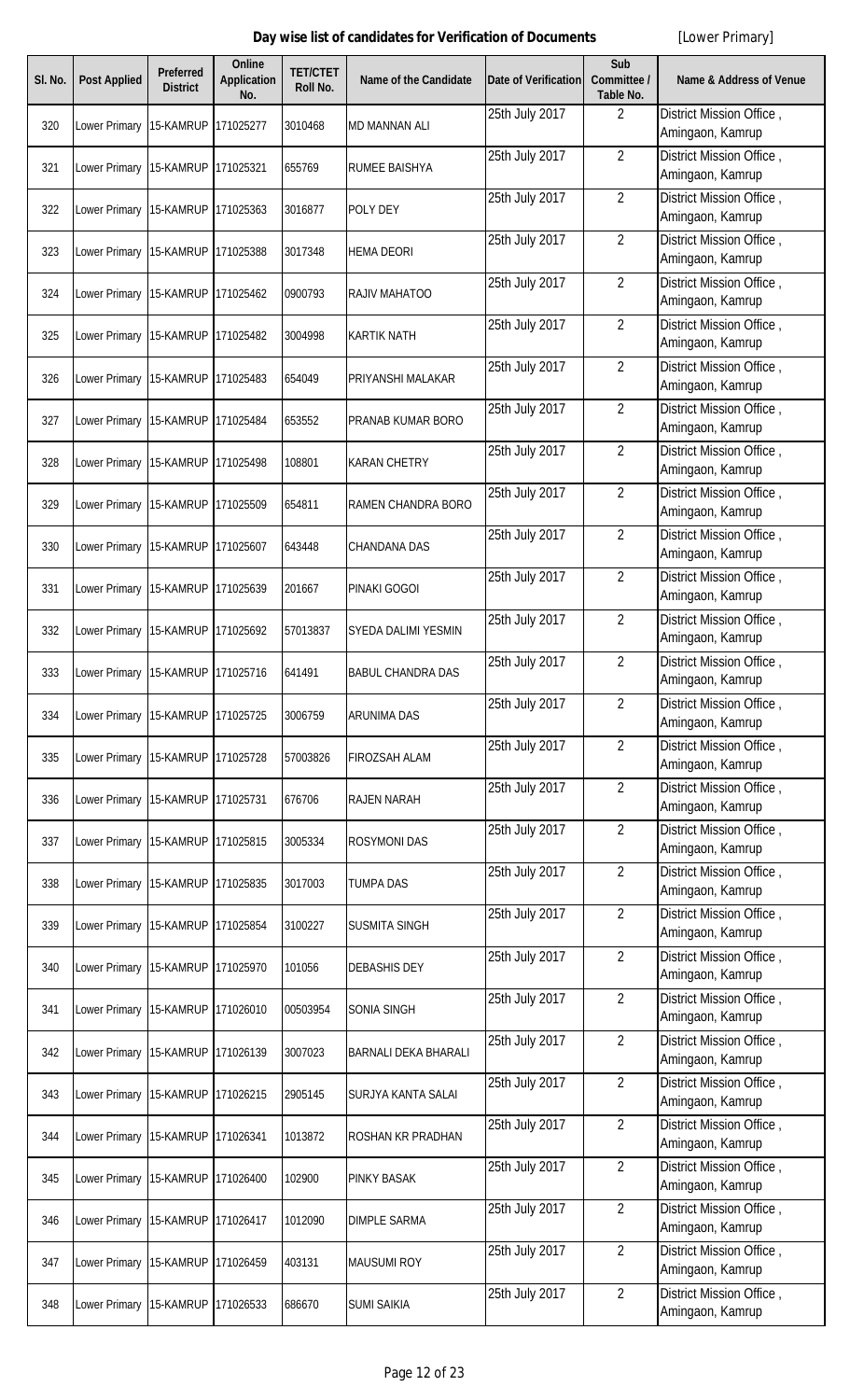| SI. No. | <b>Post Applied</b>                   | Preferred<br><b>District</b> | <b>Online</b><br><b>Application</b><br>No. | <b>TET/CTET</b><br>Roll No. | Name of the Candidate        | <b>Date of Verification</b> | Sub<br>Committee /<br>Table No. | <b>Name &amp; Address of Venue</b>           |
|---------|---------------------------------------|------------------------------|--------------------------------------------|-----------------------------|------------------------------|-----------------------------|---------------------------------|----------------------------------------------|
| 349     | Lower Primary                         | 15-KAMRUP                    | 171026688                                  | 1013156                     | SANGITA BARUAH               | 25th July 2017              | $\overline{2}$                  | District Mission Office,<br>Amingaon, Kamrup |
| 350     | Lower Primary 15-KAMRUP               |                              | 171026745                                  | 57013681                    | <b>SURAJIT DEKA</b>          | 25th July 2017              | $\overline{2}$                  | District Mission Office,<br>Amingaon, Kamrup |
| 351     | Lower Primary 15-KAMRUP               |                              | 171026759                                  | 00502411                    | PRANJIT THAKURIA             | 25th July 2017              | 3                               | District Mission Office,<br>Amingaon, Kamrup |
| 352     | Lower Primary 15-KAMRUP               |                              | 171026783                                  | 108470                      | <b>BLUEFORD W SANGMA</b>     | 25th July 2017              | 3                               | District Mission Office,<br>Amingaon, Kamrup |
| 353     | Lower Primary 15-KAMRUP               |                              | 171026877                                  | 57013813                    | SYED RUHUL ISLAM             | 25th July 2017              | 3                               | District Mission Office,<br>Amingaon, Kamrup |
| 354     | Lower Primary                         | 15-KAMRUP                    | 171027025                                  | 3004921                     | <b>JUNUMONI SARMAH</b>       | 25th July 2017              | 3                               | District Mission Office,<br>Amingaon, Kamrup |
| 355     | Lower Primary 15-KAMRUP               |                              | 171027034                                  | 5601130                     | LAKSHMI PRASAD DAS           | 25th July 2017              | 3                               | District Mission Office,<br>Amingaon, Kamrup |
| 356     | Lower Primary                         | 15-KAMRUP                    | 171027177                                  | 3000774                     | <b>DEEPA DAS</b>             | 25th July 2017              | 3                               | District Mission Office,<br>Amingaon, Kamrup |
| 357     | Lower Primary 15-KAMRUP               |                              | 171027215                                  | 3013750                     | SNIGDHA SHARMA               | 25th July 2017              | 3                               | District Mission Office,<br>Amingaon, Kamrup |
| 358     | Lower Primary                         | 15-KAMRUP                    | 171027251                                  | 3000772                     | <b>DEEP SHIKHA DAS</b>       | 25th July 2017              | 3                               | District Mission Office,<br>Amingaon, Kamrup |
| 359     | Lower Primary 15-KAMRUP               |                              | 171027268                                  | 08200510                    | SINGH PRIYANKA<br>RADHESHYAM | 25th July 2017              | 3                               | District Mission Office,<br>Amingaon, Kamrup |
| 360     | Lower Primary 15-KAMRUP               |                              | 171027350                                  | 644849                      | <b>DIPANJALI DAS</b>         | 25th July 2017              | 3                               | District Mission Office,<br>Amingaon, Kamrup |
| 361     | Lower Primary 15-KAMRUP               |                              | 171027426                                  | 646448                      | <b>INDRANI BORAH</b>         | 25th July 2017              | 3                               | District Mission Office,<br>Amingaon, Kamrup |
| 362     | Lower Primary 15-KAMRUP 171027637     |                              |                                            | 1552198                     | <b>DIPTI RAJBONGSHI</b>      | 25th July 2017              | 3                               | District Mission Office,<br>Amingaon, Kamrup |
| 363     | Lower Primary                         | 15-KAMRUP                    | 171027702                                  | 101932                      | <b>LUNA DHAR</b>             | 25th July 2017              | 3                               | District Mission Office,<br>Amingaon, Kamrup |
| 364     | Lower Primary 15-KAMRUP 171027733     |                              |                                            | 3001193                     | <b>HEMANTA SARMA</b>         | 25th July 2017              | 3                               | District Mission Office,<br>Amingaon, Kamrup |
| 365     | Lower Primary 15-KAMRUP               |                              | 171027791                                  | 57007259                    | <b>MASUMA BEGUM</b>          | 25th July 2017              | 3                               | District Mission Office,<br>Amingaon, Kamrup |
| 366     | Lower Primary 15-KAMRUP 171027870     |                              |                                            | 3004062                     | SRI KARABI DAS               | 25th July 2017              | 3                               | District Mission Office,<br>Amingaon, Kamrup |
| 367     | Lower Primary 15-KAMRUP               |                              | 171027933                                  | 57009829                    | PAMPI AHMEDA                 | 25th July 2017              | 3                               | District Mission Office,<br>Amingaon, Kamrup |
| 368     | Lower Primary   15-KAMRUP   171027943 |                              |                                            | 3006401                     | AMIT LAL KOIRY               | 25th July 2017              | 3                               | District Mission Office,<br>Amingaon, Kamrup |
| 369     | Lower Primary 15-KAMRUP 171028093     |                              |                                            | 653930                      | PREMANANDA MANDAL            | 25th July 2017              | 3                               | District Mission Office,<br>Amingaon, Kamrup |
| 370     | Lower Primary 15-KAMRUP 171028124     |                              |                                            | 3017270                     | <b>DEBJANI CHOUDHURY</b>     | 25th July 2017              | 3                               | District Mission Office,<br>Amingaon, Kamrup |
| 371     | Lower Primary   15-KAMRUP   171028218 |                              |                                            | 3010112                     | <b>BHUMITA DAS</b>           | 25th July 2017              | 3                               | District Mission Office,<br>Amingaon, Kamrup |
| 372     | Lower Primary 15-KAMRUP               |                              | 171028292                                  | 3010808                     | <b>MAJAMIL HUSSAIN</b>       | 25th July 2017              | 3                               | District Mission Office,<br>Amingaon, Kamrup |
| 373     | Lower Primary 15-KAMRUP               |                              | 171028303                                  | 1013244                     | SUDESHNA NATH                | 25th July 2017              | 3                               | District Mission Office,<br>Amingaon, Kamrup |
| 374     | Lower Primary                         | 15-KAMRUP                    | 171028329                                  | 657815                      | <b>DIPANJALI DAS</b>         | 25th July 2017              | 3                               | District Mission Office,<br>Amingaon, Kamrup |
| 375     | Lower Primary 15-KAMRUP               |                              | 171028411                                  | 106708                      | <b>MD NAZIM</b>              | 25th July 2017              | 3                               | District Mission Office,<br>Amingaon, Kamrup |
| 376     | Lower Primary                         | 15-KAMRUP                    | 171028418                                  | 3005448                     | <b>TAHIN ISLAM</b>           | 25th July 2017              | 3                               | District Mission Office,<br>Amingaon, Kamrup |
| 377     | Lower Primary 15-KAMRUP 171028584     |                              |                                            | 3010536                     | <b>NARAYAN RAJBANSHI</b>     | 25th July 2017              | 3                               | District Mission Office,<br>Amingaon, Kamrup |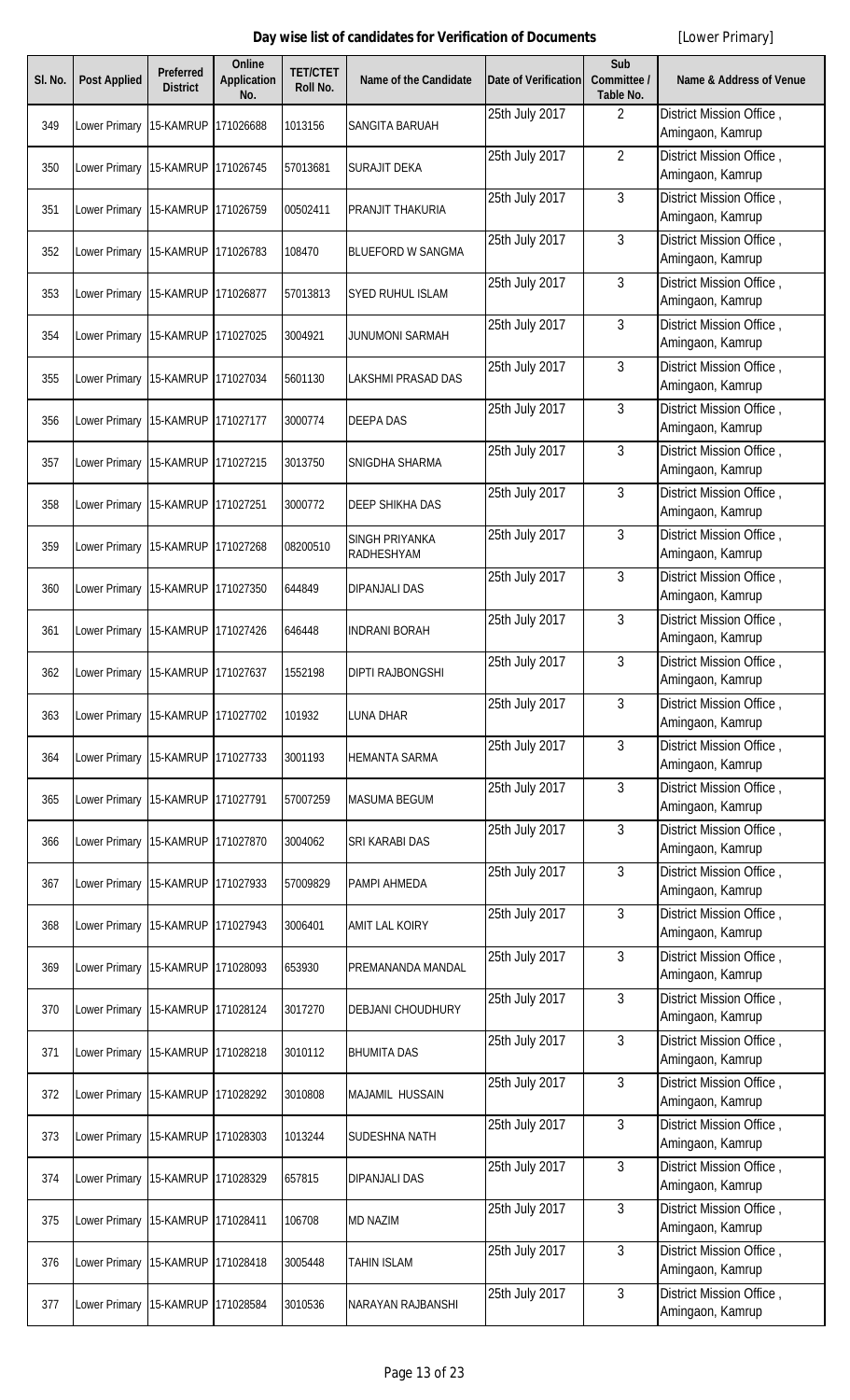| SI. No. | <b>Post Applied</b>                   | Preferred<br><b>District</b> | Online<br><b>Application</b><br>No. | <b>TET/CTET</b><br>Roll No. | <b>Name of the Candidate</b> | <b>Date of Verification</b> | Sub<br>Committee /<br>Table No. | <b>Name &amp; Address of Venue</b>           |
|---------|---------------------------------------|------------------------------|-------------------------------------|-----------------------------|------------------------------|-----------------------------|---------------------------------|----------------------------------------------|
| 378     | Lower Primary                         | 15-KAMRUP                    | 171028593                           | 5601184                     | <b>MALAYA RABHA</b>          | 25th July 2017              | 3                               | District Mission Office,<br>Amingaon, Kamrup |
| 379     | Lower Primary 15-KAMRUP               |                              | 171028878                           | 100314                      | ANUPAMA PAUL (DAS)           | 25th July 2017              | 3                               | District Mission Office,<br>Amingaon, Kamrup |
| 380     | Lower Primary                         | 15-KAMRUP                    | 171028899                           | 646419                      | <b>INA DAS</b>               | 25th July 2017              | 3                               | District Mission Office,<br>Amingaon, Kamrup |
| 381     | Lower Primary 15-KAMRUP               |                              | 171028919                           | 5601611                     | <b>MISS PURABI BAISHYA</b>   | 25th July 2017              | 3                               | District Mission Office,<br>Amingaon, Kamrup |
| 382     | Lower Primary 15-KAMRUP               |                              | 171028988                           | 5606114                     | MD MOZIBUR RAHMAN            | 25th July 2017              | 3                               | District Mission Office,<br>Amingaon, Kamrup |
| 383     | Lower Primary 15-KAMRUP               |                              | 171029031                           | 2204287                     | RUPJYOTI GOHAIN              | 25th July 2017              | 3                               | District Mission Office,<br>Amingaon, Kamrup |
| 384     | Lower Primary 15-KAMRUP               |                              | 171029077                           | 1012705                     | MUKUT RAJBONGSHI             | 25th July 2017              | 3                               | District Mission Office,<br>Amingaon, Kamrup |
| 385     | Lower Primary                         | 15-KAMRUP                    | 171029136                           | 5603727                     | <b>BANDANA DAS</b>           | 25th July 2017              | 3                               | District Mission Office,<br>Amingaon, Kamrup |
| 386     | Lower Primary 15-KAMRUP               |                              | 171029174                           | 4401606                     | MOUSUMEE RAY<br>CHOUDHURY    | 25th July 2017              | 3                               | District Mission Office,<br>Amingaon, Kamrup |
| 387     | Lower Primary                         | 15-KAMRUP                    | 171029176                           | 3010843                     | <b>UPEN BEZBARUAH</b>        | 25th July 2017              | 3                               | District Mission Office,<br>Amingaon, Kamrup |
| 388     | Lower Primary 15-KAMRUP               |                              | 171029211                           | 2905583                     | <b>RUBY DEKA</b>             | 25th July 2017              | 3                               | District Mission Office,<br>Amingaon, Kamrup |
| 389     | Lower Primary                         | 15-KAMRUP                    | 171029243                           | 3005681                     | <b>SUSHMITA DAS</b>          | 25th July 2017              | 3                               | District Mission Office,<br>Amingaon, Kamrup |
| 390     | Lower Primary 15-KAMRUP               |                              | 171029265                           | 2204287                     | RUPJYOTI GOHAIN              | 25th July 2017              | 3                               | District Mission Office,<br>Amingaon, Kamrup |
| 391     | Lower Primary   15-KAMRUP   171029292 |                              |                                     | 645442                      | <b>GAYATRI BOKALIAL</b>      | 25th July 2017              | 3                               | District Mission Office,<br>Amingaon, Kamrup |
| 392     | Lower Primary                         | 15-KAMRUP                    | 171029293                           | 642341                      | <b>BIBEK BISWAS</b>          | 25th July 2017              | 3                               | District Mission Office,<br>Amingaon, Kamrup |
| 393     | Lower Primary 15-KAMRUP               |                              | 171029406                           | 647904                      | <b>KALYANI BORO</b>          | 25th July 2017              | 3                               | District Mission Office,<br>Amingaon, Kamrup |
| 394     | Lower Primary                         | 15-KAMRUP                    | 171029443                           | 3010503                     | <b>MRIDULA BARO</b>          | 25th July 2017              | 3                               | District Mission Office,<br>Amingaon, Kamrup |
| 395     | Lower Primary 15-KAMRUP               |                              | 171029514                           | 3016496                     | <b>MD SAJID HUSSAIN</b>      | 25th July 2017              | 3                               | District Mission Office,<br>Amingaon, Kamrup |
| 396     | Lower Primary                         | 15-KAMRUP                    | 171029517                           | 647201                      | JONMONI DEORI                | 25th July 2017              | 3                               | District Mission Office,<br>Amingaon, Kamrup |
| 397     | Lower Primary 15-KAMRUP               |                              | 171029614                           | 3010720                     | <b>RUPALI NATH</b>           | 25th July 2017              | 3                               | District Mission Office,<br>Amingaon, Kamrup |
| 398     | Lower Primary 15-KAMRUP               |                              | 171029644                           | 623367                      | MIRANDA YOUNGMAN             | 25th July 2017              | 3                               | District Mission Office,<br>Amingaon, Kamrup |
| 399     | Lower Primary 15-KAMRUP               |                              | 171029688                           | 643012                      | <b>BISHNUPRIYA MORANG</b>    | 25th July 2017              | 3                               | District Mission Office,<br>Amingaon, Kamrup |
| 400     | Lower Primary   15-KAMRUP   171029693 |                              |                                     | 1012596                     | MANISHA BARMAN               | 25th July 2017              | 3                               | District Mission Office,<br>Amingaon, Kamrup |
| 401     | Lower Primary 15-KAMRUP               |                              | 171029743                           | 57008133                    | <b>MOHIBUL ISLAM</b>         | 25th July 2017              | 4                               | District Mission Office,<br>Amingaon, Kamrup |
| 402     | Lower Primary 15-KAMRUP 171029776     |                              |                                     | 2102031                     | SYEDA ROSMIARA BEGUM         | 25th July 2017              | 4                               | District Mission Office,<br>Amingaon, Kamrup |
| 403     | Lower Primary 15-KAMRUP               |                              | 171029848                           | 644459                      | <b>DIBYAJYOTI MALI</b>       | 25th July 2017              | 4                               | District Mission Office,<br>Amingaon, Kamrup |
| 404     | Lower Primary 15-KAMRUP               |                              | 171029873                           | 3010748                     | SANJEEV BEZBARUAH            | 25th July 2017              | 4                               | District Mission Office,<br>Amingaon, Kamrup |
| 405     | Lower Primary                         | 15-KAMRUP                    | 171029900                           | 658294                      | PRANAB DAS                   | 25th July 2017              | 4                               | District Mission Office,<br>Amingaon, Kamrup |
| 406     | Lower Primary 15-KAMRUP 171029930     |                              |                                     | 57012234                    | SAIFUL ISLAM                 | 25th July 2017              | 4                               | District Mission Office,<br>Amingaon, Kamrup |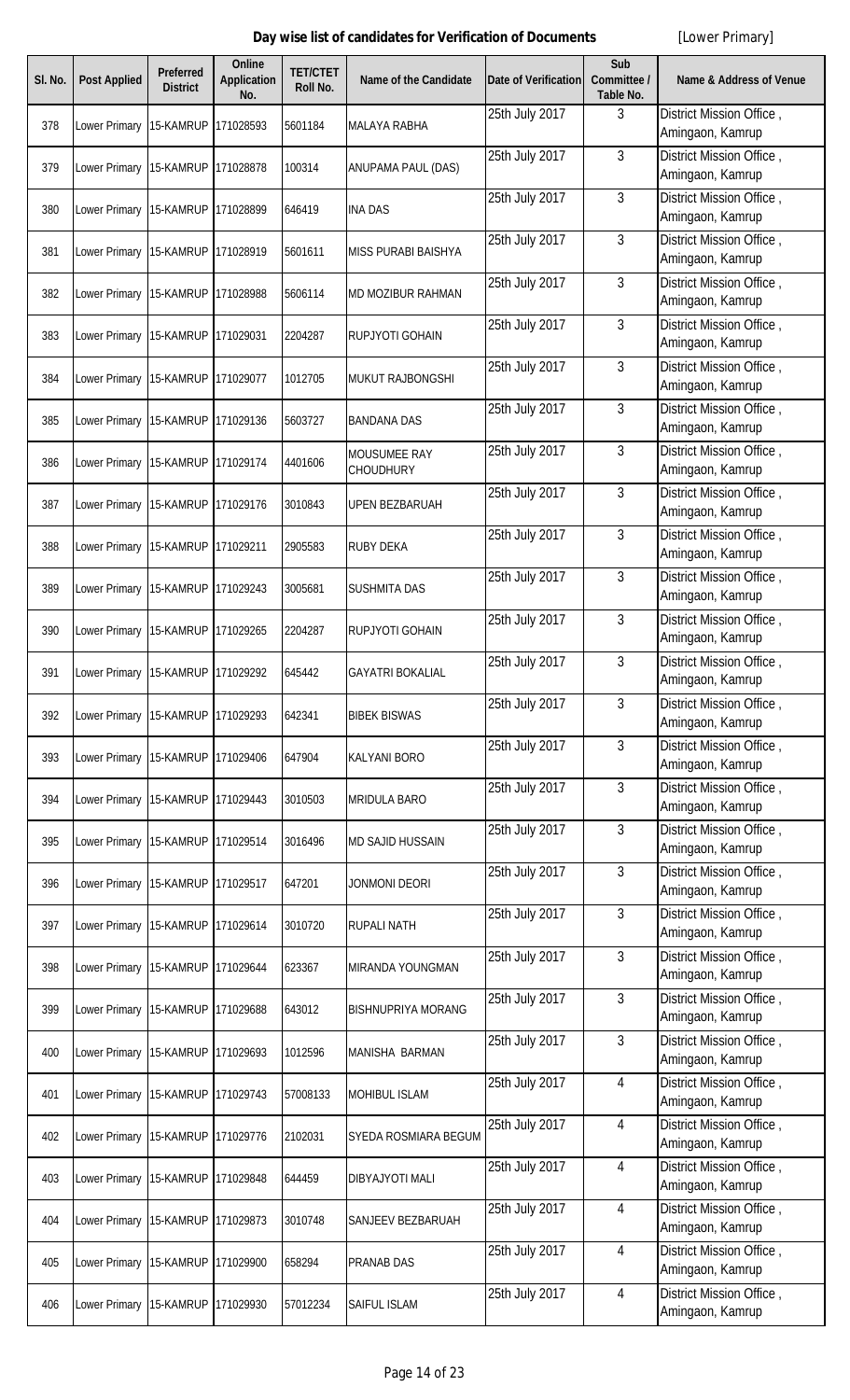| SI. No. | <b>Post Applied</b>                   | Preferred<br><b>District</b> | Online<br><b>Application</b><br>No. | <b>TET/CTET</b><br>Roll No. | <b>Name of the Candidate</b>      | <b>Date of Verification</b> | Sub<br>Committee /<br><b>Table No.</b> | <b>Name &amp; Address of Venue</b>           |
|---------|---------------------------------------|------------------------------|-------------------------------------|-----------------------------|-----------------------------------|-----------------------------|----------------------------------------|----------------------------------------------|
| 407     | Lower Primary                         | 15-KAMRUP                    | 171029987                           | 3009330                     | <b>JYOTIRMOY DUTTA</b>            | 25th July 2017              | 4                                      | District Mission Office,<br>Amingaon, Kamrup |
| 408     | Lower Primary 15-KAMRUP               |                              | 171030122                           | 00504506                    | <b>KARABI DAS</b>                 | 25th July 2017              | 4                                      | District Mission Office,<br>Amingaon, Kamrup |
| 409     | Lower Primary 15-KAMRUP               |                              | 171030129                           | 00600490                    | <b>LAXMI PANDIT</b>               | 25th July 2017              | 4                                      | District Mission Office,<br>Amingaon, Kamrup |
| 410     | Lower Primary 15-KAMRUP               |                              | 171030138                           | 3005125                     | CHIRANJITA DAS<br><b>ADHIKARI</b> | 25th July 2017              | 4                                      | District Mission Office,<br>Amingaon, Kamrup |
| 411     | Lower Primary 15-KAMRUP 171030162     |                              |                                     | 659561                      | TRISHNA BORA                      | 25th July 2017              | 4                                      | District Mission Office,<br>Amingaon, Kamrup |
| 412     | Lower Primary 15-KAMRUP               |                              | 171030265                           | 5606752                     | <b>KARABEE DAS</b>                | 25th July 2017              | 4                                      | District Mission Office,<br>Amingaon, Kamrup |
| 413     | Lower Primary 15-KAMRUP               |                              | 171030310                           | 5605697                     | LOPAMUDRA KAKATI                  | 25th July 2017              | 4                                      | District Mission Office,<br>Amingaon, Kamrup |
| 414     | Lower Primary                         | 15-KAMRUP                    | 171030329                           | 3001048                     | <b>GARGI DAS</b>                  | 25th July 2017              | 4                                      | District Mission Office,<br>Amingaon, Kamrup |
| 415     | Lower Primary 15-KAMRUP               |                              | 171030360                           | 102307                      | <b>MONIKA DAS</b>                 | 25th July 2017              | 4                                      | District Mission Office,<br>Amingaon, Kamrup |
| 416     | Lower Primary                         | 15-KAMRUP                    | 171030465                           | 675608                      | PADUMI BARO                       | 25th July 2017              | 4                                      | District Mission Office,<br>Amingaon, Kamrup |
| 417     | Lower Primary 15-KAMRUP               |                              | 171030500                           | 646282                      | <b>HIRAMONI DAS</b>               | 25th July 2017              | 4                                      | District Mission Office,<br>Amingaon, Kamrup |
| 418     | Lower Primary                         | 15-KAMRUP                    | 171030548                           | 2608023                     | LIPIKA DUTTA                      | 25th July 2017              | $\overline{4}$                         | District Mission Office,<br>Amingaon, Kamrup |
| 419     | Lower Primary 15-KAMRUP               |                              | 171030579                           | 103551                      | <b>RASMITA SARKAR</b>             | 25th July 2017              | $\overline{4}$                         | District Mission Office,<br>Amingaon, Kamrup |
| 420     | Lower Primary 15-KAMRUP 171030590     |                              |                                     | 00502435                    | SABRUN NESHA                      | 25th July 2017              | 4                                      | District Mission Office,<br>Amingaon, Kamrup |
| 421     | Lower Primary                         | 15-KAMRUP                    | 171030592                           | 5600218                     | <b>ASHIM KUMAR NATH</b>           | 25th July 2017              | 4                                      | District Mission Office,<br>Amingaon, Kamrup |
| 422     | Lower Primary 15-KAMRUP               |                              | 171030593                           | 3004869                     | <b>IFTEKHAR AHMED</b>             | 25th July 2017              | 4                                      | District Mission Office,<br>Amingaon, Kamrup |
| 423     | Lower Primary                         | 15-KAMRUP                    | 171030597                           | 0100520                     | <b>DHANJIT KALITA</b>             | 25th July 2017              | 4                                      | District Mission Office,<br>Amingaon, Kamrup |
| 424     | Lower Primary 15-KAMRUP 171030619     |                              |                                     | 647026                      | <b>JITU BORO</b>                  | 25th July 2017              | 4                                      | District Mission Office,<br>Amingaon, Kamrup |
| 425     | Lower Primary                         | 15-KAMRUP                    | 171030624                           | 648324                      | <b>KESHAB DEURI</b>               | 25th July 2017              | 4                                      | District Mission Office,<br>Amingaon, Kamrup |
| 426     | Lower Primary 15-KAMRUP               |                              | 171030742                           | 657354                      | <b>SNEHA MEDHI</b>                | 25th July 2017              | 4                                      | District Mission Office,<br>Amingaon, Kamrup |
| 427     | Lower Primary 15-KAMRUP               |                              | 171030820                           | 677197                      | RINKUMONI DOLEY                   | 25th July 2017              | 4                                      | District Mission Office,<br>Amingaon, Kamrup |
| 428     | Lower Primary 15-KAMRUP               |                              | 171030827                           | 643047                      | <b>BISWAJIT BARMAN</b>            | 25th July 2017              | 4                                      | District Mission Office,<br>Amingaon, Kamrup |
| 429     | Lower Primary   15-KAMRUP   171030889 |                              |                                     | 653581                      | PRANABJYOTI BAISHYA               | 25th July 2017              | 4                                      | District Mission Office,<br>Amingaon, Kamrup |
| 430     | Lower Primary 15-KAMRUP               |                              | 171030940                           | 644411                      | <b>DIBAKAR MANDAL</b>             | 25th July 2017              | 4                                      | District Mission Office,<br>Amingaon, Kamrup |
| 431     | Lower Primary 15-KAMRUP               |                              | 171030990                           | 3010679                     | RANJIT KUMAR DAS                  | 25th July 2017              | 4                                      | District Mission Office,<br>Amingaon, Kamrup |
| 432     | Lower Primary                         | 15-KAMRUP                    | 171031038                           | 57013110                    | SHARIKA SHABNAM                   | 25th July 2017              | 4                                      | District Mission Office,<br>Amingaon, Kamrup |
| 433     | Lower Primary 15-KAMRUP               |                              | 171031095                           | 3000589                     | <b>BINITA DEKA</b>                | 25th July 2017              | $\overline{4}$                         | District Mission Office,<br>Amingaon, Kamrup |
| 434     | Lower Primary                         | 15-KAMRUP                    | 171031102                           | 00604059                    | <b>DIPSIKHA GOGOI</b>             | 25th July 2017              | 4                                      | District Mission Office,<br>Amingaon, Kamrup |
| 435     | Lower Primary 15-KAMRUP 171031157     |                              |                                     | 3003033                     | PARBIN SULTANA                    | 25th July 2017              | 4                                      | District Mission Office,<br>Amingaon, Kamrup |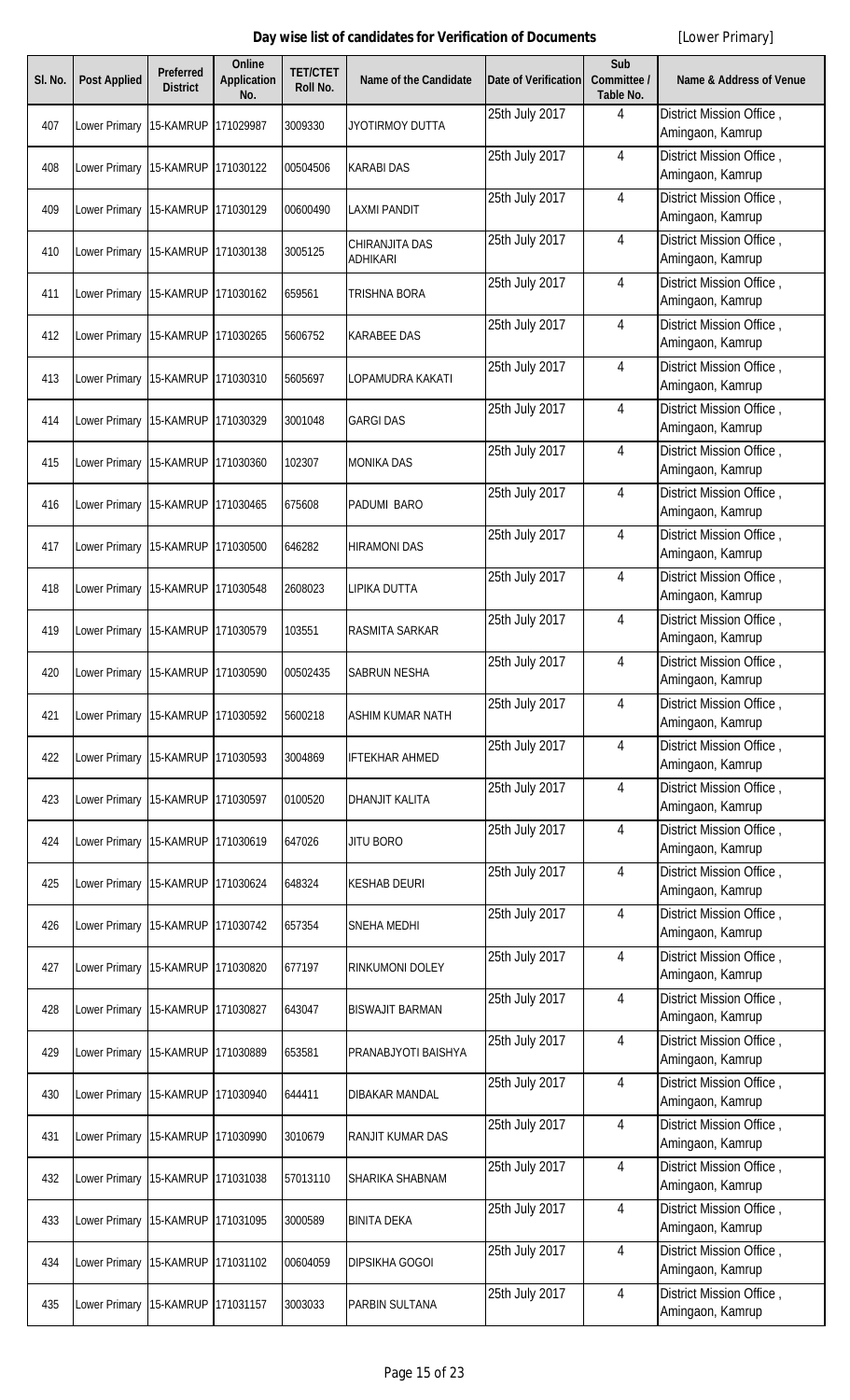| SI. No. | <b>Post Applied</b>               | <b>Preferred</b><br><b>District</b> | <b>Online</b><br><b>Application</b><br>No. | <b>TET/CTET</b><br><b>Roll No.</b> | <b>Name of the Candidate</b> | <b>Date of Verification</b> | Sub<br>Committee /<br>Table No. | <b>Name &amp; Address of Venue</b>           |
|---------|-----------------------------------|-------------------------------------|--------------------------------------------|------------------------------------|------------------------------|-----------------------------|---------------------------------|----------------------------------------------|
| 436     | Lower Primary                     | 15-KAMRUP                           | 171031225                                  | 650618                             | MITALI KHAKHLARI             | 25th July 2017              | 4                               | District Mission Office,<br>Amingaon, Kamrup |
| 437     | Lower Primary 15-KAMRUP           |                                     | 171031382                                  | 642547                             | <b>BIJU RABHA</b>            | 25th July 2017              | $\overline{4}$                  | District Mission Office,<br>Amingaon, Kamrup |
| 438     | Lower Primary                     | 15-KAMRUP                           | 171031393                                  | 3015289                            | <b>SUDIPTA SAHA</b>          | 25th July 2017              | $\overline{4}$                  | District Mission Office,<br>Amingaon, Kamrup |
| 439     | Lower Primary 15-KAMRUP           |                                     | 171031440                                  | 2900889                            | PARAMESWAR NATH              | 25th July 2017              | $\overline{4}$                  | District Mission Office,<br>Amingaon, Kamrup |
| 440     | Lower Primary                     | 15-KAMRUP                           | 171031468                                  | 647801                             | KAJAL MAJUMDAR               | 25th July 2017              | $\overline{4}$                  | District Mission Office,<br>Amingaon, Kamrup |
| 441     | Lower Primary 15-KAMRUP           |                                     | 171031612                                  | 57005940                           | JYOTIRUPA DEKA               | 25th July 2017              | 4                               | District Mission Office,<br>Amingaon, Kamrup |
| 442     | Lower Primary 15-KAMRUP           |                                     | 171031623                                  | 4401326                            | <b>MAUCHUMI SARMA</b>        | 25th July 2017              | $\overline{4}$                  | District Mission Office,<br>Amingaon, Kamrup |
| 443     | Lower Primary 15-KAMRUP           |                                     | 171031726                                  | 659490                             | TIMIR BARAN HALDAR           | 25th July 2017              | $\overline{4}$                  | District Mission Office,<br>Amingaon, Kamrup |
| 444     | Lower Primary 15-KAMRUP           |                                     | 171031916                                  | 57002728                           | <b>BORNALI DAS</b>           | 25th July 2017              | $\overline{4}$                  | District Mission Office,<br>Amingaon, Kamrup |
| 445     | Lower Primary 15-KAMRUP           |                                     | 171032040                                  | 652153                             | <b>NINTU MANI DAS</b>        | 25th July 2017              | $\overline{4}$                  | District Mission Office,<br>Amingaon, Kamrup |
| 446     | Lower Primary 15-KAMRUP           |                                     | 171032095                                  | 3004316                            | TAPAN JYOTI KALITA           | 25th July 2017              | $\overline{4}$                  | District Mission Office,<br>Amingaon, Kamrup |
| 447     | Lower Primary                     | 15-KAMRUP                           | 171032129                                  | 107590                             | <b>RIKKY DHAR</b>            | 25th July 2017              | $\overline{4}$                  | District Mission Office,<br>Amingaon, Kamrup |
| 448     | Lower Primary 15-KAMRUP           |                                     | 171032157                                  | 5602876                            | SWAPNALI KAKATI              | 25th July 2017              | $\overline{4}$                  | District Mission Office,<br>Amingaon, Kamrup |
| 449     | Lower Primary 15-KAMRUP 171032392 |                                     |                                            | 00501738                           | <b>GAMBHIR DEKA</b>          | 25th July 2017              | $\overline{4}$                  | District Mission Office,<br>Amingaon, Kamrup |
| 450     | Lower Primary                     | 15-KAMRUP                           | 171032401                                  | 3000694                            | CHANDANA KALITA              | 25th July 2017              | $\overline{4}$                  | District Mission Office,<br>Amingaon, Kamrup |
| 451     | Lower Primary 15-KAMRUP           |                                     | 171032429                                  | 57001687                           | ASHIM KUMAR DEWAN            | 25th July 2017              | 5                               | District Mission Office,<br>Amingaon, Kamrup |
| 452     | Lower Primary                     | 15-KAMRUP                           | 171032547                                  | 3010514                            | <b>NABA KUMAR TALUKDAR</b>   | 25th July 2017              | 5                               | District Mission Office,<br>Amingaon, Kamrup |
| 453     | Lower Primary 15-KAMRUP           |                                     | 171032583                                  | 00507268                           | <b>BANDANA BORO</b>          | 25th July 2017              | 5                               | District Mission Office,<br>Amingaon, Kamrup |
| 454     | Lower Primary                     | 15-KAMRUP                           | 171032750                                  | 654931                             | <b>RANJIT BORO</b>           | 25th July 2017              | 5                               | District Mission Office,<br>Amingaon, Kamrup |
| 455     | Lower Primary 15-KAMRUP           |                                     | 171032783                                  | 1012519                            | <b>LAVITA DAS</b>            | 25th July 2017              | 5                               | District Mission Office,<br>Amingaon, Kamrup |
| 456     | Lower Primary                     | 15-KAMRUP                           | 171032839                                  | 4602340                            | JYOTIMOIEE HATIBORUAH        | 25th July 2017              | 5                               | District Mission Office,<br>Amingaon, Kamrup |
| 457     | Lower Primary 15-KAMRUP           |                                     | 171032843                                  | 1013112                            | <b>RUPALI DAS</b>            | 25th July 2017              | 5                               | District Mission Office,<br>Amingaon, Kamrup |
| 458     | Lower Primary 15-KAMRUP           |                                     | 171032927                                  | 3551229                            | <b>BANSHI KATTEL</b>         | 25th July 2017              | 5                               | District Mission Office,<br>Amingaon, Kamrup |
| 459     | Lower Primary 15-KAMRUP           |                                     | 171032940                                  | 05574                              | <b>LAVITA DAS</b>            | 25th July 2017              | 5                               | District Mission Office,<br>Amingaon, Kamrup |
| 460     | Lower Primary 15-KAMRUP           |                                     | 171033038                                  | 647744                             | <b>KABITA DAS</b>            | 25th July 2017              | 5                               | District Mission Office,<br>Amingaon, Kamrup |
| 461     | Lower Primary 15-KAMRUP           |                                     | 171033047                                  | 3550347                            | <b>HIMADRI DEVI</b>          | 25th July 2017              | 5                               | District Mission Office,<br>Amingaon, Kamrup |
| 462     | Lower Primary 15-KAMRUP           |                                     | 171033108                                  | 649370                             | <b>MAMONI DAS</b>            | 25th July 2017              | 5                               | District Mission Office,<br>Amingaon, Kamrup |
| 463     | Lower Primary 15-KAMRUP           |                                     | 171033220                                  | 5606779                            | MRS SADARI BAISHYA           | 25th July 2017              | 5                               | District Mission Office,<br>Amingaon, Kamrup |
| 464     | Lower Primary 15-KAMRUP 171033307 |                                     |                                            | 3010868                            | UTTAM NEWAR                  | 25th July 2017              | 5                               | District Mission Office,<br>Amingaon, Kamrup |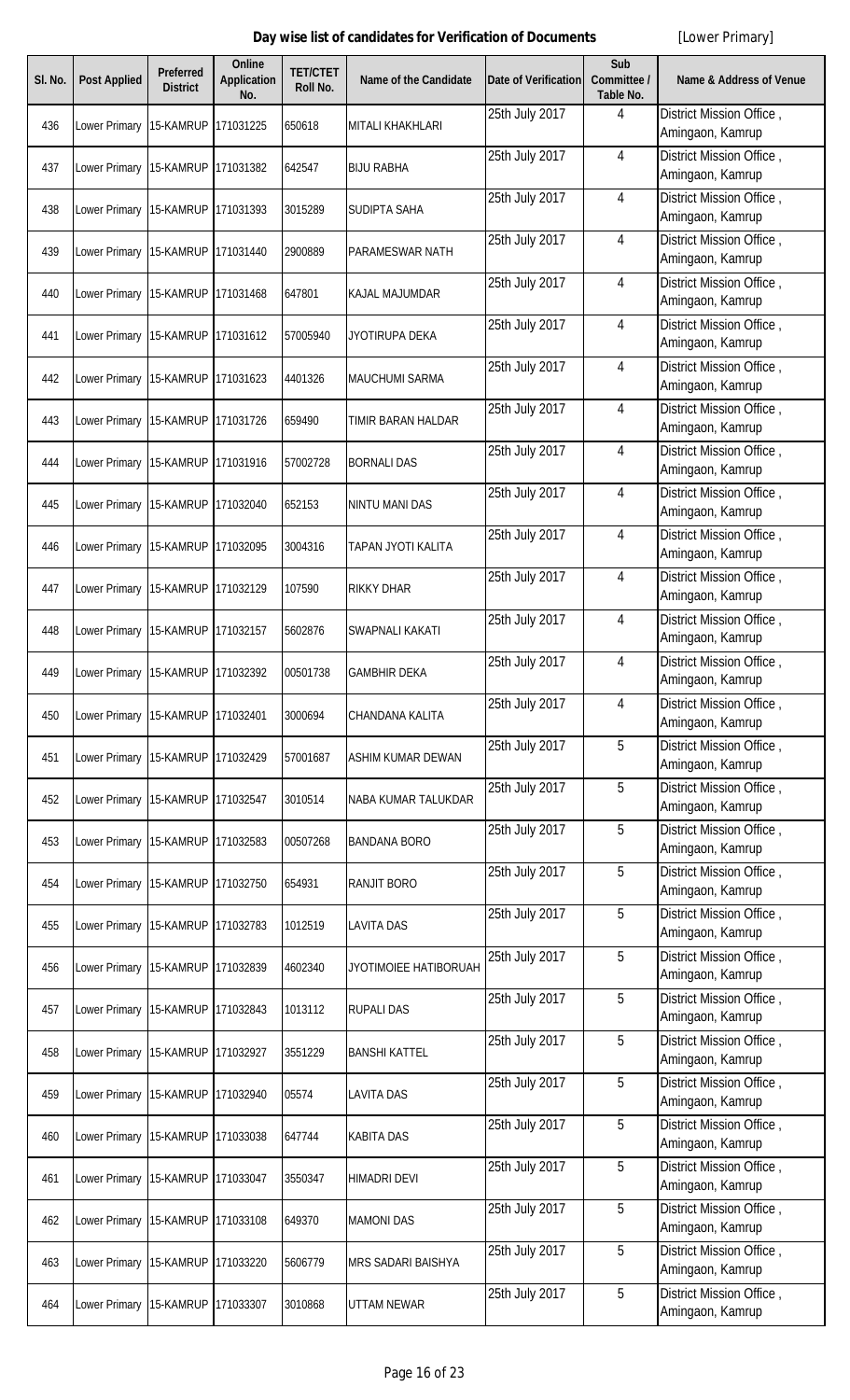| SI. No. | <b>Post Applied</b>               | <b>Preferred</b><br><b>District</b> | <b>Online</b><br><b>Application</b><br>No. | <b>TET/CTET</b><br>Roll No. | <b>Name of the Candidate</b> | <b>Date of Verification</b> | Sub<br>Committee /<br>Table No. | <b>Name &amp; Address of Venue</b>           |
|---------|-----------------------------------|-------------------------------------|--------------------------------------------|-----------------------------|------------------------------|-----------------------------|---------------------------------|----------------------------------------------|
| 465     | Lower Primary 15-KAMRUP           |                                     | 171033313                                  | 3014593                     | SUKANYA THAKURIA             | 25th July 2017              | 5                               | District Mission Office,<br>Amingaon, Kamrup |
| 466     | Lower Primary 15-KAMRUP           |                                     | 171033438                                  | 3005483                     | <b>MANISHA MAHANTA</b>       | 25th July 2017              | 5                               | District Mission Office,<br>Amingaon, Kamrup |
| 467     | Lower Primary 15-KAMRUP           |                                     | 171033550                                  | 2011447                     | PULINDRA BARMAN              | 25th July 2017              | 5                               | District Mission Office,<br>Amingaon, Kamrup |
| 468     | Lower Primary 15-KAMRUP           |                                     | 171033557                                  | 100213                      | <b>ANINDITA GUPTA</b>        | 25th July 2017              | 5                               | District Mission Office,<br>Amingaon, Kamrup |
| 469     | Lower Primary 15-KAMRUP           |                                     | 171033686                                  | 57006631                    | MADHUSMITA SAHARIA           | 25th July 2017              | 5                               | District Mission Office,<br>Amingaon, Kamrup |
| 470     | Lower Primary                     | 15-KAMRUP                           | 171033851                                  | 1012707                     | MUNINDRA DEKA                | 25th July 2017              | 5                               | District Mission Office,<br>Amingaon, Kamrup |
| 471     | Lower Primary                     | 15-KAMRUP                           | 171033985                                  | 3001228                     | HIMJYOTI KALITA              | 25th July 2017              | 5                               | District Mission Office,<br>Amingaon, Kamrup |
| 472     | Lower Primary                     | 15-KAMRUP                           | 171034274                                  | 57005364                    | JEHERUL ISLAM                | 25th July 2017              | 5                               | District Mission Office,<br>Amingaon, Kamrup |
| 473     | Lower Primary                     | 15-KAMRUP                           | 171034325                                  | 3016117                     | MRINAL KANTI BORAH           | 25th July 2017              | 5                               | District Mission Office,<br>Amingaon, Kamrup |
| 474     | Lower Primary                     | 15-KAMRUP                           | 171034388                                  | 1013763                     | <b>CHANDAN DAS</b>           | 25th July 2017              | 5                               | District Mission Office,<br>Amingaon, Kamrup |
| 475     | Lower Primary 15-KAMRUP           |                                     | 171034413                                  | 5604441                     | <b>DIPALI DAS</b>            | 25th July 2017              | 5                               | District Mission Office,<br>Amingaon, Kamrup |
| 476     | Lower Primary                     | 15-KAMRUP                           | 171034444                                  | 100623                      | <b>BHARATI DEBNATH</b>       | 25th July 2017              | 5                               | District Mission Office,<br>Amingaon, Kamrup |
| 477     | Lower Primary                     | 15-KAMRUP                           | 171034579                                  | 3003077                     | PINAKI KALITA                | 25th July 2017              | 5                               | District Mission Office,<br>Amingaon, Kamrup |
| 478     | Lower Primary 15-KAMRUP 171034615 |                                     |                                            | 3005813                     | <b>DEEPALI RAJBANGSHI</b>    | 25th July 2017              | 5                               | District Mission Office,<br>Amingaon, Kamrup |
| 479     | Lower Primary 15-KAMRUP           |                                     | 171034632                                  | 104197                      | <b>SARBANI DEY</b>           | 25th July 2017              | 5                               | District Mission Office,<br>Amingaon, Kamrup |
| 480     | Lower Primary 15-KAMRUP 171034700 |                                     |                                            | 3031213                     | <b>DETCHUNG BASUMATARY</b>   | 25th July 2017              | 5                               | District Mission Office,<br>Amingaon, Kamrup |
| 481     | Lower Primary                     | 15-KAMRUP                           | 171034735                                  | 3017263                     | <b>DEBARATI BHOWMICK</b>     | 25th July 2017              | 5                               | District Mission Office,<br>Amingaon, Kamrup |
| 482     | Lower Primary 15-KAMRUP           |                                     | 171034760                                  | 3013761                     | SONGITA HAZARIKA             | 25th July 2017              | 5                               | District Mission Office,<br>Amingaon, Kamrup |
| 483     | Lower Primary 15-KAMRUP           |                                     | 171034806                                  | 3015866                     | <b>KAKALI KUMARI</b>         | 25th July 2017              | 5                               | District Mission Office,<br>Amingaon, Kamrup |
| 484     | Lower Primary 15-KAMRUP 171034911 |                                     |                                            | 3030679                     | SAROJANI THAKURI             | 25th July 2017              | 5                               | District Mission Office,<br>Amingaon, Kamrup |
| 485     | Lower Primary 15-KAMRUP 171034924 |                                     |                                            | 3007762                     | <b>DAISY RANI DAS</b>        | 25th July 2017              | 5                               | District Mission Office,<br>Amingaon, Kamrup |
| 486     | Lower Primary 15-KAMRUP           |                                     | 171034932                                  | 57006982                    | MANASH PRATIM BARMAN         | 25th July 2017              | 5                               | District Mission Office,<br>Amingaon, Kamrup |
| 487     | Lower Primary 15-KAMRUP           |                                     | 171035117                                  | 1012940                     | <b>PUJA SARKAR</b>           | 25th July 2017              | 5                               | District Mission Office,<br>Amingaon, Kamrup |
| 488     | Lower Primary                     | 15-KAMRUP                           | 171035133                                  | 670676                      | <b>BANDITA DAS</b>           | 25th July 2017              | 5                               | District Mission Office,<br>Amingaon, Kamrup |
| 489     | Lower Primary 15-KAMRUP           |                                     | 171035310                                  | 314025                      | M. RANJITA DEVI              | 25th July 2017              | 5                               | District Mission Office,<br>Amingaon, Kamrup |
| 490     | Lower Primary                     | 15-KAMRUP                           | 171035321                                  | 5600227                     | <b>ATIKUL HAQUE</b>          | 25th July 2017              | 5                               | District Mission Office,<br>Amingaon, Kamrup |
| 491     | Lower Primary 15-KAMRUP           |                                     | 171035361                                  | 57008940                    | NAMITA TALUKDAR              | 25th July 2017              | 5                               | District Mission Office,<br>Amingaon, Kamrup |
| 492     | Lower Primary                     | 15-KAMRUP                           | 171035489                                  | 3000738                     | <b>DAIJI MEDHI</b>           | 25th July 2017              | 5                               | District Mission Office,<br>Amingaon, Kamrup |
| 493     | Lower Primary 15-KAMRUP 171035535 |                                     |                                            | 57011034                    | REHENA AKHTARA               | 25th July 2017              | 5                               | District Mission Office,<br>Amingaon, Kamrup |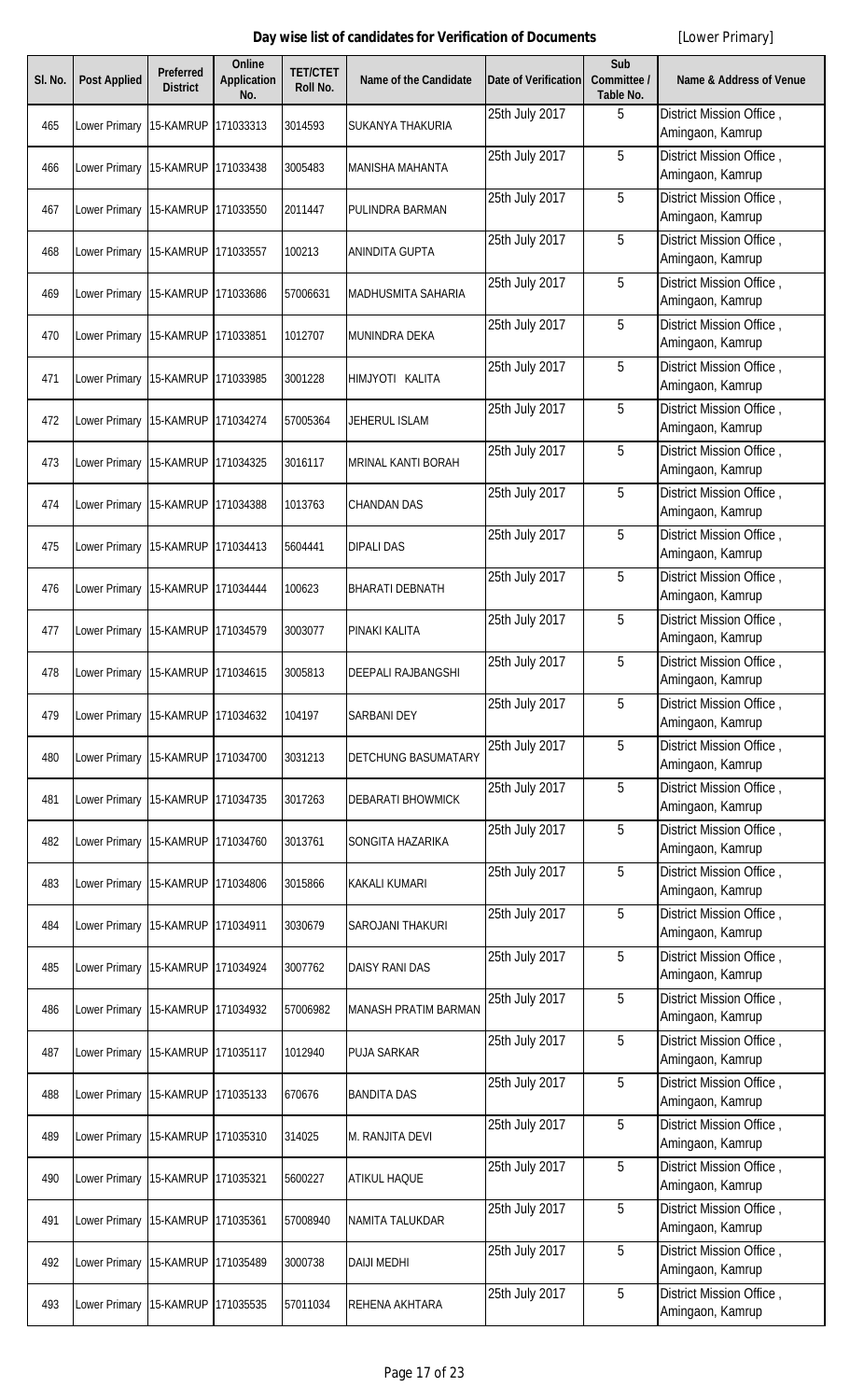| SI. No. | <b>Post Applied</b>               | Preferred<br><b>District</b> | Online<br><b>Application</b><br>No. | <b>TET/CTET</b><br>Roll No. | <b>Name of the Candidate</b> | <b>Date of Verification</b> | Sub<br>Committee /<br>Table No. | <b>Name &amp; Address of Venue</b>           |
|---------|-----------------------------------|------------------------------|-------------------------------------|-----------------------------|------------------------------|-----------------------------|---------------------------------|----------------------------------------------|
| 494     | Lower Primary                     | 15-KAMRUP                    | 171035721                           | 5600274                     | <b>BANI DAS</b>              | 25th July 2017              | 5                               | District Mission Office,<br>Amingaon, Kamrup |
| 495     | Lower Primary 15-KAMRUP           |                              | 171035723                           | 57011168                    | RESMINA AKHTARA              | 25th July 2017              | 5                               | District Mission Office,<br>Amingaon, Kamrup |
| 496     | Lower Primary                     | 15-KAMRUP                    | 171035724                           | 3541343                     | <b>SWARITA DEVI</b>          | 25th July 2017              | 5                               | District Mission Office,<br>Amingaon, Kamrup |
| 497     | Lower Primary                     | 15-KAMRUP                    | 171035781                           | 651650                      | <b>NAMITA DEKA</b>           | 25th July 2017              | 5                               | District Mission Office,<br>Amingaon, Kamrup |
| 498     | Lower Primary                     | 15-KAMRUP                    | 171035877                           | 2902918                     | <b>KOKIL SARMA</b>           | 25th July 2017              | 5                               | District Mission Office,<br>Amingaon, Kamrup |
| 499     | Lower Primary 15-KAMRUP           |                              | 171035972                           | 643229                      | <b>BORNALI MILI</b>          | 25th July 2017              | 5                               | District Mission Office,<br>Amingaon, Kamrup |
| 500     | Lower Primary 15-KAMRUP           |                              | 171035977                           | 3010377                     | <b>KARABI MEDHI</b>          | 25th July 2017              | 5                               | District Mission Office,<br>Amingaon, Kamrup |
| 501     | Lower Primary 15-KAMRUP           |                              | 171035986                           | 641832                      | <b>BARNALI RABHA</b>         | 26th July 2017              | $\mathbf{1}$                    | District Mission Office,<br>Amingaon, Kamrup |
| 502     | Lower Primary 15-KAMRUP           |                              | 171036070                           | 645819                      | <b>GYANENDRA DEKA</b>        | 26th July 2017              | $\mathbf{1}$                    | District Mission Office,<br>Amingaon, Kamrup |
| 503     | Lower Primary 15-KAMRUP           |                              | 171036122                           | 104961                      | <b>SUPARNA NATH</b>          | 26th July 2017              | $\mathbf{1}$                    | District Mission Office,<br>Amingaon, Kamrup |
| 504     | Lower Primary 15-KAMRUP 171036142 |                              |                                     | 3016223                     | NIKHA MANI KALITA            | 26th July 2017              | $\mathbf{1}$                    | District Mission Office,<br>Amingaon, Kamrup |
| 505     | Lower Primary 15-KAMRUP           |                              | 171036254                           | 5600924                     | <b>JEUTI RAJBONGSHI</b>      | 26th July 2017              | $\mathbf{1}$                    | District Mission Office,<br>Amingaon, Kamrup |
| 506     | Lower Primary                     | 15-KAMRUP                    | 171036258                           | 649973                      | <b>MILAN MALI</b>            | 26th July 2017              | $\mathbf{1}$                    | District Mission Office,<br>Amingaon, Kamrup |
| 507     | Lower Primary 15-KAMRUP 171036430 |                              |                                     | 5600301                     | <b>BASANTA BAISHYA</b>       | 26th July 2017              | $\mathbf{1}$                    | District Mission Office,<br>Amingaon, Kamrup |
| 508     | Lower Primary                     | 15-KAMRUP                    | 171036444                           | 640629                      | <b>ANGITA RABHA</b>          | 26th July 2017              | 1                               | District Mission Office,<br>Amingaon, Kamrup |
| 509     | Lower Primary 15-KAMRUP           |                              | 171036483                           | 4503170                     | <b>DHIREN SAIKIA</b>         | 26th July 2017              | $\mathbf{1}$                    | District Mission Office,<br>Amingaon, Kamrup |
| 510     | Lower Primary                     | 15-KAMRUP                    | 171036512                           | 4400710                     | <b>GAGAN DAS</b>             | 26th July 2017              | $\mathbf{1}$                    | District Mission Office,<br>Amingaon, Kamrup |
| 511     | Lower Primary                     | 15-KAMRUP                    | 171036561                           | 0400503                     | <b>BANALATA GOSWAMI</b>      | 26th July 2017              | $\mathbf{1}$                    | District Mission Office,<br>Amingaon, Kamrup |
| 512     | Lower Primary                     | 15-KAMRUP                    | 171036613                           | 632254                      | RIMA SONOWAL                 | 26th July 2017              | $\mathbf{1}$                    | District Mission Office,<br>Amingaon, Kamrup |
| 513     | Lower Primary 15-KAMRUP           |                              | 171036633                           | 653586                      | PRANABJYOTI MILI             | 26th July 2017              | $\mathbf{1}$                    | District Mission Office,<br>Amingaon, Kamrup |
| 514     | Lower Primary                     | 15-KAMRUP                    | 171036657                           | 100607                      | <b>BEGUM MOMTAJ LASKAR</b>   | 26th July 2017              | $\mathbf{1}$                    | District Mission Office,<br>Amingaon, Kamrup |
| 515     | Lower Primary                     | 15-KAMRUP                    | 171036679                           | 3010409                     | <b>MADAN RAJBONGSHI</b>      | 26th July 2017              | $\mathbf{1}$                    | District Mission Office,<br>Amingaon, Kamrup |
| 516     | Lower Primary                     | 15-KAMRUP                    | 171036726                           | 2903134                     | <b>MD DILOWAR HUSSAIN</b>    | 26th July 2017              | $\mathbf{1}$                    | District Mission Office,<br>Amingaon, Kamrup |
| 517     | Lower Primary 15-KAMRUP           |                              | 171036736                           | 645819                      | <b>GYANENDRA DEKA</b>        | 26th July 2017              | $\mathbf{1}$                    | District Mission Office,<br>Amingaon, Kamrup |
| 518     | Lower Primary                     | 15-KAMRUP                    | 171036740                           | 57012721                    | SARZIDA BEGUM                | 26th July 2017              | $\mathbf{1}$                    | District Mission Office,<br>Amingaon, Kamrup |
| 519     | Lower Primary 15-KAMRUP           |                              | 171036768                           | 2900911                     | PRANAB JYOTI DAS             | 26th July 2017              | $\mathbf{1}$                    | District Mission Office,<br>Amingaon, Kamrup |
| 520     | Lower Primary 15-KAMRUP           |                              | 171036770                           | 5101065                     | <b>BASANTI GOGOI</b>         | 26th July 2017              | $\mathbf{1}$                    | District Mission Office,<br>Amingaon, Kamrup |
| 521     | Lower Primary 15-KAMRUP           |                              | 171036807                           | 5600472                     | CHANDANA KALITA              | 26th July 2017              | $\mathbf{1}$                    | District Mission Office,<br>Amingaon, Kamrup |
| 522     | Lower Primary 15-KAMRUP 171036922 |                              |                                     | 5601783                     | MUNINDRA DEKA                | 26th July 2017              | 1                               | District Mission Office,<br>Amingaon, Kamrup |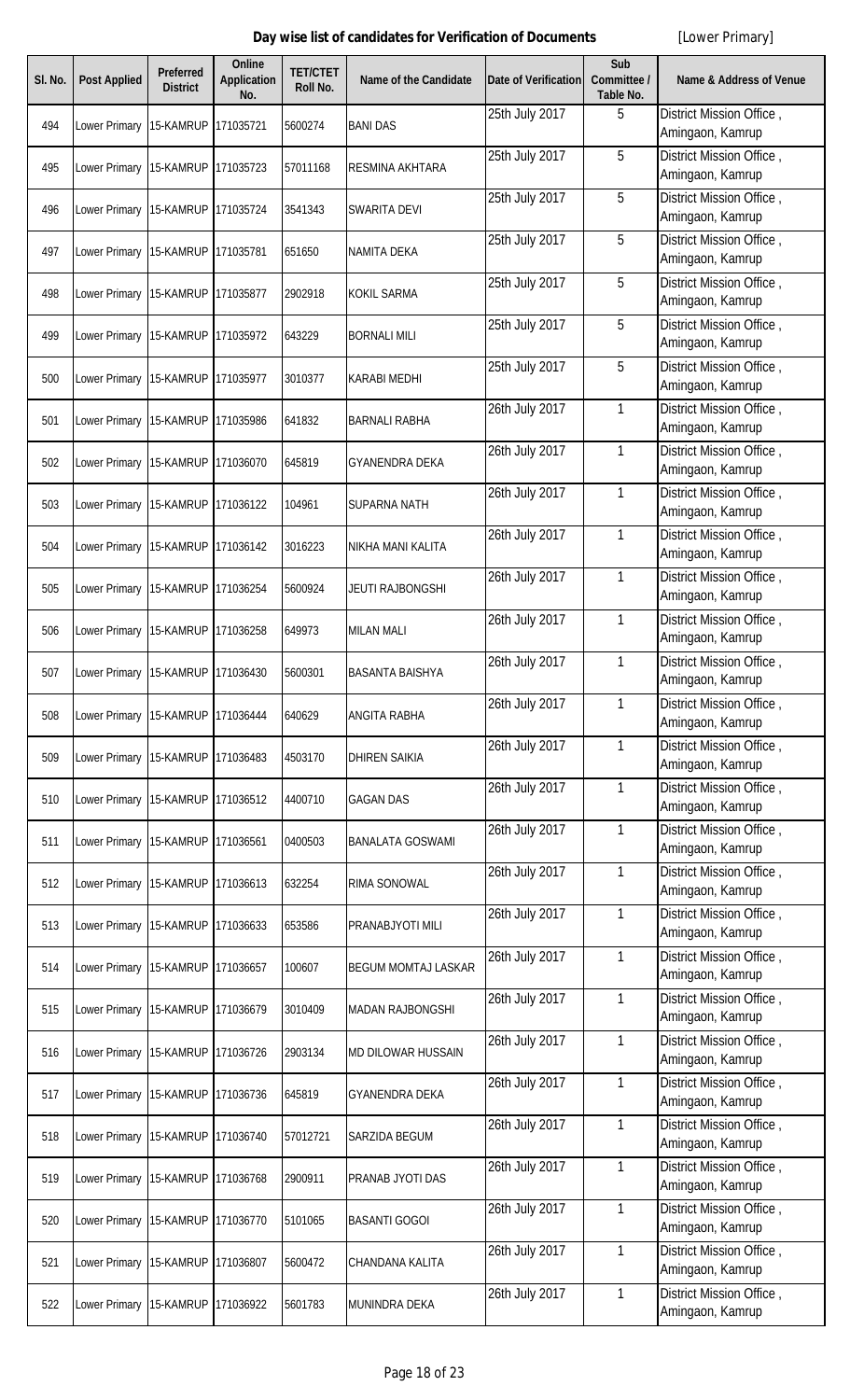| SI. No. | <b>Post Applied</b>                   | Preferred<br><b>District</b> | <b>Online</b><br><b>Application</b><br>No. | <b>TET/CTET</b><br>Roll No. | <b>Name of the Candidate</b>    | <b>Date of Verification</b> | Sub<br>Committee /<br>Table No. | <b>Name &amp; Address of Venue</b>           |
|---------|---------------------------------------|------------------------------|--------------------------------------------|-----------------------------|---------------------------------|-----------------------------|---------------------------------|----------------------------------------------|
| 523     | Lower Primary                         | 15-KAMRUP                    | 171036933                                  | 3010020                     | <b>MAMONI DAS</b>               | 26th July 2017              | 1                               | District Mission Office,<br>Amingaon, Kamrup |
| 524     | Lower Primary 15-KAMRUP               |                              | 171037084                                  | 107624                      | <b>RINKY PATHER</b>             | 26th July 2017              | 1                               | District Mission Office,<br>Amingaon, Kamrup |
| 525     | Lower Primary                         | 15-KAMRUP                    | 171037144                                  | 00506761                    | <b>MD NAJIMUDDIN GAJI</b>       | 26th July 2017              | 1                               | District Mission Office,<br>Amingaon, Kamrup |
| 526     | Lower Primary 15-KAMRUP               |                              | 171037212                                  | 57011586                    | <b>RUDRA THAPA</b>              | 26th July 2017              | 1                               | District Mission Office,<br>Amingaon, Kamrup |
| 527     | Lower Primary 15-KAMRUP               |                              | 171037262                                  | 3000225                     | ARATI RABHA                     | 26th July 2017              | 1                               | District Mission Office,<br>Amingaon, Kamrup |
| 528     | Lower Primary 15-KAMRUP               |                              | 171037338                                  | 00501895                    | MOUSUMI GOSWAMI                 | 26th July 2017              | 1                               | District Mission Office,<br>Amingaon, Kamrup |
| 529     | Lower Primary 15-KAMRUP               |                              | 171037430                                  | 2902685                     | <b>JIARUL RAHMAN</b>            | 26th July 2017              | 1                               | District Mission Office,<br>Amingaon, Kamrup |
| 530     | Lower Primary                         | 15-KAMRUP                    | 171037439                                  | 0100166                     | PRAFULLA RABHA                  | 26th July 2017              | 1                               | District Mission Office,<br>Amingaon, Kamrup |
| 531     | Lower Primary 15-KAMRUP               |                              | 171037471                                  | 640416                      | AMARJYOTI BAISHYA               | 26th July 2017              | 1                               | District Mission Office,<br>Amingaon, Kamrup |
| 532     | Lower Primary                         | 15-KAMRUP                    | 171037481                                  | 653585                      | PRANABJYOTI<br>KHAKHALARY       | 26th July 2017              | 1                               | District Mission Office,<br>Amingaon, Kamrup |
| 533     | Lower Primary 15-KAMRUP               |                              | 171037540                                  | 57007428                    | MD ASRAFUL ANOWAR               | 26th July 2017              | 1                               | District Mission Office,<br>Amingaon, Kamrup |
| 534     | Lower Primary                         | 15-KAMRUP                    | 171037607                                  | 1542780                     | <b>MALAYA DEVI</b>              | 26th July 2017              | 1                               | District Mission Office,<br>Amingaon, Kamrup |
| 535     | Lower Primary 15-KAMRUP               |                              | 171037649                                  | 57006953                    | MANABENDRA DAS                  | 26th July 2017              | $\mathbf{1}$                    | District Mission Office,<br>Amingaon, Kamrup |
| 536     | Lower Primary   15-KAMRUP   171037653 |                              |                                            | 620109                      | <b>AMOR DOLEY</b>               | 26th July 2017              | 1                               | District Mission Office,<br>Amingaon, Kamrup |
| 537     | Lower Primary                         | 15-KAMRUP                    | 171037759                                  | 57007679                    | MD.REJAUL.HOQUE                 | 26th July 2017              | 1                               | District Mission Office,<br>Amingaon, Kamrup |
| 538     | Lower Primary 15-KAMRUP               |                              | 171037839                                  | 652601                      | PADMADHAR KAPAH<br><b>BORAH</b> | 26th July 2017              | 1                               | District Mission Office,<br>Amingaon, Kamrup |
| 539     | Lower Primary                         | 15-KAMRUP                    | 171037848                                  | 651530                      | NABANITA KACHARI                | 26th July 2017              | 1                               | District Mission Office,<br>Amingaon, Kamrup |
| 540     | Lower Primary 15-KAMRUP               |                              | 171037884                                  | 57007496                    | MD.HAR.BADSHA                   | 26th July 2017              | 1                               | District Mission Office,<br>Amingaon, Kamrup |
| 541     | Lower Primary                         | 15-KAMRUP                    | 171037903                                  | 1200122                     | APURBA KALITA                   | 26th July 2017              | 1                               | District Mission Office,<br>Amingaon, Kamrup |
| 542     | Lower Primary 15-KAMRUP               |                              | 171037945                                  | 653962                      | PRITI KEOT                      | 26th July 2017              | 1                               | District Mission Office,<br>Amingaon, Kamrup |
| 543     | Lower Primary 15-KAMRUP               |                              | 171037951                                  | 57006673                    | <b>MAHFUJATUN NESSA</b>         | 26th July 2017              | 1                               | District Mission Office,<br>Amingaon, Kamrup |
| 544     | Lower Primary 15-KAMRUP               |                              | 171037961                                  | 4500901                     | MISS NAMITA GOGOI               | 26th July 2017              | 1                               | District Mission Office,<br>Amingaon, Kamrup |
| 545     | Lower Primary 15-KAMRUP 171038007     |                              |                                            | 4805107                     | DIBYAJYOTI NATH                 | 26th July 2017              | 1                               | District Mission Office,<br>Amingaon, Kamrup |
| 546     | Lower Primary 15-KAMRUP               |                              | 171038013                                  | 1012836                     | PANKAJ RAJBONGSHI               | 26th July 2017              | 1                               | District Mission Office,<br>Amingaon, Kamrup |
| 547     | Lower Primary 15-KAMRUP 171038031     |                              |                                            | 57005631                    | JITU MONI DAS                   | 26th July 2017              | 1                               | District Mission Office,<br>Amingaon, Kamrup |
| 548     | Lower Primary 15-KAMRUP               |                              | 171038061                                  | 1013386                     | <b>GITANJALI DEVI</b>           | 26th July 2017              | $\mathbf{1}$                    | District Mission Office,<br>Amingaon, Kamrup |
| 549     | Lower Primary 15-KAMRUP               |                              | 171038098                                  | 3550427                     | JUNUMANI RABHA                  | 26th July 2017              | 1                               | District Mission Office,<br>Amingaon, Kamrup |
| 550     | Lower Primary                         | 15-KAMRUP                    | 171038158                                  | 1012008                     | <b>DADHI RAM RAJBONGSHI</b>     | 26th July 2017              | $\mathbf{1}$                    | District Mission Office,<br>Amingaon, Kamrup |
| 551     | Lower Primary 15-KAMRUP 171038196     |                              |                                            | 3010850                     | <b>BALORAM PRADHAN</b>          | 26th July 2017              | $\overline{2}$                  | District Mission Office,<br>Amingaon, Kamrup |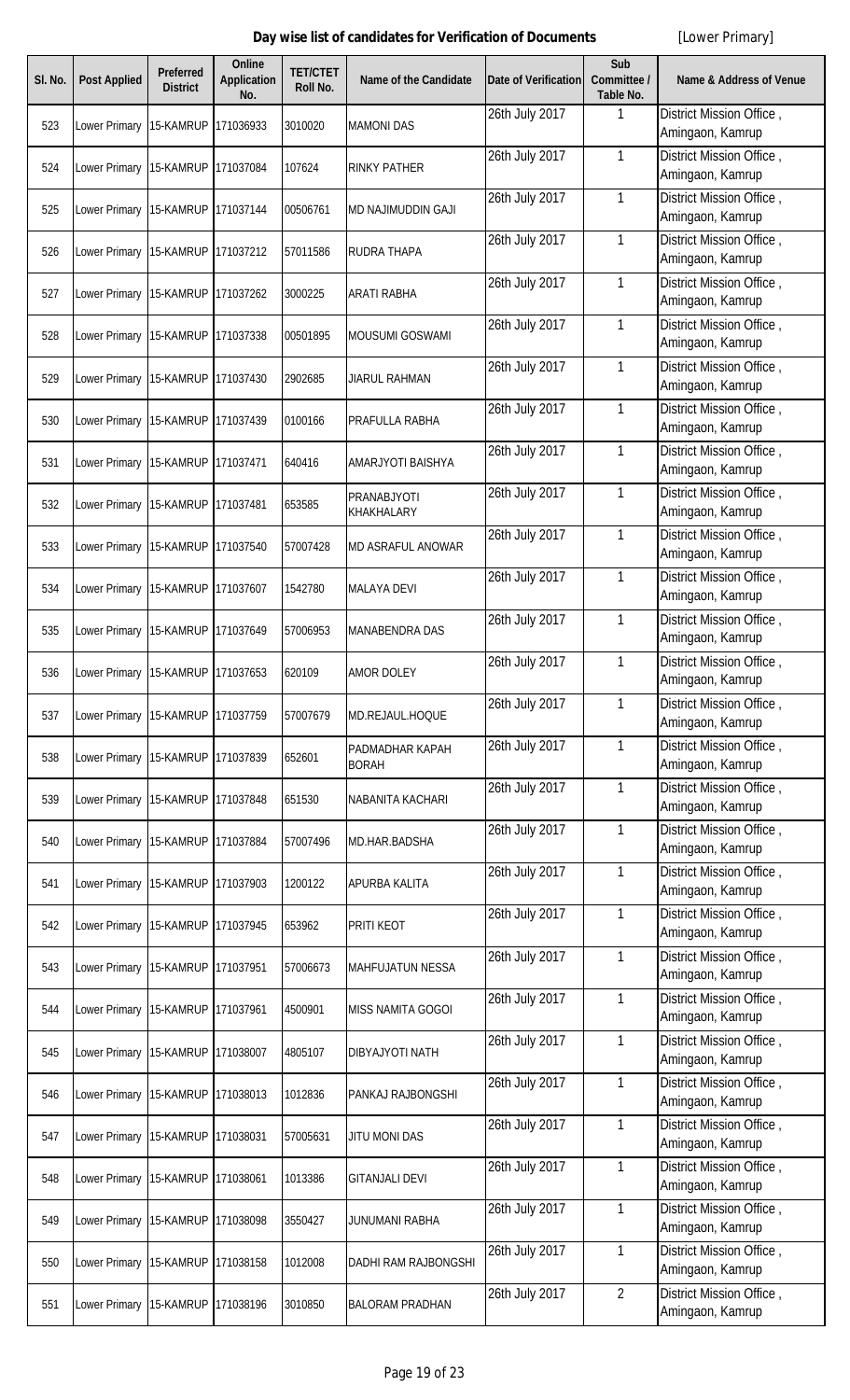| SI. No. | <b>Post Applied</b>               | Preferred<br><b>District</b> | <b>Online</b><br><b>Application</b><br>No. | <b>TET/CTET</b><br><b>Roll No.</b> | <b>Name of the Candidate</b>          | <b>Date of Verification</b> | Sub<br>Committee /<br>Table No. | <b>Name &amp; Address of Venue</b>           |
|---------|-----------------------------------|------------------------------|--------------------------------------------|------------------------------------|---------------------------------------|-----------------------------|---------------------------------|----------------------------------------------|
| 552     | Lower Primary                     | 15-KAMRUP                    | 171038219                                  | 0100217                            | <b>BIRAJ KUMAR</b>                    | 26th July 2017              | $\overline{2}$                  | District Mission Office,<br>Amingaon, Kamrup |
| 553     | Lower Primary 15-KAMRUP           |                              | 171038306                                  | 3010346                            | <b>JURI MANI KAKATI</b>               | 26th July 2017              | $\overline{2}$                  | District Mission Office,<br>Amingaon, Kamrup |
| 554     | Lower Primary                     | 15-KAMRUP                    | 171038377                                  | 2100238                            | <b>ARCHANA BAISHYA</b>                | 26th July 2017              | $\overline{2}$                  | District Mission Office,<br>Amingaon, Kamrup |
| 555     | Lower Primary 15-KAMRUP           |                              | 171038401                                  | 648633                             | <b>KUMUD BASUMATARY</b>               | 26th July 2017              | $\overline{2}$                  | District Mission Office,<br>Amingaon, Kamrup |
| 556     | Lower Primary                     | 15-KAMRUP                    | 171038403                                  | 00507461                           | <b>BIPUL MEDHI</b>                    | 26th July 2017              | $\overline{2}$                  | District Mission Office,<br>Amingaon, Kamrup |
| 557     | Lower Primary 15-KAMRUP           |                              | 171038405                                  | 5608520                            | <b>BANTI BAISHYA</b>                  | 26th July 2017              | $\overline{2}$                  | District Mission Office,<br>Amingaon, Kamrup |
| 558     | Lower Primary 15-KAMRUP           |                              | 171038460                                  | 5602559                            | <b>BHUMIKA DEVI</b>                   | 26th July 2017              | $\overline{2}$                  | District Mission Office,<br>Amingaon, Kamrup |
| 559     | Lower Primary 15-KAMRUP           |                              | 171038465                                  | 5602805                            | <b>SARAT CH. PATOWARY</b>             | 26th July 2017              | $\overline{2}$                  | District Mission Office,<br>Amingaon, Kamrup |
| 560     | Lower Primary 15-KAMRUP           |                              | 171038469                                  | 3014144                            | <b>KAILASH DAS</b>                    | 26th July 2017              | $\overline{2}$                  | District Mission Office,<br>Amingaon, Kamrup |
| 561     | Lower Primary 15-KAMRUP           |                              | 171038492                                  | 649662                             | <b>MANJU BORDOLOI</b>                 | 26th July 2017              | $\overline{2}$                  | District Mission Office,<br>Amingaon, Kamrup |
| 562     | Lower Primary 15-KAMRUP           |                              | 171038508                                  | 3010523                            | <b>NAGEN BEZBARUAH</b>                | 26th July 2017              | $\overline{2}$                  | District Mission Office,<br>Amingaon, Kamrup |
| 563     | Lower Primary 15-KAMRUP           |                              | 171038582                                  | 676048                             | PRABITRA PAYENG                       | 26th July 2017              | $\overline{2}$                  | District Mission Office,<br>Amingaon, Kamrup |
| 564     | Lower Primary 15-KAMRUP           |                              | 171038601                                  | 3002145                            | <b>MERIKAN BEGUM</b>                  | 26th July 2017              | $\overline{2}$                  | District Mission Office,<br>Amingaon, Kamrup |
| 565     | Lower Primary 15-KAMRUP 171038617 |                              |                                            | 2011325                            | JIBESWAR BEZ BARUAH                   | 26th July 2017              | $\overline{2}$                  | District Mission Office,<br>Amingaon, Kamrup |
| 566     | Lower Primary                     | 15-KAMRUP                    | 171038626                                  | 3010645                            | <b>PULAK DEKA</b>                     | 26th July 2017              | $\overline{2}$                  | District Mission Office,<br>Amingaon, Kamrup |
| 567     | Lower Primary 15-KAMRUP           |                              | 171038639                                  | 647868                             | <b>KALPANA HALOI</b>                  | 26th July 2017              | $\overline{2}$                  | District Mission Office,<br>Amingaon, Kamrup |
| 568     | Lower Primary                     | 15-KAMRUP                    | 171038657                                  | 647868                             | <b>KALPANA HALOI</b>                  | 26th July 2017              | $\overline{2}$                  | District Mission Office,<br>Amingaon, Kamrup |
| 569     | Lower Primary 15-KAMRUP           |                              | 171038664                                  | 3002570                            | MRS. MINAKSHI GOSWAM<br><b>BHATTA</b> | 26th July 2017              | $\overline{2}$                  | District Mission Office,<br>Amingaon, Kamrup |
| 570     | Lower Primary 15-KAMRUP           |                              | 171038777                                  | 105259                             | <b>TITU DATTA</b>                     | 26th July 2017              | $\overline{2}$                  | District Mission Office,<br>Amingaon, Kamrup |
| 571     | Lower Primary 15-KAMRUP           |                              | 171038811                                  | 3001764                            | <b>KUNTALA DUTTA</b>                  | 26th July 2017              | $\overline{2}$                  | District Mission Office,<br>Amingaon, Kamrup |
| 572     | Lower Primary                     | 15-KAMRUP                    | 171038815                                  | 1202304                            | <b>TANMA SHARMA</b>                   | 26th July 2017              | $\overline{2}$                  | District Mission Office,<br>Amingaon, Kamrup |
| 573     | Lower Primary 15-KAMRUP           |                              | 171038830                                  | 3005547                            | <b>JAYANTI PAUL</b>                   | 26th July 2017              | $\overline{2}$                  | District Mission Office,<br>Amingaon, Kamrup |
| 574     | Lower Primary 15-KAMRUP           |                              | 171038833                                  | 5401232                            | <b>BULBUL NATH</b>                    | 26th July 2017              | $\overline{2}$                  | District Mission Office,<br>Amingaon, Kamrup |
| 575     | Lower Primary 15-KAMRUP           |                              | 171038969                                  | 3016145                            | <b>LAKHIMEE GOGOI</b>                 | 26th July 2017              | $\overline{2}$                  | District Mission Office,<br>Amingaon, Kamrup |
| 576     | Lower Primary 15-KAMRUP           |                              | 171039024                                  | 53001635                           | <b>HASINA YASMIN LASKAR</b>           | 26th July 2017              | $\overline{2}$                  | District Mission Office,<br>Amingaon, Kamrup |
| 577     | Lower Primary 15-KAMRUP           |                              | 171039031                                  | 100987                             | <b>CHINMOY ROY</b>                    | 26th July 2017              | $\overline{2}$                  | District Mission Office,<br>Amingaon, Kamrup |
| 578     | Lower Primary 15-KAMRUP           |                              | 171039073                                  | 108773                             | <b>DILLIRAM BARAL</b>                 | 26th July 2017              | $\overline{2}$                  | District Mission Office,<br>Amingaon, Kamrup |
| 579     | Lower Primary 15-KAMRUP           |                              | 171039083                                  | 00501729                           | <b>NAYAN MONI KALITA</b>              | 26th July 2017              | $\overline{2}$                  | District Mission Office,<br>Amingaon, Kamrup |
| 580     | Lower Primary 15-KAMRUP 171039233 |                              |                                            | 654405                             | RABINDRA MALAKAR                      | 26th July 2017              | $\overline{2}$                  | District Mission Office,<br>Amingaon, Kamrup |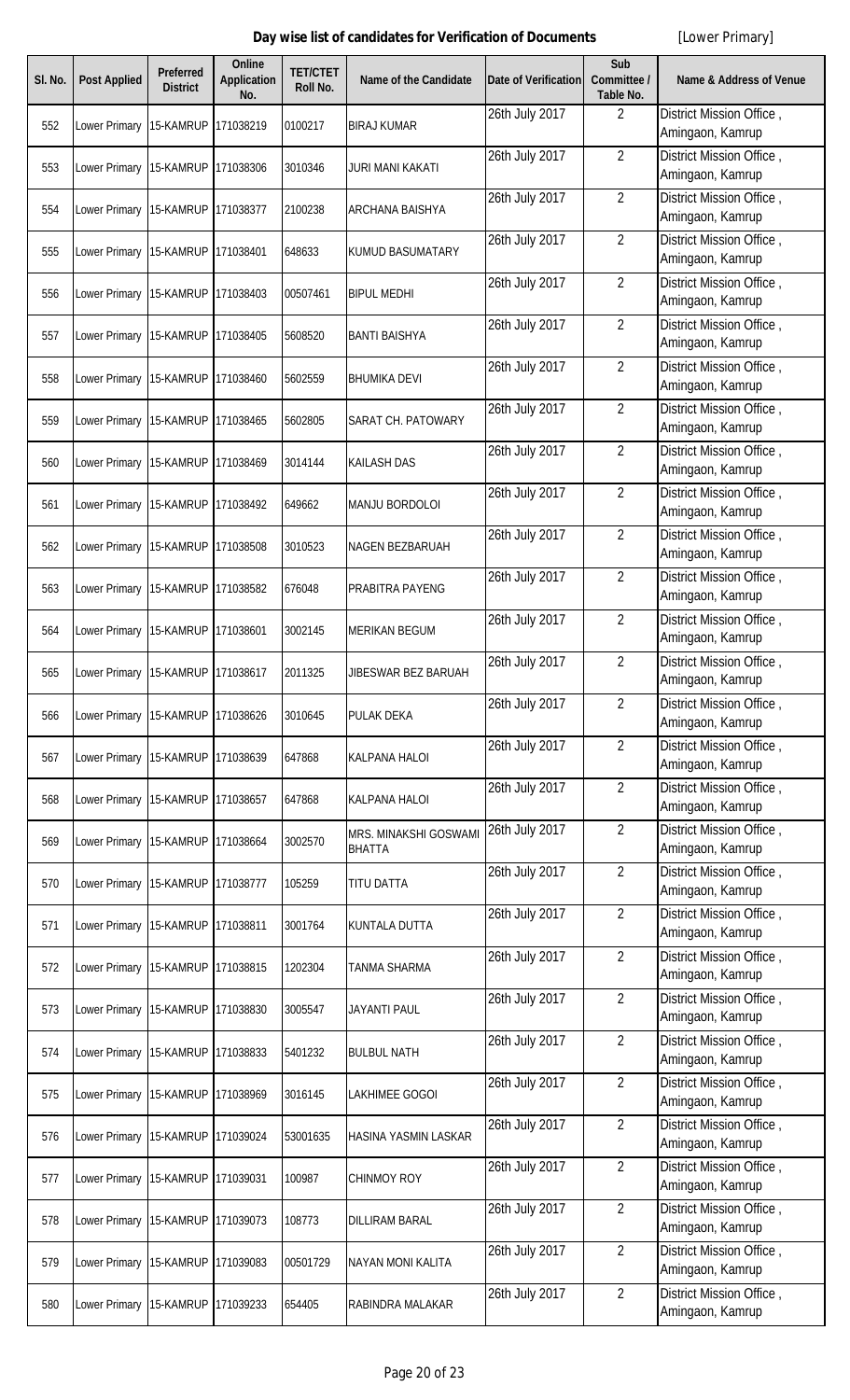| SI. No. | <b>Post Applied</b>                   | Preferred<br><b>District</b> | Online<br><b>Application</b><br>No. | <b>TET/CTET</b><br>Roll No. | <b>Name of the Candidate</b>    | <b>Date of Verification</b> | Sub<br>Committee /<br>Table No. | <b>Name &amp; Address of Venue</b>           |
|---------|---------------------------------------|------------------------------|-------------------------------------|-----------------------------|---------------------------------|-----------------------------|---------------------------------|----------------------------------------------|
| 581     | Lower Primary                         | 15-KAMRUP                    | 171039259                           | 3013783                     | <b>ABHIJIT KUMAR</b>            | 26th July 2017              | $\overline{2}$                  | District Mission Office,<br>Amingaon, Kamrup |
| 582     | Lower Primary 15-KAMRUP               |                              | 171039478                           | 5600878                     | JAHANGIR ALI                    | 26th July 2017              | $\overline{2}$                  | District Mission Office,<br>Amingaon, Kamrup |
| 583     | Lower Primary 15-KAMRUP               |                              | 171039561                           | 5605010                     | <b>ISTAK AHMED</b>              | 26th July 2017              | $\overline{2}$                  | District Mission Office,<br>Amingaon, Kamrup |
| 584     | Lower Primary 15-KAMRUP               |                              | 171039681                           | 5604223                     | <b>DEBAJIT KALITA</b>           | 26th July 2017              | $\overline{2}$                  | District Mission Office,<br>Amingaon, Kamrup |
| 585     | Lower Primary   15-KAMRUP   171039702 |                              |                                     | 102685                      | <b>PALLAB BISWAS</b>            | 26th July 2017              | $\overline{2}$                  | District Mission Office,<br>Amingaon, Kamrup |
| 586     | Lower Primary 15-KAMRUP               |                              | 171039733                           | 2900951                     | <b>RAHUL ALI</b>                | 26th July 2017              | $\overline{2}$                  | District Mission Office,<br>Amingaon, Kamrup |
| 587     | Lower Primary 15-KAMRUP               |                              | 171039988                           | 632254                      | <b>RIMA SONOWAL</b>             | 26th July 2017              | $\overline{2}$                  | District Mission Office,<br>Amingaon, Kamrup |
| 588     | Lower Primary                         | 15-KAMRUP                    | 171040087                           | 3011637                     | <b>NAZMUL ALI</b>               | 26th July 2017              | $\overline{2}$                  | District Mission Office,<br>Amingaon, Kamrup |
| 589     | Lower Primary 15-KAMRUP               |                              | 171040099                           | 00507082                    | NABANITA BAISHYA                | 26th July 2017              | $\overline{2}$                  | District Mission Office,<br>Amingaon, Kamrup |
| 590     | Lower Primary                         | 15-KAMRUP                    | 171040146                           | 2900881                     | POMPI MONI KAKATI               | 26th July 2017              | $\overline{2}$                  | District Mission Office,<br>Amingaon, Kamrup |
| 591     | Lower Primary 15-KAMRUP               |                              | 171040181                           | 57010670                    | <b>RAJIB DEKA</b>               | 26th July 2017              | $\overline{2}$                  | District Mission Office,<br>Amingaon, Kamrup |
| 592     | Lower Primary                         | 15-KAMRUP                    | 171040236                           | 57003282                    | <b>DILOWAR HUSSAIN</b>          | 26th July 2017              | $\overline{2}$                  | District Mission Office,<br>Amingaon, Kamrup |
| 593     | Lower Primary 15-KAMRUP               |                              | 171040469                           | 3001390                     | <b>JAYANTA PAL</b>              | 26th July 2017              | $\overline{2}$                  | District Mission Office,<br>Amingaon, Kamrup |
| 594     | ower Primary 15-KAMRUP 171040672      |                              |                                     | 57003674                    | <b>FARHA ISLAM</b>              | 26th July 2017              | $\overline{2}$                  | District Mission Office,<br>Amingaon, Kamrup |
| 595     | Lower Primary                         | 15-KAMRUP                    | 171040874                           | 659918                      | VABU PURUSHOTTAM DAS            | 26th July 2017              | $\overline{2}$                  | District Mission Office,<br>Amingaon, Kamrup |
| 596     | Lower Primary 15-KAMRUP               |                              | 171040913                           | 57013274                    | SIKHA RANI SHARMA               | 26th July 2017              | $\overline{2}$                  | District Mission Office,<br>Amingaon, Kamrup |
| 597     | Lower Primary                         | 15-KAMRUP                    | 171040954                           | 5600393                     | <b>BIKASH RANJAN DAS</b>        | 26th July 2017              | $\overline{2}$                  | District Mission Office,<br>Amingaon, Kamrup |
| 598     | Lower Primary 15-KAMRUP 171041165     |                              |                                     | 57009800                    | PALLABJYOTI NATH                | 26th July 2017              | $\overline{2}$                  | District Mission Office,<br>Amingaon, Kamrup |
| 599     | Lower Primary                         | 15-KAMRUP                    | 171041282                           | 3005675                     | <b>SUMANA SAHA</b>              | 26th July 2017              | $\overline{2}$                  | District Mission Office,<br>Amingaon, Kamrup |
| 600     | Lower Primary 15-KAMRUP               |                              | 171041302                           | 3002815                     | NIBEDITA SARMA KALITA           | 26th July 2017              | $\overline{2}$                  | District Mission Office,<br>Amingaon, Kamrup |
| 601     | Lower Primary 15-KAMRUP 171041327     |                              |                                     | 3011127                     | ANURADHA AGNI BORAH             | 26th July 2017              | 3                               | District Mission Office,<br>Amingaon, Kamrup |
| 602     | Lower Primary 15-KAMRUP               |                              | 171041364                           | 655887                      | RUNUMONI RABHA                  | 26th July 2017              | 3                               | District Mission Office,<br>Amingaon, Kamrup |
| 603     | Lower Primary 15-KAMRUP 171041425     |                              |                                     | 657795                      | SRI DILIP DAS                   | 26th July 2017              | 3                               | District Mission Office,<br>Amingaon, Kamrup |
| 604     | Lower Primary 15-KAMRUP               |                              | 171041451                           | 3010162                     | CHANDRA DHAR SITOLA             | 26th July 2017              | 3                               | District Mission Office,<br>Amingaon, Kamrup |
| 605     | Lower Primary 15-KAMRUP               |                              | 171041486                           | 0100045                     | DEBENDRA KALITA                 | 26th July 2017              | 3                               | District Mission Office,<br>Amingaon, Kamrup |
| 606     | Lower Primary                         | 15-KAMRUP                    | 171041654                           | 671929                      | <b>DIGANTA LOYING</b>           | 26th July 2017              | 3                               | District Mission Office,<br>Amingaon, Kamrup |
| 607     | Lower Primary 15-KAMRUP               |                              | 171041690                           | 3004737                     | <b>BIMAN CHANDRA DAS</b>        | 26th July 2017              | 3                               | District Mission Office,<br>Amingaon, Kamrup |
| 608     | Lower Primary                         | 15-KAMRUP                    | 171041738                           | 656947                      | <b>SEWALI SAIKIA</b>            | 26th July 2017              | 3                               | District Mission Office,<br>Amingaon, Kamrup |
| 609     | Lower Primary 15-KAMRUP 171041962     |                              |                                     | 2601979                     | PANKAJ PROTIM<br><b>GOSWAMI</b> | 26th July 2017              | 3                               | District Mission Office,<br>Amingaon, Kamrup |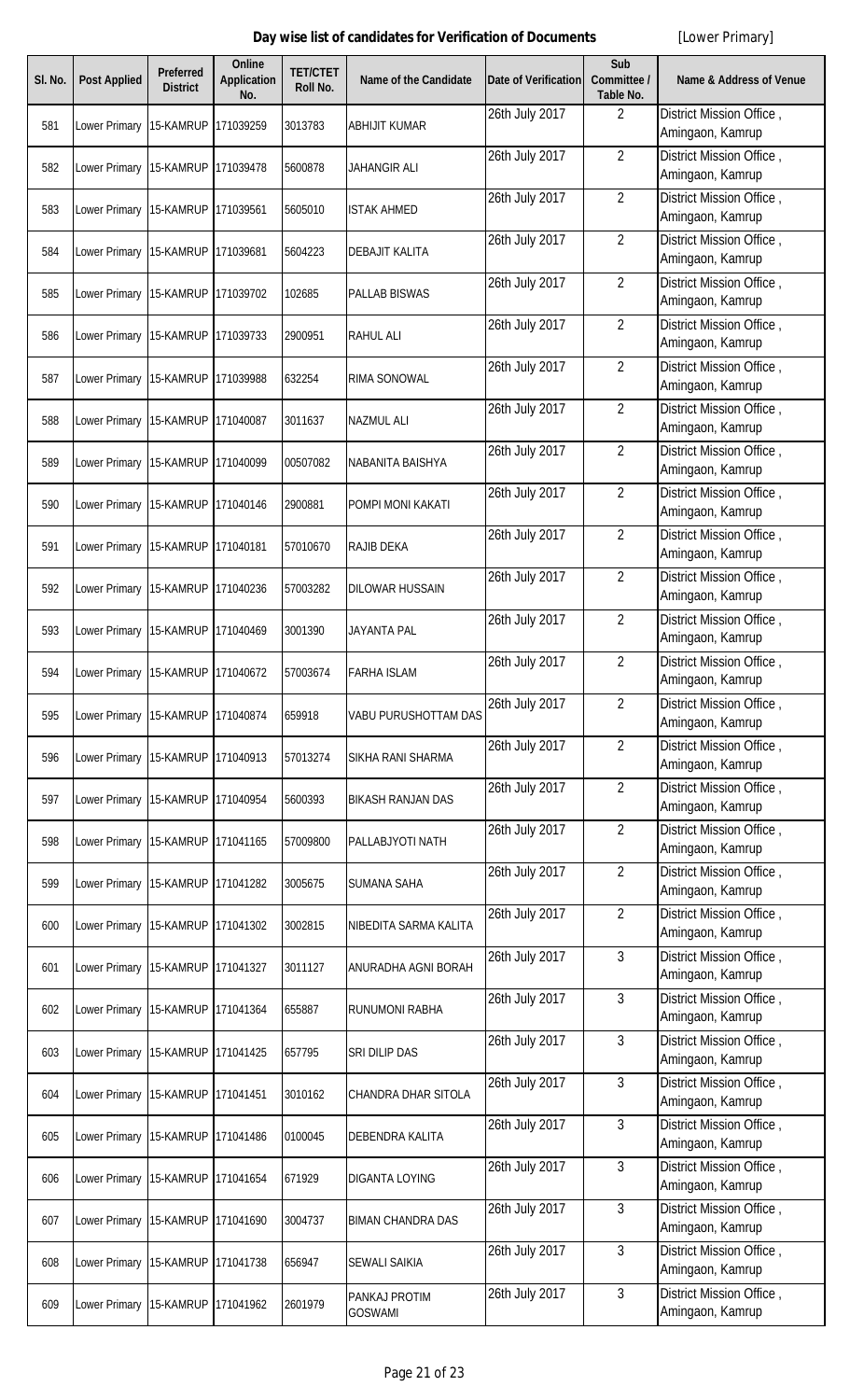| SI. No. | <b>Post Applied</b>               | <b>Preferred</b><br><b>District</b> | <b>Online</b><br><b>Application</b><br>No. | <b>TET/CTET</b><br><b>Roll No.</b> | Name of the Candidate   | Date of Verification | Sub<br>Committee /<br>Table No. | <b>Name &amp; Address of Venue</b>           |
|---------|-----------------------------------|-------------------------------------|--------------------------------------------|------------------------------------|-------------------------|----------------------|---------------------------------|----------------------------------------------|
| 610     | Lower Primary                     | 15-KAMRUP                           | 171041978                                  | 643709                             | <b>DAISY DEKA</b>       | 26th July 2017       | 3                               | District Mission Office,<br>Amingaon, Kamrup |
| 611     | Lower Primary 15-KAMRUP           |                                     | 171042012                                  | 57005631                           | <b>JITU MONI DAS</b>    | 26th July 2017       | $\mathfrak{Z}$                  | District Mission Office,<br>Amingaon, Kamrup |
| 612     | Lower Primary                     | 15-KAMRUP                           | 171042033                                  | 659548                             | <b>TRIDIP DAS</b>       | 26th July 2017       | 3                               | District Mission Office,<br>Amingaon, Kamrup |
| 613     | Lower Primary 15-KAMRUP           |                                     | 171042181                                  | 643027                             | <b>BISHWAJIT ROY</b>    | 26th July 2017       | 3                               | District Mission Office,<br>Amingaon, Kamrup |
| 614     | Lower Primary                     | 15-KAMRUP                           | 171042259                                  | 5604063                            | <b>BISWAJIT KALITA</b>  | 26th July 2017       | 3                               | District Mission Office,<br>Amingaon, Kamrup |
| 615     | Lower Primary 15-KAMRUP           |                                     | 171042305                                  | 3540391                            | <b>LIPIKA KAR</b>       | 26th July 2017       | 3                               | District Mission Office,<br>Amingaon, Kamrup |
| 616     | Lower Primary 15-KAMRUP           |                                     | 171042367                                  | 642256                             | <b>BHISHMA RABHA</b>    | 26th July 2017       | $\mathbf{3}$                    | District Mission Office,<br>Amingaon, Kamrup |
| 617     | Lower Primary 15-KAMRUP           |                                     | 171042381                                  | 101257                             | <b>DIPIKA DAS</b>       | 26th July 2017       | 3                               | District Mission Office,<br>Amingaon, Kamrup |
| 618     | Lower Primary 15-KAMRUP           |                                     | 171042460                                  | 5600458                            | <b>CHANAKYA DAS</b>     | 26th July 2017       | 3                               | District Mission Office,<br>Amingaon, Kamrup |
| 619     | Lower Primary 15-KAMRUP           |                                     | 171042490                                  | 00502402                           | <b>KANIKA DAS</b>       | 26th July 2017       | 3                               | District Mission Office,<br>Amingaon, Kamrup |
| 620     | Lower Primary 15-KAMRUP           |                                     | 171042524                                  | 57005676                           | <b>JIYAUR RAHMAN</b>    | 26th July 2017       | 3                               | District Mission Office,<br>Amingaon, Kamrup |
| 621     | Lower Primary 15-KAMRUP           |                                     | 171042544                                  | 57000829                           | ALI AKBOR AHMED         | 26th July 2017       | 3                               | District Mission Office,<br>Amingaon, Kamrup |
| 622     | Lower Primary 15-KAMRUP           |                                     | 171042610                                  | 00603814                           | <b>HIRANYA SARMA</b>    | 26th July 2017       | 3                               | District Mission Office,<br>Amingaon, Kamrup |
| 623     | Lower Primary 15-KAMRUP 171042614 |                                     |                                            | 2904963                            | RAMEN CHANDRA DAS       | 26th July 2017       | 3                               | District Mission Office,<br>Amingaon, Kamrup |
| 624     | Lower Primary                     | 15-KAMRUP                           | 171042625                                  | 3000220                            | APURBA SARMA            | 26th July 2017       | 3                               | District Mission Office,<br>Amingaon, Kamrup |
| 625     | Lower Primary 15-KAMRUP           |                                     | 171042800                                  | 655159                             | RATNA KANTA RABHA       | 26th July 2017       | $\mathbf{3}$                    | District Mission Office,<br>Amingaon, Kamrup |
| 626     | Lower Primary                     | 15-KAMRUP                           | 171042827                                  | 5601810                            | <b>NAMITA DAS</b>       | 26th July 2017       | $\mathbf{3}$                    | District Mission Office,<br>Amingaon, Kamrup |
| 627     | Lower Primary 15-KAMRUP           |                                     | 171042862                                  | 3551265                            | <b>MEHJABIN KADER</b>   | 26th July 2017       | 3                               | District Mission Office,<br>Amingaon, Kamrup |
| 628     | Lower Primary 15-KAMRUP           |                                     | 171042883                                  | 643930                             | <b>DEEP SUTRADHAR</b>   | 26th July 2017       | 3                               | District Mission Office,<br>Amingaon, Kamrup |
| 629     | Lower Primary 15-KAMRUP           |                                     | 171042941                                  | 1013331                            | <b>UDDIPTA NATH</b>     | 26th July 2017       | $\mathbf{3}$                    | District Mission Office,<br>Amingaon, Kamrup |
| 630     | Lower Primary                     | 15-KAMRUP                           | 171042950                                  | 648955                             | <b>LILIMA NATH BARO</b> | 26th July 2017       | $\overline{3}$                  | District Mission Office,<br>Amingaon, Kamrup |
| 631     | Lower Primary 15-KAMRUP           |                                     | 171043028                                  | 57003717                           | <b>FARINA WAHID</b>     | 26th July 2017       | 3                               | District Mission Office,<br>Amingaon, Kamrup |
| 632     | Lower Primary 15-KAMRUP           |                                     | 171043060                                  | 5609256                            | <b>UTPAL LAHKAR</b>     | 26th July 2017       | $\mathfrak{Z}$                  | District Mission Office,<br>Amingaon, Kamrup |
| 633     | Lower Primary 15-KAMRUP           |                                     | 171043116                                  | 5606943                            | <b>NAYAN LAHKAR</b>     | 26th July 2017       | $\mathbf{3}$                    | District Mission Office,<br>Amingaon, Kamrup |
| 634     | Lower Primary 15-KAMRUP           |                                     | 171043160                                  | 1011865                            | <b>BARUN KUMAR AICH</b> | 26th July 2017       | $\mathbf{3}$                    | District Mission Office,<br>Amingaon, Kamrup |
| 635     | Lower Primary 15-KAMRUP           |                                     | 171043165                                  | 5600571                            | <b>DILIP SARMA</b>      | 26th July 2017       | 3                               | District Mission Office,<br>Amingaon, Kamrup |
| 636     | Lower Primary 15-KAMRUP           |                                     | 171043193                                  | 5609451                            | <b>TINKU MANI DAS</b>   | 26th July 2017       | 3                               | District Mission Office,<br>Amingaon, Kamrup |
| 637     | Lower Primary 15-KAMRUP           |                                     | 171043209                                  | 5607749                            | RIJU MANI DEKA          | 26th July 2017       | 3                               | District Mission Office,<br>Amingaon, Kamrup |
| 638     | Lower Primary 15-KAMRUP 171043303 |                                     |                                            | 2904400                            | AMALJYOTI MAZUMDAR      | 26th July 2017       | 3                               | District Mission Office,<br>Amingaon, Kamrup |